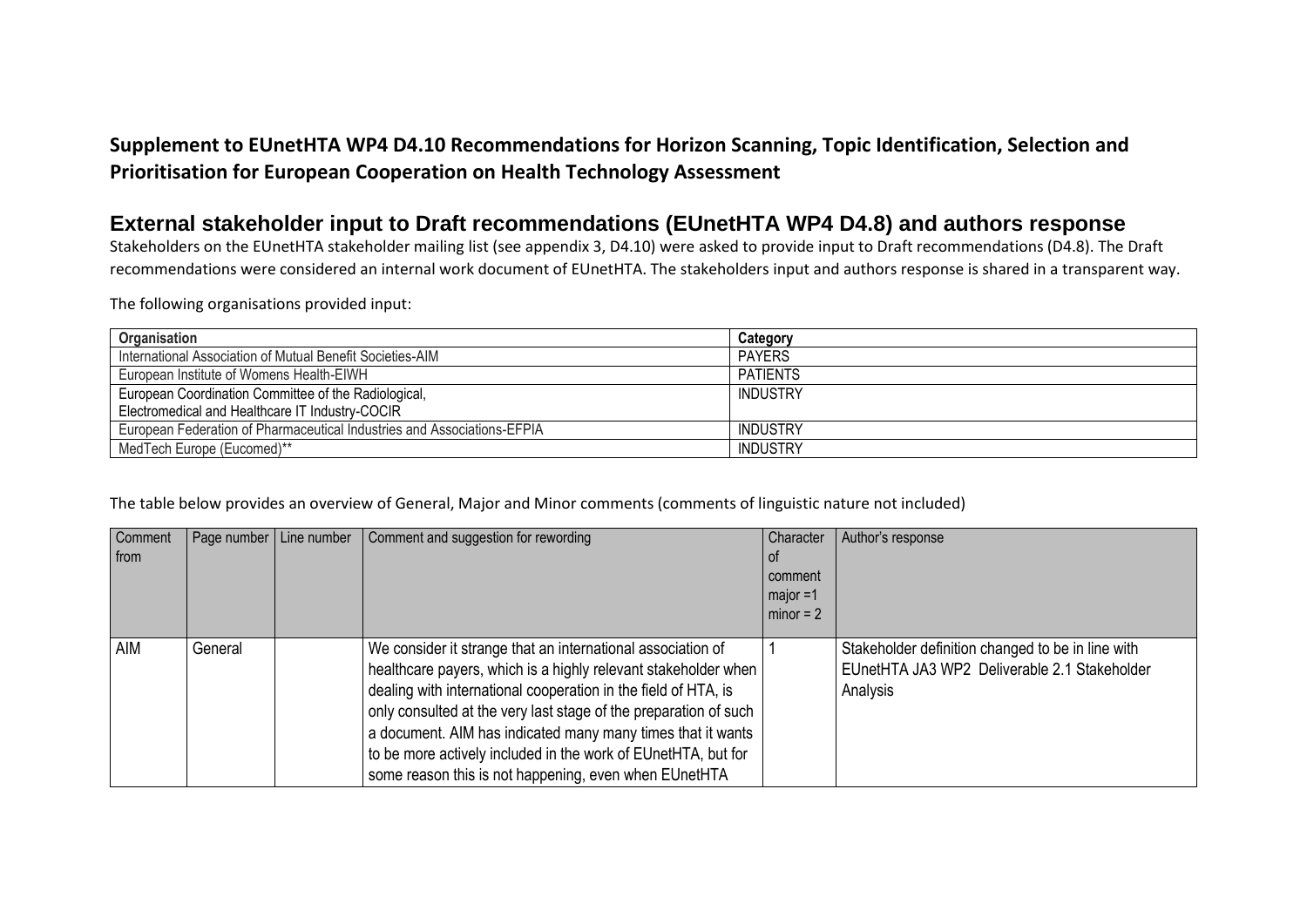| Comment<br>from |         | Page number   Line number | Comment and suggestion for rewording                                                                                                                                                                                                                                                                                                                                                                                                                                                                                                               | Character<br>0f<br>comment<br>$maior = 1$<br>$minor = 2$ | Author's response                                                                                                                                                                                                                                                     |
|-----------------|---------|---------------------------|----------------------------------------------------------------------------------------------------------------------------------------------------------------------------------------------------------------------------------------------------------------------------------------------------------------------------------------------------------------------------------------------------------------------------------------------------------------------------------------------------------------------------------------------------|----------------------------------------------------------|-----------------------------------------------------------------------------------------------------------------------------------------------------------------------------------------------------------------------------------------------------------------------|
|                 |         |                           | staff and participants/partners continue to say that this indeed<br>should happen.                                                                                                                                                                                                                                                                                                                                                                                                                                                                 |                                                          |                                                                                                                                                                                                                                                                       |
| AIM             | General |                           | We consider it strange that an international association of<br>healthcare payers, which is a highly relevant stakeholder when<br>dealing with international cooperation in the field of HTA, is<br>only consulted at the very last stage of the preparation of such<br>a document. AIM has indicated many many times that it wants<br>to be more actively included in the work of EUnetHTA, but for<br>some reason this is not happening, even when EUnetHTA<br>staff and participants/partners continue to say that this indeed<br>should happen. |                                                          | Payers are included in the stakeholder definition.<br>Message on earlier involvement is reported to<br><b>EUnetHTA Exceutive board</b>                                                                                                                                |
| <b>AIM</b>      | 9       | 213                       | See also the comment above. Without healthcare payers<br>involved, we need to rephrase "broad stakeholder<br>involvement"                                                                                                                                                                                                                                                                                                                                                                                                                          |                                                          | Payers are within the stakeholder definition.                                                                                                                                                                                                                         |
| AIM             | 9       | 226                       | A disruptive innovation can also be a totally new product (not<br>only an improved product).                                                                                                                                                                                                                                                                                                                                                                                                                                                       |                                                          | Disruptive innovation not used in the final version.                                                                                                                                                                                                                  |
| <b>AIM</b>      | 9       | 239                       | That a health technology is innovative, doesn't say anything<br>about the benefits it generates for patients. An innovative<br>health technology uses new ideas or methods, but it's not<br>necessarily better or generates more benefits                                                                                                                                                                                                                                                                                                          |                                                          | Not changed. An innovation unlike an invention<br>potentially provides added value. In the chosen<br>definition of innovation, the public health perspective is<br>choosen, and this implies per definition that value is for<br>the patient or socieconomic domains. |
| <b>AIM</b>      | 10      | 257                       | We miss investors as stakeholders                                                                                                                                                                                                                                                                                                                                                                                                                                                                                                                  |                                                          | Stakeholder definition changed to be in line with<br>EUnetHTA JA3 WP2 Deliverable 2.1 Stakeholder<br>Analysis                                                                                                                                                         |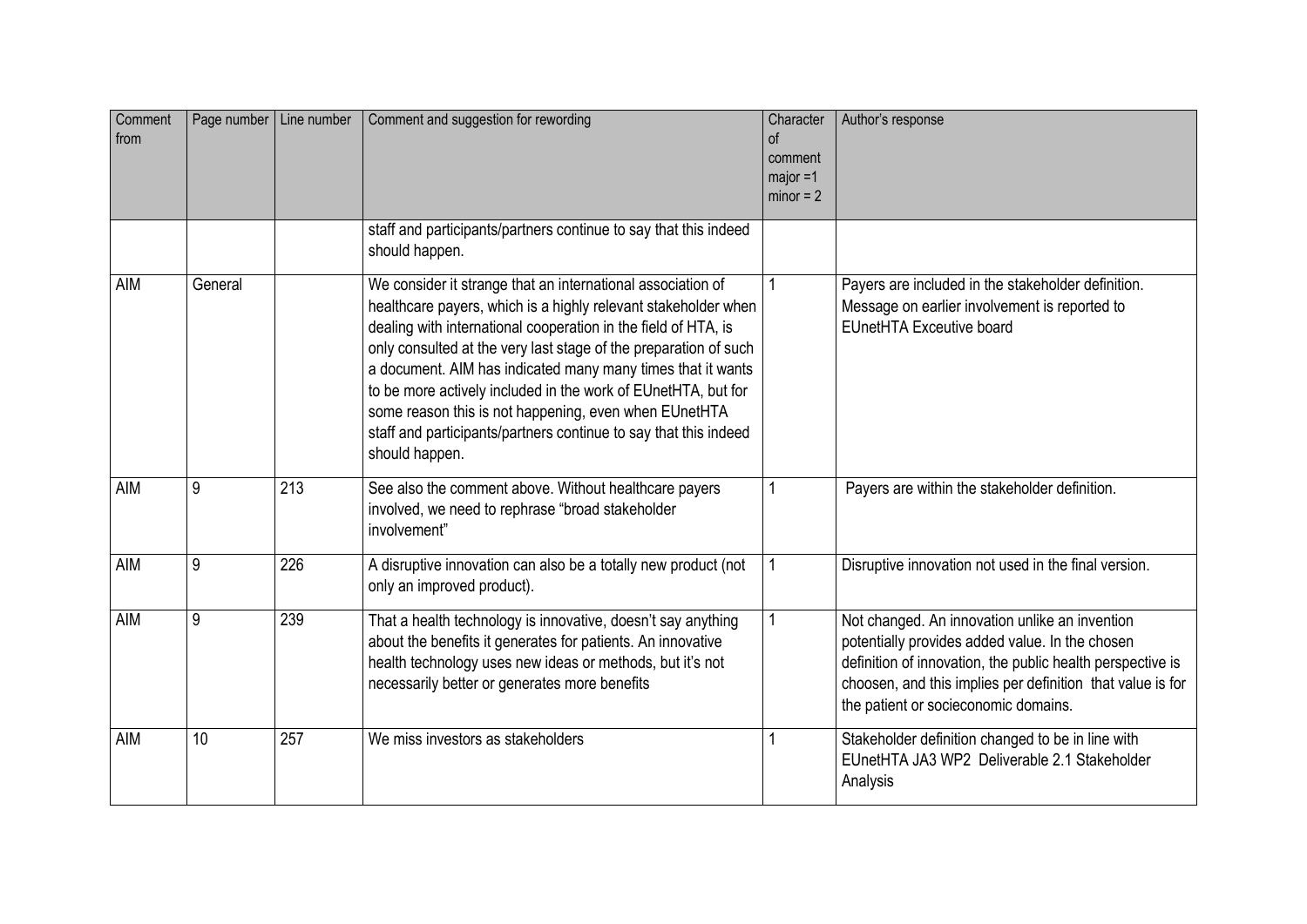| Comment<br>from |                 | Page number   Line number | Comment and suggestion for rewording                                                                                                                                                                                                                                                                                             | Character<br>$\sigma$<br>comment<br>$major = 1$<br>$minor = 2$ | Author's response                                                                                                                                           |
|-----------------|-----------------|---------------------------|----------------------------------------------------------------------------------------------------------------------------------------------------------------------------------------------------------------------------------------------------------------------------------------------------------------------------------|----------------------------------------------------------------|-------------------------------------------------------------------------------------------------------------------------------------------------------------|
| AIM             | 10              | 265                       | It would be good to add here something about 'significant' or<br>'substantial' effect. When setting priorities for HTA, it is<br>important to make a distinction between products that address<br>unmet medical needs to a large extent and products that might<br>have minor effect on the outcome of the disease or condition. |                                                                | The term unmet need is not used in the final<br>recommendations                                                                                             |
| AIM             | 11              | 296                       | It is clear that the patient needs are important, but what about<br>potential financial impact?                                                                                                                                                                                                                                  |                                                                | See definition of transformative innovation and<br>innovation. Financial impact (for health care systems) is<br>covered by the definition of transformative |
| AIM             | 11              | 297                       | The term "minimal data-sets" is not described, can it be<br>explained a bit, maybe also to be added to the glossary? (use<br>words on page 23 around line 750)                                                                                                                                                                   |                                                                | Ammended: added to the glossay                                                                                                                              |
| AIM             | 23              | 716                       | Not sure if the criteria should be in line with the proposal or<br>with the final version of the regulation.                                                                                                                                                                                                                     |                                                                | The criterias have been revised to meet (amongst<br>others) this comment                                                                                    |
| <b>AIM</b>      | 29              | $\overline{942}$          | Why are stakeholders liminted to patients and health<br>professional associations? Payers/decision makers could have<br>a role too?                                                                                                                                                                                              |                                                                | Stakeholder definition changed to be in line with<br>EUnetHTA JA3 WP2 Deliverable 2.1 Stakeholder<br>Analysis                                               |
| AIM             | $\overline{31}$ | 1010                      | Well, at least you are consistent But why no involvement of<br>payers/decision makers too?                                                                                                                                                                                                                                       |                                                                | Stakeholder definition changed to be in line with<br>EUnetHTA JA3 WP2 Deliverable 2.1 Stakeholder<br>Analysis                                               |
| AIM             | 24              | 796-797                   | Stakeholder involvement should NOT be restricted to experts,<br>patients and regulators. Decision makers/payers are the<br>ultimate end users of HTA (HTA informs reimbursement<br>decisions) and should be involved in the development of                                                                                       |                                                                | Stakeholder definition changed to be in line with<br>EUnetHTA JA3 WP2 Deliverable 2.1 Stakeholder<br>Analysis                                               |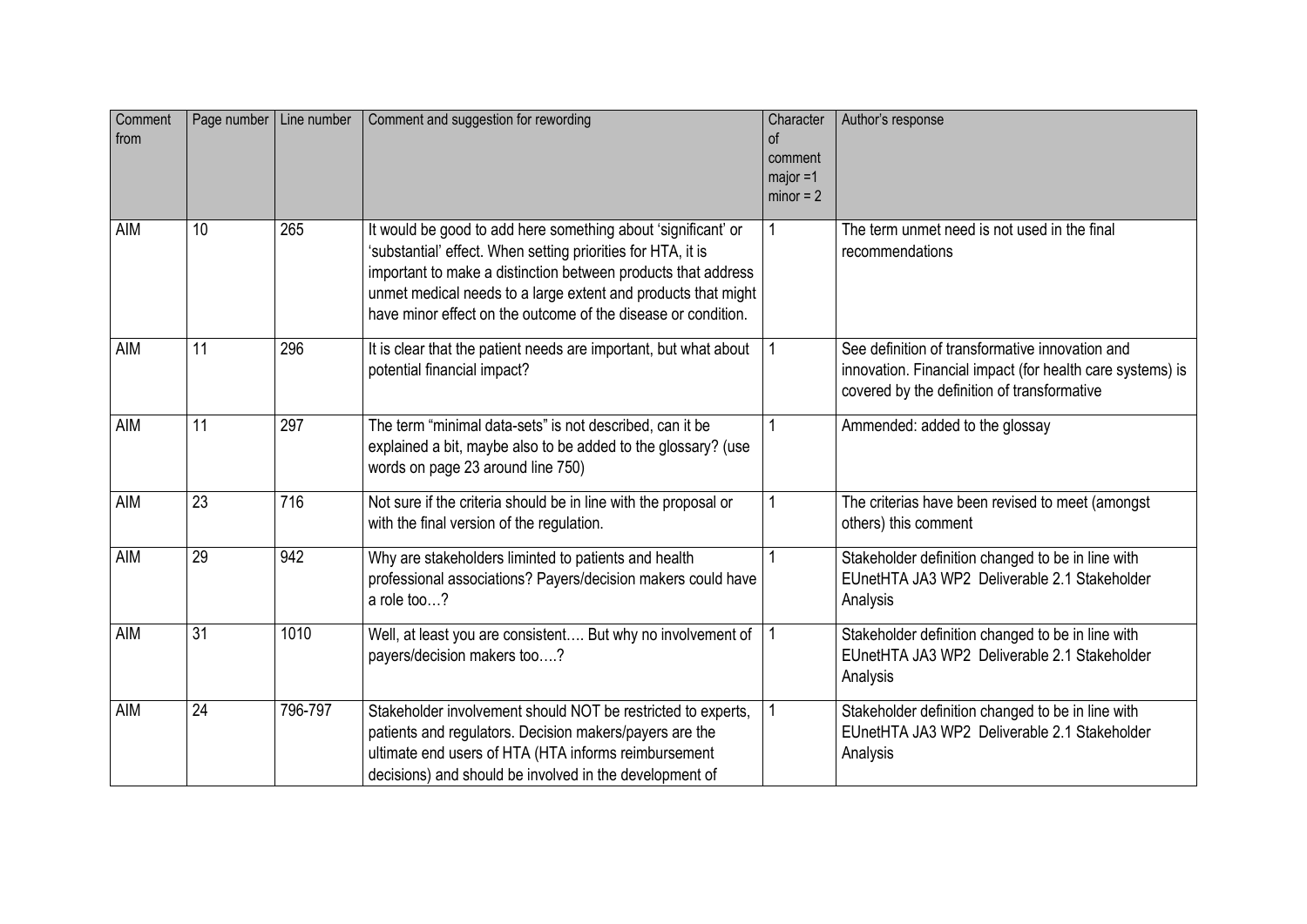| Comment<br>from |                 | Page number   Line number | Comment and suggestion for rewording                                                                                                                                           | Character<br>of<br>comment<br>major =1<br>$minor = 2$ | Author's response                                                                      |
|-----------------|-----------------|---------------------------|--------------------------------------------------------------------------------------------------------------------------------------------------------------------------------|-------------------------------------------------------|----------------------------------------------------------------------------------------|
|                 |                 |                           | methodologies for Horizon scanning activities and those<br>activities themselves.                                                                                              |                                                       |                                                                                        |
| <b>AIM</b>      | 10 <sup>1</sup> | $\overline{274}$          | Add in this sentence the words in bold underlined: Relative<br>effectiveness assessment can be defined as the assessment<br>to measure the extent to which an intervention etc | $\overline{2}$                                        | Definition in line with EUnetHTA definition of REA (see<br>page 36)                    |
| AIM             | 11              | 290                       | What does this term "technology lifecycle perspective" mean?<br>Explain in the text and add to the glossary?                                                                   | $\overline{2}$                                        | Not ammended, clare enough from the context                                            |
| <b>AIM</b>      | $\overline{12}$ | 325                       | Unclear figure. What do the orange, grey and blue line stand<br>for?                                                                                                           | $\overline{2}$                                        | Figure legend changed to explain                                                       |
| <b>AIM</b>      | 19              | 574                       | Was the document based on a stakeholder consultation<br>process, or were stakeholders consulted after the document<br>was ready in draft?                                      | $\overline{2}$                                        | The draft recommendations were on a stakeholder<br>consultation                        |
| AIM             | 19              | 594                       | Unclear what at QA approach is                                                                                                                                                 | $\overline{2}$                                        | QA=Question answer approach, abbreviation not used<br>in the final text                |
| <b>AIM</b>      | 21              | 653                       | Innovative or effective technologies? Highly innovative but<br>ineffective new treatments should not be introduced. See also<br>$9 - 236$                                      | $\overline{2}$                                        | Innovativeness depends on perspective. See defininion<br>on innovation in health care. |
| <b>AIM</b>      | 21              | 664                       | What does that mean? The timeframe should be no later than<br>when a product enters the lists etc.                                                                             | $\overline{2}$                                        | Rephrased to three to six months before submission                                     |
| <b>AIM</b>      | 22              | 697                       | Would it be an idea to add also something about the need to<br>clarify the "direct contact with developers through regular                                                     | $\overline{2}$                                        | Table 1 is moved to background. This is shortly<br>discussed in the discussion section |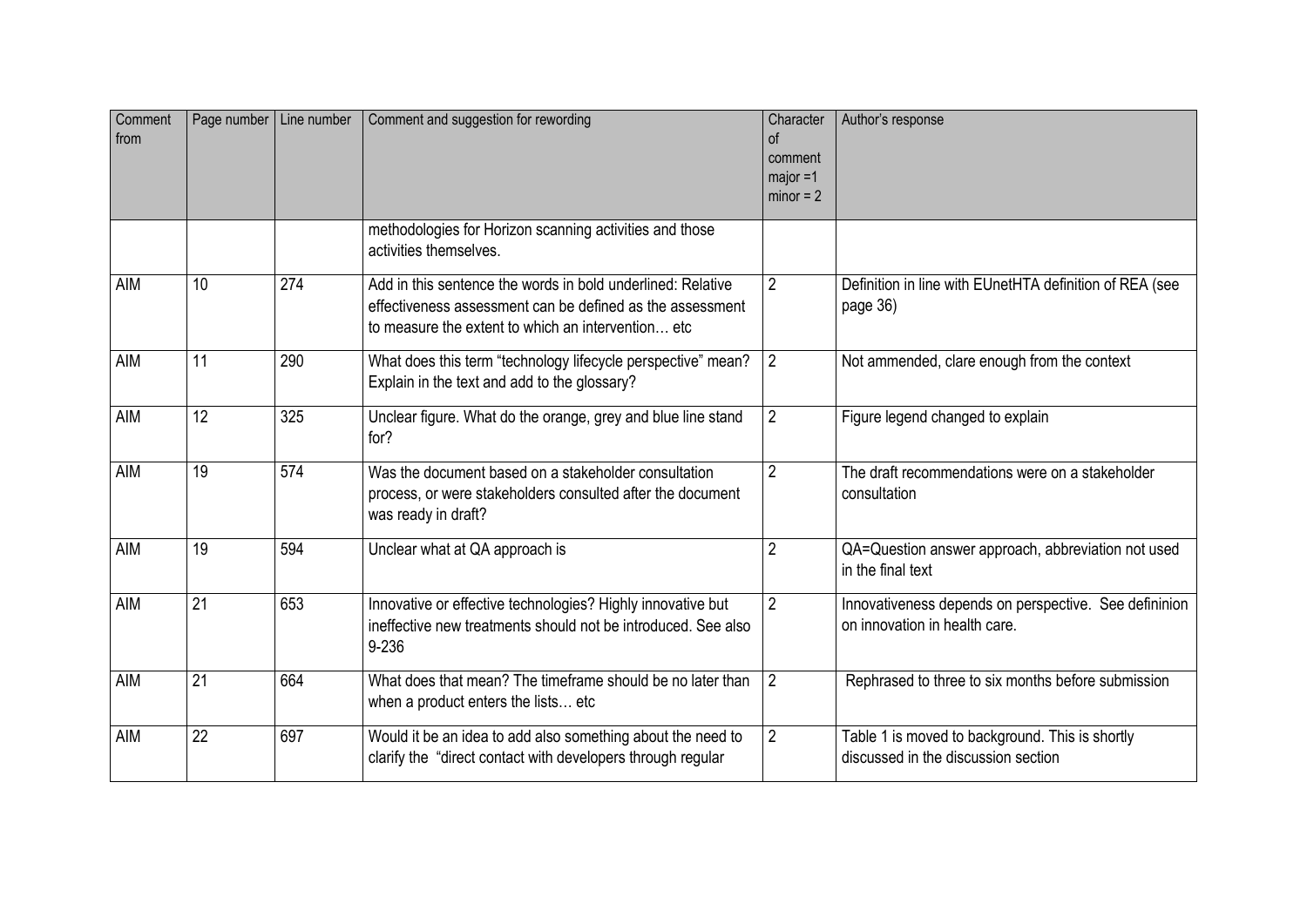| Comment<br>from |    | Page number   Line number | Comment and suggestion for rewording                                                                                                                                                                                            | Character<br><sub>of</sub><br>comment<br>$major = 1$<br>$minor = 2$ | Author's response                                                                                                                                                                                                                                                                                                         |
|-----------------|----|---------------------------|---------------------------------------------------------------------------------------------------------------------------------------------------------------------------------------------------------------------------------|---------------------------------------------------------------------|---------------------------------------------------------------------------------------------------------------------------------------------------------------------------------------------------------------------------------------------------------------------------------------------------------------------------|
|                 |    |                           | meetings" and its potential impact on independence of the<br>assessor?                                                                                                                                                          |                                                                     |                                                                                                                                                                                                                                                                                                                           |
| AIM             | 23 | 743                       | Should patients do the ranking? I'm not sure how objective the 2<br>ranking will be. Why only patients and "health care<br>representatives" (what do you mean with this last group)? Why<br>no role for decision makers/payers? |                                                                     | See recommendations on stakeholder involmenet: "5.3.<br>If specialized selection or prioritisation committees are<br>established, individual stakeholders without general<br>conflict of interest in the technology/product should be<br>recruited. In particular healthcare professionals<br>(experts), payers and patie |
| AIM             | 25 | 807                       | Why at least once a year? And linked to which specific action<br>does it need to be up to date in particular?                                                                                                                   | $\overline{2}$                                                      | Recommendation changed se Rec 3.5.                                                                                                                                                                                                                                                                                        |
| <b>AIM</b>      | 25 | 808                       | Why particularly for pharmaceuticals?                                                                                                                                                                                           | $\overline{2}$                                                      | Recommendation changed se Rec 3.5.                                                                                                                                                                                                                                                                                        |
| AIM             | 27 | 855                       | 13 questions? Which questions?                                                                                                                                                                                                  | $\overline{2}$                                                      | Recommendations for the pilot- not part of the final<br>recommendations. To clarify: The questions adapted<br>from EuroScan described in methods.                                                                                                                                                                         |
| <b>AIM</b>      | 34 | 1129                      | "Stakeholder contact has been a major focus of EUnetHTA as<br>far as the regulators, EMA, developers, patients and health<br>professionals are concerned                                                                        | $\overline{2}$                                                      | Recommendations for the pilot- not part of the final<br>recommendations.                                                                                                                                                                                                                                                  |
| AIM             | 9  | 227-228                   | The part of the sentence "typically  existing market (2)"<br>should be deleted. This is a marketing strategy, and has no<br>direct link with the term disruptive innovation.                                                    | 1                                                                   | Disruptive innovation not used in the final version.                                                                                                                                                                                                                                                                      |
| AIM             | 13 | 351-360                   | It is unclear what the numbers in brackets refer to. Footnotes?                                                                                                                                                                 | 2                                                                   | References                                                                                                                                                                                                                                                                                                                |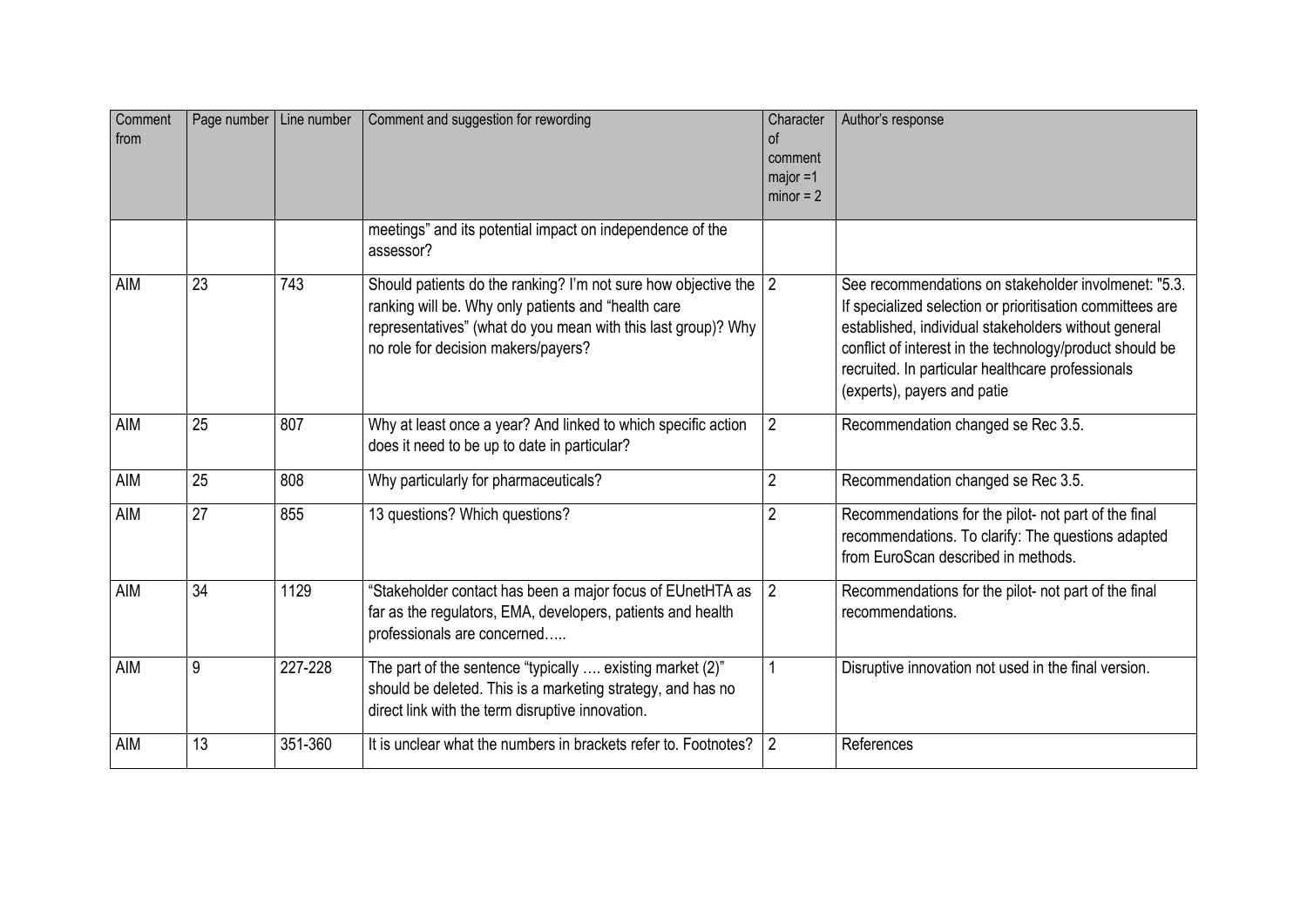| Comment<br>from | Page number   Line number |             | Comment and suggestion for rewording                                                                                                                                                                                                                                                                                                                                                                                                                                                                                                                                                                   | Character<br>0f<br>comment<br>$major = 1$<br>$minor = 2$ | Author's response                                                                                                                                                                                                                                      |
|-----------------|---------------------------|-------------|--------------------------------------------------------------------------------------------------------------------------------------------------------------------------------------------------------------------------------------------------------------------------------------------------------------------------------------------------------------------------------------------------------------------------------------------------------------------------------------------------------------------------------------------------------------------------------------------------------|----------------------------------------------------------|--------------------------------------------------------------------------------------------------------------------------------------------------------------------------------------------------------------------------------------------------------|
| <b>COCIR</b>    | 9                         | 226         | Glossary: Definition Disruptive Innovation: COCIR suggest to use the<br>term of Disruptive innovation, for consistency reasons, as identified<br>by the Expert Panel on Effective ways of Investing in Health which is<br>as follows: "disruptive innovation" in health care [is understood] as a<br>type of innovation that creates new networks and new organisational<br>cultures involving new players, and that has the potential to improve<br>health outcomes and the value of health care. This innovation<br>displaces older systems and ways of doing things.[1]"                            |                                                          | The term disruptiv innovation is not used in the final<br>recommendations. The term has been removed from the<br>glossary.                                                                                                                             |
| <b>COCIR</b>    | 9                         | 235         | Glossary: Definition of Horizon Scanning: COCIR believes that the<br>definition of Horizon Scanning should include transformative<br>technologies since it is a criterion in the selection process (line 719 -<br>720) and the prioritization criteria tested in the pilot (line: 986), and<br>the pilot project (Line: 1163).<br>COCIR suggests the following as definition "Horizon scanning is the<br>systematic identification of health technologies that are<br>transformative, emerging or becoming obsolete and that have the<br>potential to effect health, health services and/or societies" |                                                          | We do not support changing the cited definition of Horizon<br>scanning. We do recognise the importance of focusing on<br>transformative technologies in the recommendations for<br>widening the scope of horizon scanning beyond the initial<br>phase. |
| <b>COCIR</b>    | $\overline{22}$           | $710 - 748$ | Prioritization: COCIR agrees with the identified selection criteria<br>(lines 718 - 724) in the EUnetHTA recommendations and that are<br>the unmet medical need and the potential impact on patients, public<br>health, or healthcare systems.                                                                                                                                                                                                                                                                                                                                                         |                                                          | The recommendations have been modified according to<br>several inputs.                                                                                                                                                                                 |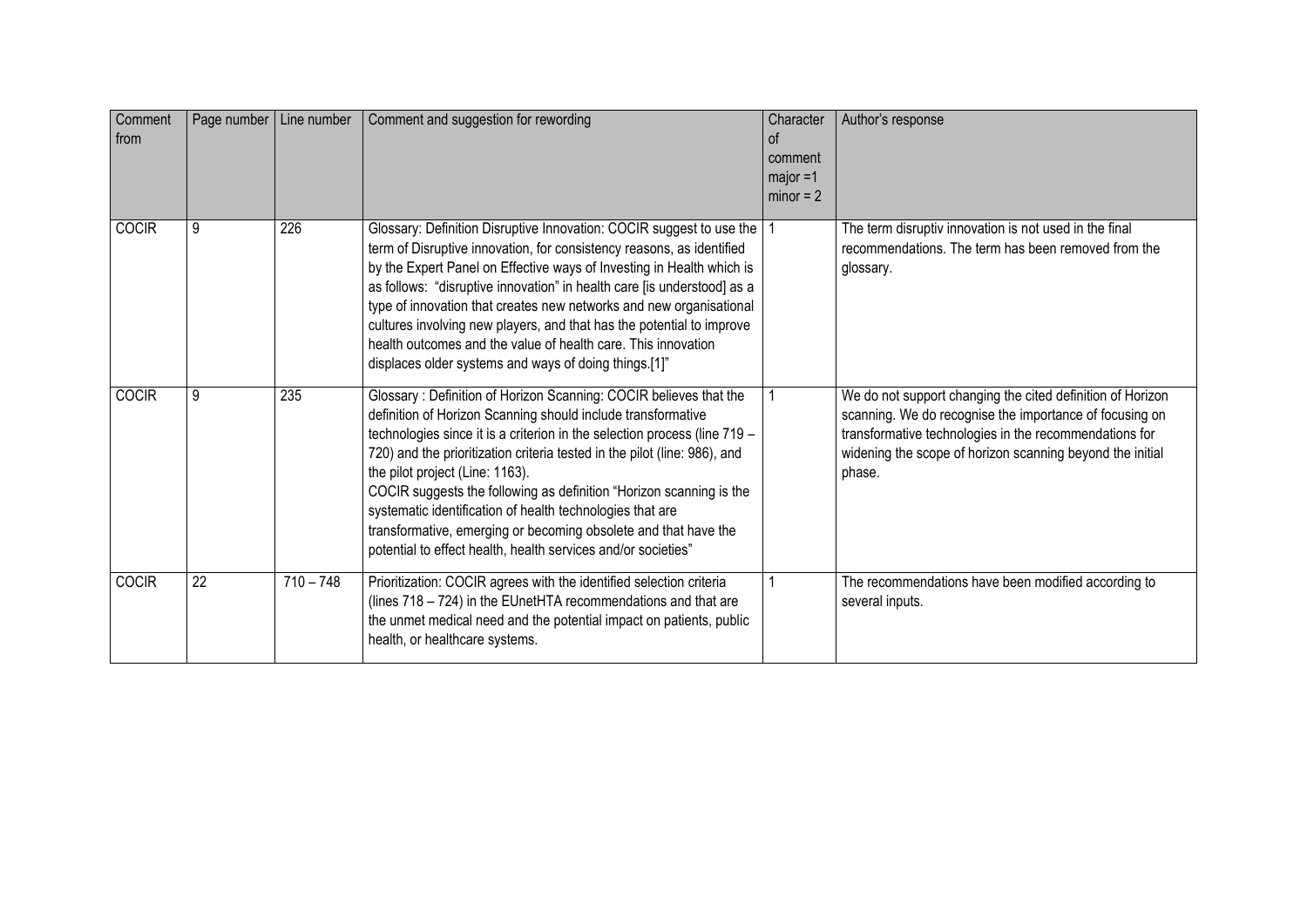| Comment<br>from |    | Page number   Line number | Comment and suggestion for rewording                                                                                                                                                                                                                                                                                                                                                                                                                                                                                                                                                                                                                                                                                                                                                                                              | Character<br><sub>of</sub><br>comment<br>$major = 1$<br>$minor = 2$ | Author's response                                                                                                                                                       |
|-----------------|----|---------------------------|-----------------------------------------------------------------------------------------------------------------------------------------------------------------------------------------------------------------------------------------------------------------------------------------------------------------------------------------------------------------------------------------------------------------------------------------------------------------------------------------------------------------------------------------------------------------------------------------------------------------------------------------------------------------------------------------------------------------------------------------------------------------------------------------------------------------------------------|---------------------------------------------------------------------|-------------------------------------------------------------------------------------------------------------------------------------------------------------------------|
| <b>COCIR</b>    | 13 | 388-390                   | The EU Commission's proposal for a regulation on HTA, (published<br>on January 31st, 2018) is still not finalized and the legislative<br>process is still ongoing between the EU Commission, the EU<br>Parliament and the Council of the EU.<br>Therefore, COCIR believes that it is too early for the proposed<br>recommendations for HSS to be integrated in a draft legislation that<br>is still under discussion.<br>As such, COCIR suggest deleting the following sentence:<br>"The recommendations for a HSS in this document are for an HSS<br>integrated with the EU proposal for joint assessment as well as<br>continued voluntary collaboration in areas not covered by the joint<br>assessments".                                                                                                                     |                                                                     | The wording has been changed. Opposing views regarding<br>the EU proposal on regulation of HTA amongst stakeholders<br>have been shortly referred to in the discussion. |
| <b>COCIR</b>    | 21 | 675-697                   | Information sources: The proposition to allow the developers to enter<br>information in a data base, as the primary sources for topic<br>identification, is welcomed by COCIR.<br>Nonetheless, any Data Platform set for this purpose should ensure<br>the data is reliable and secure.<br>Provided the confidentiality of the data is guaranteed, the creation of<br>database can be considered. However, there are currently no<br>actions that secures the research in-confidence or commercial in<br>confidence data access for the developers. This is well mentioned in<br>the sentence (line 695): "Special arrangements with developers and<br>regulators, on how to deal with confidential information might be<br>needed".<br>COCIR believes that this should be the starting point before<br>developing the databases. |                                                                     | The recommendations have been modified to accomodate<br>confidentiality arrangements: See recommendation 1                                                              |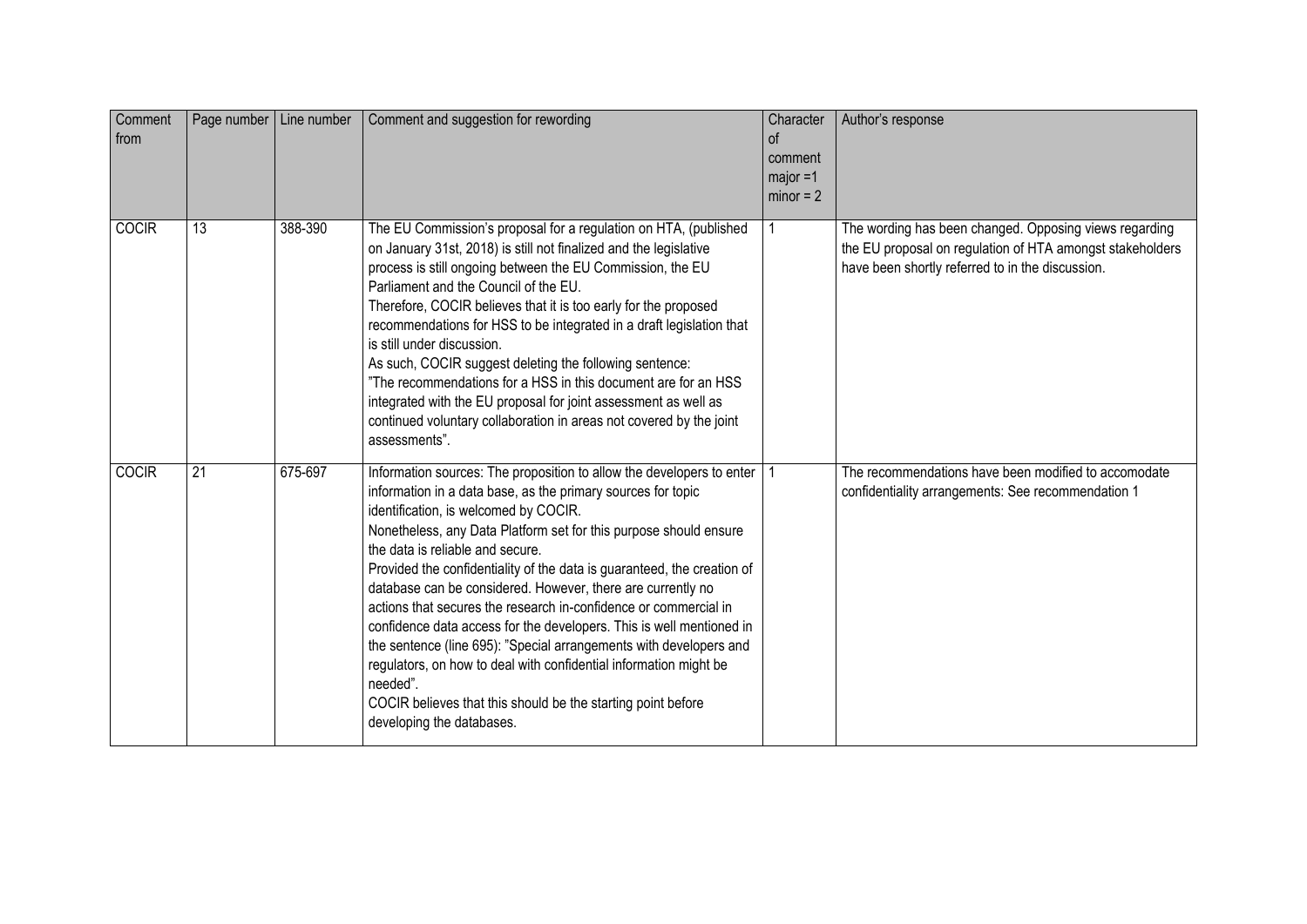| Comment<br>from | Page number   Line number |         | Comment and suggestion for rewording                                                                                                                                                                                                                                                                                                                                                                                                                                                                                                                                                                       | Character<br>$\circ$<br>comment<br>$major = 1$<br>$minor = 2$ | Author's response                                                                                                                                                        |
|-----------------|---------------------------|---------|------------------------------------------------------------------------------------------------------------------------------------------------------------------------------------------------------------------------------------------------------------------------------------------------------------------------------------------------------------------------------------------------------------------------------------------------------------------------------------------------------------------------------------------------------------------------------------------------------------|---------------------------------------------------------------|--------------------------------------------------------------------------------------------------------------------------------------------------------------------------|
| <b>COCIR</b>    | 22                        | 698-709 | Selection: COCIR believes it is of utmost importance Use clear and<br>predictable criteria for the choice of technologies undergoing an<br>evaluation and use a horizon scanning approach.                                                                                                                                                                                                                                                                                                                                                                                                                 | 1                                                             | We agree. Hopefully clear enough now.                                                                                                                                    |
| <b>COCIR</b>    | 23                        | 740-743 | Selection: COCIR agrees that the ranking should be done by<br>carefully selected and trained committees including patients and<br>health care representatives. However, the selection criteria of these<br>experts should be transparent and unambiguous, and the selection<br>process should be done in a spirit of mutual trust. Industry should not<br>be regarded as "biased" in this context.                                                                                                                                                                                                         | 1                                                             | Industry should contribute to identification, selection and<br>preparation of data sets needed for prioritisation. Industry<br>should not be involved in prioritisation. |
| <b>COCIR</b>    | $\overline{24}$           | 776-803 | Stakeholders Involvement : While COCIR support the involvement of  <br>all relevant stakeholders, we recommend that it should be done at an<br>early stage and in a timely way.<br>Therefore, COCIR recommends specifying the timing of the<br>stakeholders involvement given it is not described in the draft<br>recommendations. This is an important gap as it provides insight for<br>degree of opportunity of cooperation and by which stakeholders.                                                                                                                                                  |                                                               | Stakeholder definition changed to be in line with EUnetHTA<br>JA3 WP2 Deliverable 2.1 Stakeholder Analysis. Involvement<br>at different stages are now described.        |
| <b>COCIR</b>    | $\overline{35}$           |         | Conclusions: COCIR believes the process of Horizon Scanning as<br>laid out in the document should not be dependent on EUnetHTA<br>being active after 2020 or not.                                                                                                                                                                                                                                                                                                                                                                                                                                          | $\mathbf{1}$                                                  | The recommendations are not restricted to EUnetHTA being<br>active                                                                                                       |
| COCIR           | General                   |         | Timing: COCIR believes that a timely and enhanced stakeholder<br>involvement is needed. Under JA1 and JA2, the representatives of<br>the EUnetHTA Stakeholder Platform were consulted on the basis of<br>clear Terms of Reference that defined the modalities of interaction,<br>with clear and transparent criteria for involvement. COCIR believes<br>such a dedicated platform for stakeholders is indeed needed, in<br>order to ensure more inclusive approach for interactions such as this<br>consultation, between the EUnetHTA and the stakeholders. This<br>point is supported by MedTech Europe. |                                                               | Stakeholder definition changed to be in line with EUnetHTA<br>JA3 WP2 Deliverable 2.1 Stakeholder Analysis. Involvement<br>in all stages described                       |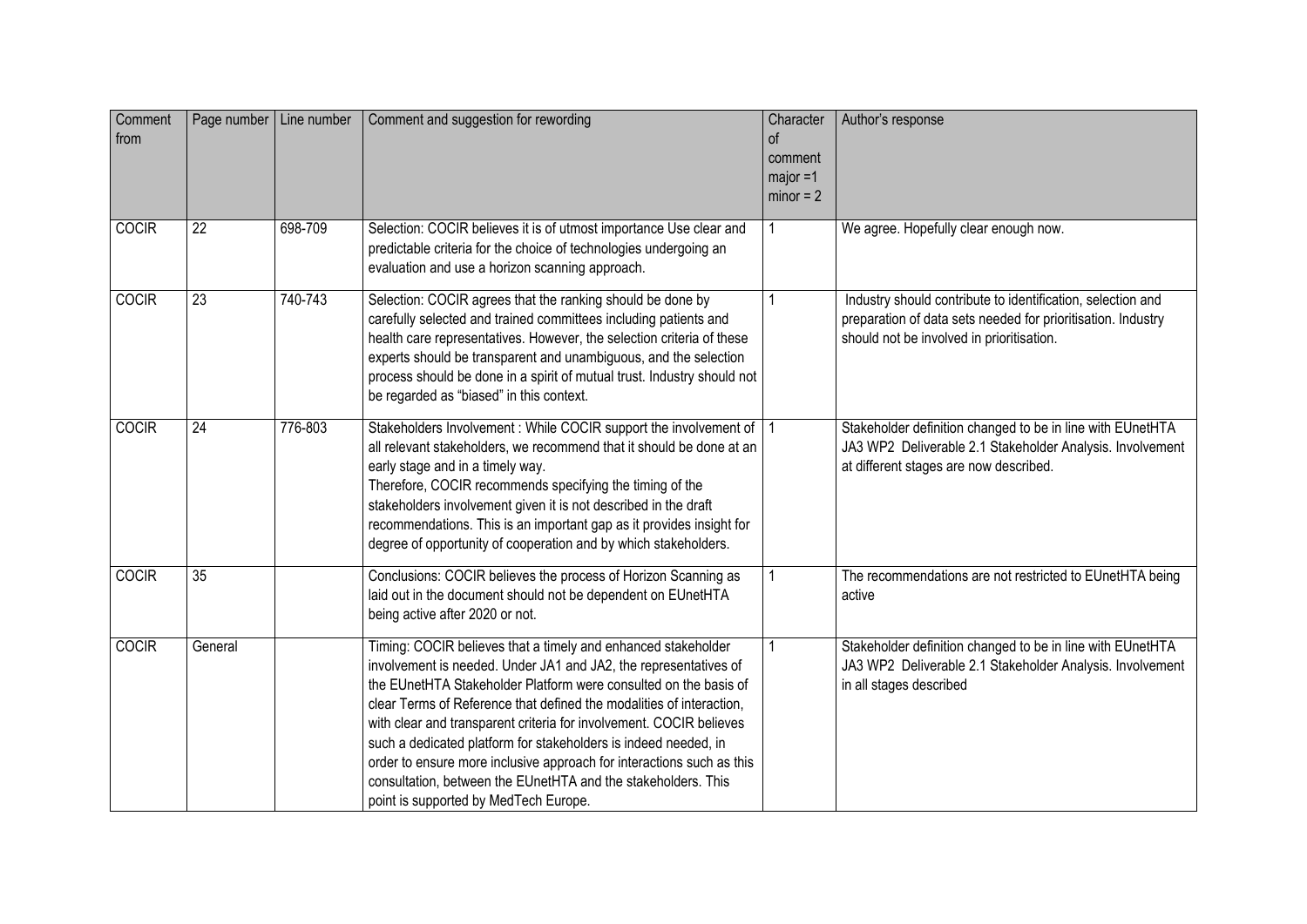| Comment<br>from              |    | Page number   Line number | Comment and suggestion for rewording                                                                                                                                                                                                                                                                                                                                                                                                                                                                                                                                                                                                                                                                                                                                                                                                                                                                                                                                                        | Character<br>$\alpha$<br>comment<br>$major = 1$<br>$minor = 2$ | Author's response                                                                                                                                                                                                                                                                                                                                                                                                                                                                                                                                                                                                                                                                                                                                                                                                                                         |
|------------------------------|----|---------------------------|---------------------------------------------------------------------------------------------------------------------------------------------------------------------------------------------------------------------------------------------------------------------------------------------------------------------------------------------------------------------------------------------------------------------------------------------------------------------------------------------------------------------------------------------------------------------------------------------------------------------------------------------------------------------------------------------------------------------------------------------------------------------------------------------------------------------------------------------------------------------------------------------------------------------------------------------------------------------------------------------|----------------------------------------------------------------|-----------------------------------------------------------------------------------------------------------------------------------------------------------------------------------------------------------------------------------------------------------------------------------------------------------------------------------------------------------------------------------------------------------------------------------------------------------------------------------------------------------------------------------------------------------------------------------------------------------------------------------------------------------------------------------------------------------------------------------------------------------------------------------------------------------------------------------------------------------|
|                              |    |                           | Moreover, the summer time given to consult stakeholders on the<br>report is not optimal, and which may have an impact on the quality of<br>contributions sent.                                                                                                                                                                                                                                                                                                                                                                                                                                                                                                                                                                                                                                                                                                                                                                                                                              |                                                                |                                                                                                                                                                                                                                                                                                                                                                                                                                                                                                                                                                                                                                                                                                                                                                                                                                                           |
| COCIR &<br>MedTech<br>Europe | 20 | 616-628                   | Purpose of the Horizon Scanning: Horizon Scanning is not<br>systematically used by all healthcare systems. For example,<br>Germany and France do not use such approach; however, UK,<br>Norway, Sweden use Horizon Scanning to initiate early dialogues,<br>for planning purposes and to identify the technologies that have the<br>potential to impact the public health system. Moreover, COCIR<br>observes there is currently a weak alignment between the process<br>and the expectations from Horizon Scanning Systems.<br>In the countries where HS is used, the usefulness is not very certain<br>(example: England, Norway). HS should not be used systematically<br>for HTA or for early assessment or early price negotiations.<br>COCIR believes Horizon Scanning should be used from a broad<br>perspective focusing on disease or care pathways rather than on<br>products. This would help identify general trends, gaps and set<br>healthcare priorities and shape policies. |                                                                | The purpose of HS in this context is to inform the initiation of<br>HTA cooperation. The purpose of HTA varies, in some cases<br>related to reimbursement of individual new products (single<br>technology assessments), in other cases reassessment<br>involving a broader perspective. The point made by COCIR<br>with regard to broad perspectives rather than products is<br>related to the scope and outcome of the HTA process rather<br>then the purpose of HS. Due to uncertainties regarding future<br>models for cooperation and legislative regulation, we (the<br>TISP group) were not able to do provide recommendations on<br>the ownership and financial responsibilities for horizon<br>scanning and the TISP process, nor detailed criteria for<br>selection and prioritisation. These are important areas that<br>remain to be defined. |
| COCIR,<br>MedTech<br>Europe  | 10 | 270                       | Glossary: Transformative Technologies Definition: COCIR observes<br>inconsistency in using the term of transformative technology in the<br>EUnetHTA Draft recommendations on HSS and TPIS, therefore<br>COCIR suggest using the following definition: "Transformative<br>technology are those technologies that have the potential to address<br>high unmet patient/citizen and/or societal and health care systems<br>needs and that require significant structural and/or organisational<br>change to deliver their benefits. These technologies have the<br>potential to significantly transform and improve clinical pathways, the<br>organisation of healthcare service delivery, and/or healthcare                                                                                                                                                                                                                                                                                    |                                                                | Consistency checked, definition not changed.                                                                                                                                                                                                                                                                                                                                                                                                                                                                                                                                                                                                                                                                                                                                                                                                              |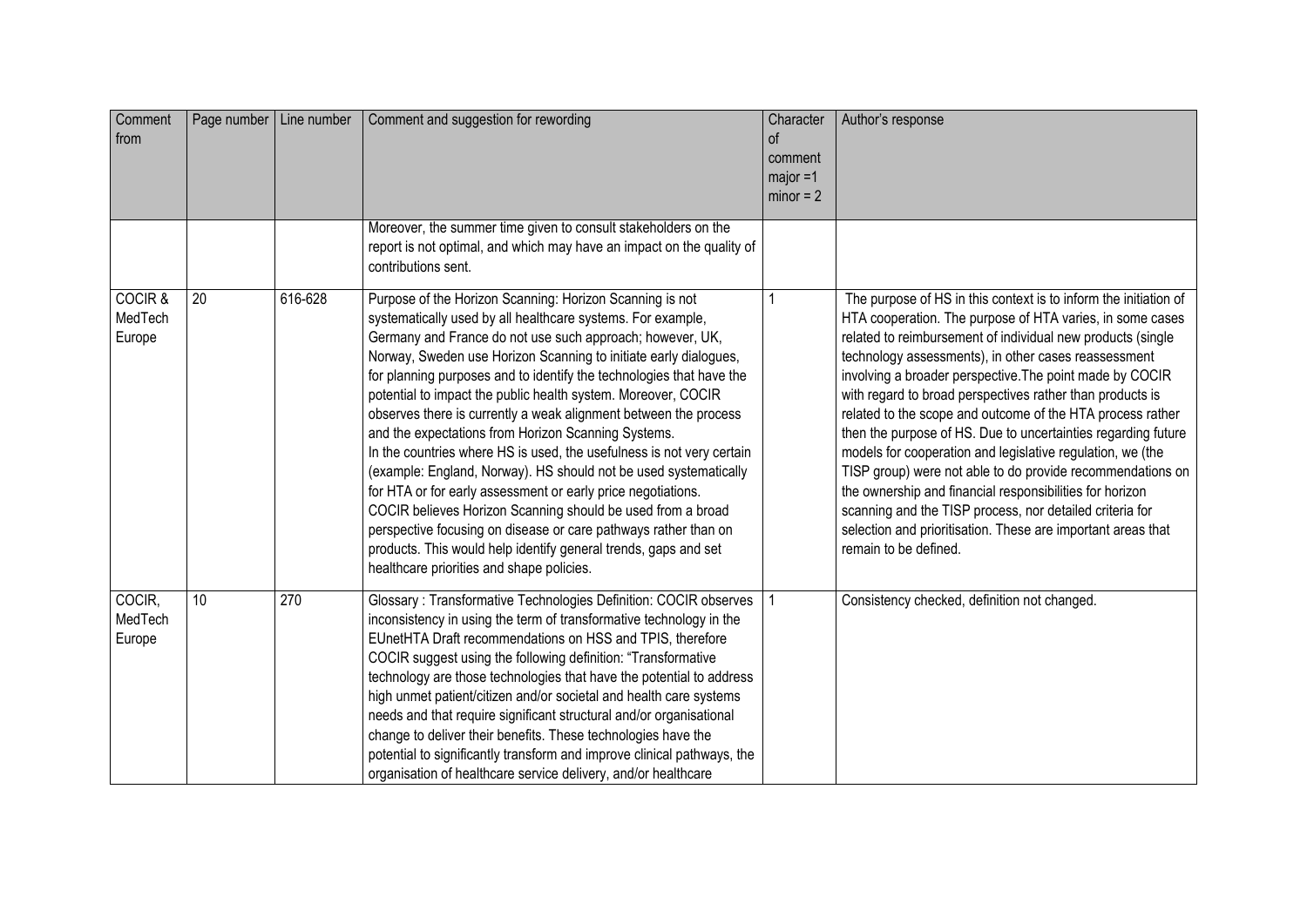| Comment<br>from | Page number   Line number | Comment and suggestion for rewording                                                                                                                                                                                                                                                                                                                                                                                                                                                                                                                                                                                                                                                                                                                                                                                                                                                                             | Character<br>οf<br>comment<br>$major = 1$<br>$minor = 2$ | Author's response                                                                                                                                                                                                                                                                                                                                                                                                                                                                                                                                                                                                                                                                                                                                                                                                                                                                                                                   |
|-----------------|---------------------------|------------------------------------------------------------------------------------------------------------------------------------------------------------------------------------------------------------------------------------------------------------------------------------------------------------------------------------------------------------------------------------------------------------------------------------------------------------------------------------------------------------------------------------------------------------------------------------------------------------------------------------------------------------------------------------------------------------------------------------------------------------------------------------------------------------------------------------------------------------------------------------------------------------------|----------------------------------------------------------|-------------------------------------------------------------------------------------------------------------------------------------------------------------------------------------------------------------------------------------------------------------------------------------------------------------------------------------------------------------------------------------------------------------------------------------------------------------------------------------------------------------------------------------------------------------------------------------------------------------------------------------------------------------------------------------------------------------------------------------------------------------------------------------------------------------------------------------------------------------------------------------------------------------------------------------|
|                 |                           | systems systems and require investment to implement these<br>changes. "                                                                                                                                                                                                                                                                                                                                                                                                                                                                                                                                                                                                                                                                                                                                                                                                                                          |                                                          |                                                                                                                                                                                                                                                                                                                                                                                                                                                                                                                                                                                                                                                                                                                                                                                                                                                                                                                                     |
| <b>EFPIA</b>    | General                   | Given that the aim of the document is "to serve the European HTA<br>network beyond 2020", EFPIA considers that any recommendations<br>should be established against the framework established by the<br>Commission Proposal for a Regulation on HTA. In EFPIA's view, for<br>pharmaceuticals, the Commission Proposal focuses on the delivery<br>of joint scientific consultation (JSC) and joint clinical assessments<br>$(JCA)$ .                                                                                                                                                                                                                                                                                                                                                                                                                                                                              |                                                          | Our mandate was not restricted by the EU proposal. In<br>addition, the EU proposal has listed 4 areas of focus: " 1. joint<br>clinical assessments (JCA); 2. joint scientific consultations<br>(JCS) whereby developers can seek advice from HTA<br>authorities; 3.early identification of promising emerging health<br>technologies (Emerging technologies); 4.continuing voluntary<br>cooperation (VC) in areas not covered by joint clinical<br>assessments ." To emphasize this further, we have added<br>JCA and JCS to the acronyms, and JCA, JCS, VC have been<br>added to the list of defined terms (emeging technologies was<br>already defined in the draft).                                                                                                                                                                                                                                                             |
| <b>EFPIA</b>    | General                   | EFPIA considers it is not necessary to establish a complex HSS for<br>the purpose of JSC and JCA but rather, that a sound topic<br>identification mechanism managed by the Member State<br>Coordination Group (CG) needs to be foreseen.<br>o By definition, JSC is an offer open to pharmaceutical companies<br>when developing a candidate product. EFPIA considers that all<br>candidate products should have the opportunity to request JSC and<br>is calling for the permanent system to have sufficient resources<br>available to respond to all demands, similarly to what is currently<br>done at the EMA.<br>o Given that the Commission Proposal foresees that all centrally<br>authorised medicinal products will be subject to JCA, there will be no<br>need to select nor prioritise pharmaceutical products beyond the<br>transition period. There will solely be the need to identify all product |                                                          | The definitions stated by EFPIA are taken from the EU<br>proposal on HTA regulation. The purpose of the<br>recommended HS service(s) is not only to prepare and make<br>room for the JCA, but also national HTA planning and uptake<br>of products produced by a cooperative network on HTA. It<br>should be noted that developers and EMA currently do not<br>provide systematically available information corresponding to<br>an HS. However, we agree that collaboration with developers<br>and EMA for the purpose of mandatory initial JCA (as defined<br>by the EU proposal) may reduce costs of this part of an HS<br>service. - We agree, if all identified and selected<br>technologies within a predefined scope are to be assessed, a<br>prioritisation step will not be needed. However, prioritisation<br>will at least be needed in a transition phase before there is<br>room for assessment of all pharmaceuticals. |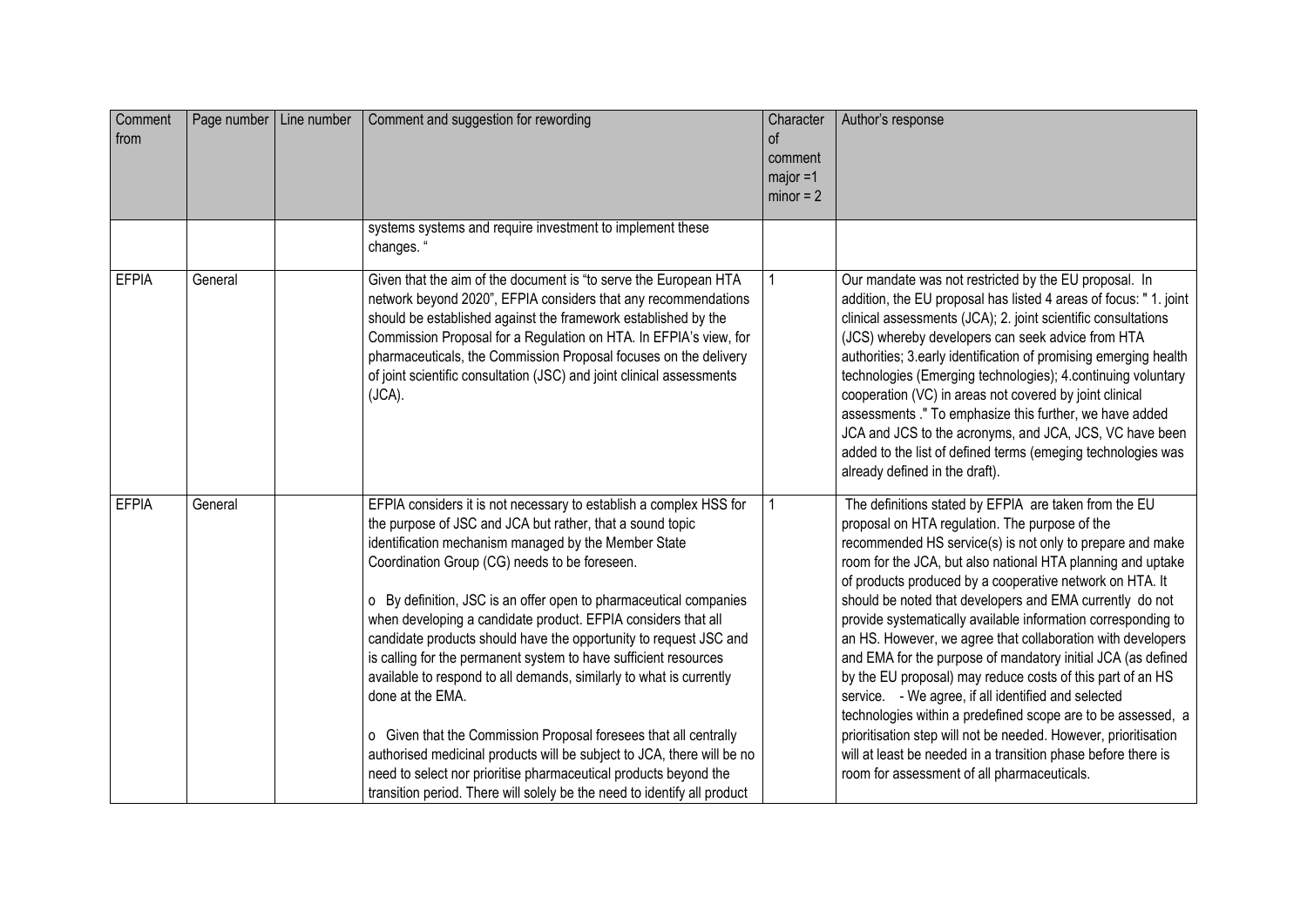| Comment<br>from | Page number   Line number | Comment and suggestion for rewording                                                                                                                                                                                                                                                                                                                                                                                                                                                                                                                                                                                                                  | Character<br>of<br>comment<br>$major = 1$<br>$minor = 2$ | Author's response                                                                                                                                                                                                                                                                                                                                                                                                                                                                                                                                                                                                                                                                                                                                                                                                                                                                                                                                                                                                                                                                           |
|-----------------|---------------------------|-------------------------------------------------------------------------------------------------------------------------------------------------------------------------------------------------------------------------------------------------------------------------------------------------------------------------------------------------------------------------------------------------------------------------------------------------------------------------------------------------------------------------------------------------------------------------------------------------------------------------------------------------------|----------------------------------------------------------|---------------------------------------------------------------------------------------------------------------------------------------------------------------------------------------------------------------------------------------------------------------------------------------------------------------------------------------------------------------------------------------------------------------------------------------------------------------------------------------------------------------------------------------------------------------------------------------------------------------------------------------------------------------------------------------------------------------------------------------------------------------------------------------------------------------------------------------------------------------------------------------------------------------------------------------------------------------------------------------------------------------------------------------------------------------------------------------------|
|                 |                           | candidates and their authorisation timelines, in order to manage<br>workload of the Coordination Group, similarly to what is currently<br>done by the EMA in business pipeline review meetings which is<br>about "anticipating in a timely manner the quantitative and qualitative<br>impact of pharmaceutical pipelines on the operations of the<br>Agency"[1]. It will be important to ensure that the CG has sufficient<br>resources available to deliver this work. During the transition period,<br>when the CG will gradually expand its capacity, it should be in the<br>remit of the CG to prioritise topics on the basis of agreed criteria. |                                                          |                                                                                                                                                                                                                                                                                                                                                                                                                                                                                                                                                                                                                                                                                                                                                                                                                                                                                                                                                                                                                                                                                             |
| <b>EFPIA</b>    | General                   | EFPIA also wants to underline that industry is the primary source of<br>information on candidate products in development (before marketing<br>authorisation) and is the only party that can provide valid data on<br>timelines, so that any system aiming the anticipate the impact of<br>pharmaceutical pipelines on the operations of the HTA network<br>needs to build on data provided by the manufacturers.                                                                                                                                                                                                                                      |                                                          | The question on commercially sensitive data has been<br>discussed several times by the TISP group. The following<br>was agreed on: "1.3 The horizon scanning service should be<br>a legal entity with an appropriate confidentiality framework to<br>allow developers of technology (including manufacturers and<br>prospective marked authorisation holders) to share<br>information at an early stage." and in the discussion "Several<br>existing horizon scanning services have confidentiality<br>frameworks that allow for early identification and timeliness,<br>and are still able to provide transparent datasets for<br>prioritisation. As a rule of the thumb, we consider information<br>that may be cited from a publicly available source to be non-<br>confidential. Thus, confidentiality issues can be overcome by<br>citing sources of information. If accurate information cannot<br>be shared, best guess estimates regarding level of impact<br>(e.g. high-, medium-, low impact) and approximate time<br>frames (e.g. year quarter of the year) should be included." |
| <b>EFPIA</b>    | General                   | The system needs to be lean and efficient in order to ensure that it<br>does not lead to delays in assessment and therefore no delays in<br>access for patients. It must be predictable for companies, and free of                                                                                                                                                                                                                                                                                                                                                                                                                                    |                                                          | We agree, encaptured by: " 1.2 One or more horizon<br>scanning services with transparent, unbiased and efficient                                                                                                                                                                                                                                                                                                                                                                                                                                                                                                                                                                                                                                                                                                                                                                                                                                                                                                                                                                            |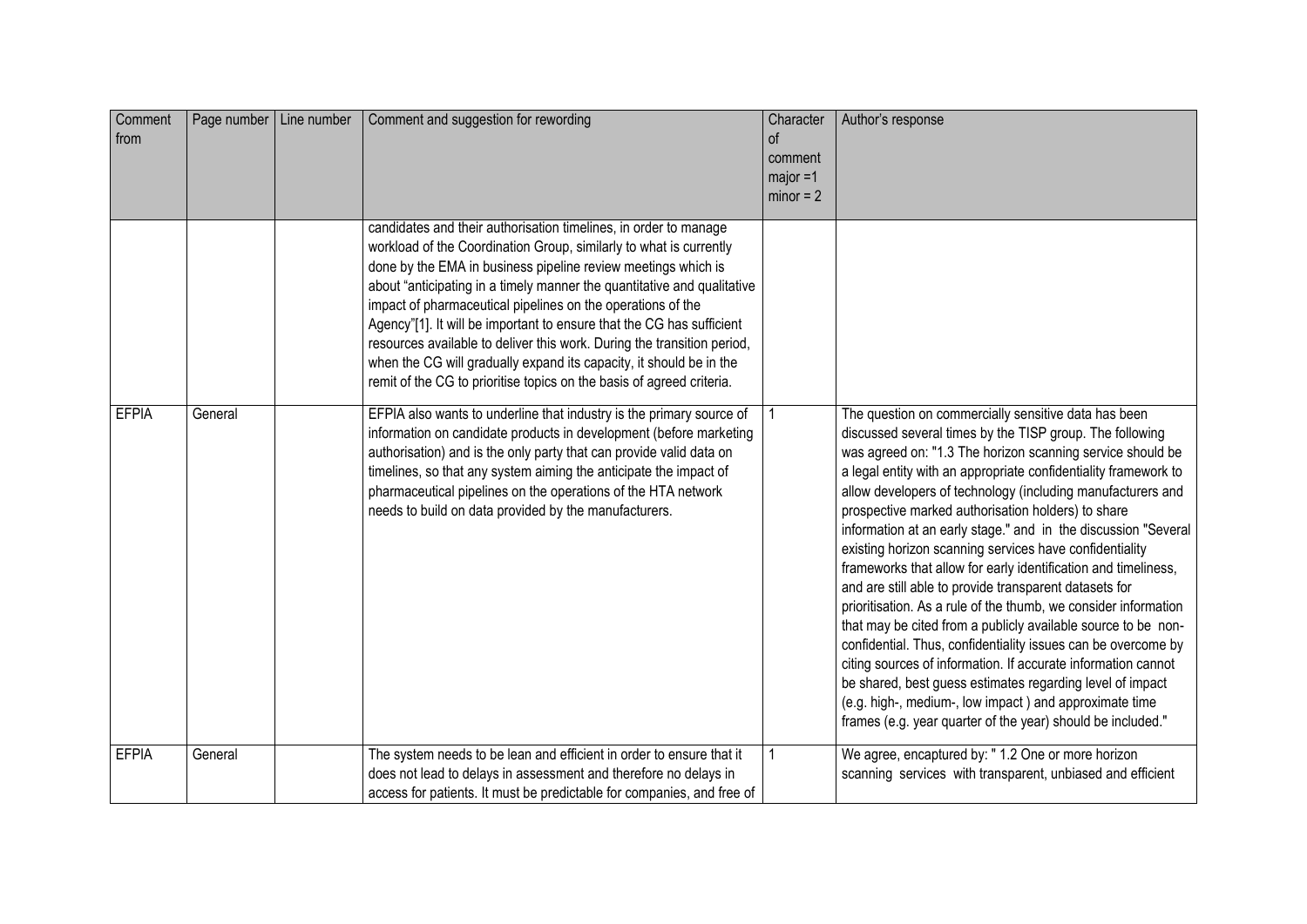| Comment<br>from | Page number   Line number | Comment and suggestion for rewording                                                                                                                                                                                                                                                                                                                                                                                                                                                                                                                                                                                                                                                                                                                                                                                                                                                                                                                                                                                                                                                                                                                                                                                                                                                                                                                                                                                                                                                                                                                                                                                                                                                                                                                                                 | Character<br>of<br>comment<br>$major = 1$<br>$minor = 2$ | Author's response                                                                                                                                                                                                                                                                                                               |
|-----------------|---------------------------|--------------------------------------------------------------------------------------------------------------------------------------------------------------------------------------------------------------------------------------------------------------------------------------------------------------------------------------------------------------------------------------------------------------------------------------------------------------------------------------------------------------------------------------------------------------------------------------------------------------------------------------------------------------------------------------------------------------------------------------------------------------------------------------------------------------------------------------------------------------------------------------------------------------------------------------------------------------------------------------------------------------------------------------------------------------------------------------------------------------------------------------------------------------------------------------------------------------------------------------------------------------------------------------------------------------------------------------------------------------------------------------------------------------------------------------------------------------------------------------------------------------------------------------------------------------------------------------------------------------------------------------------------------------------------------------------------------------------------------------------------------------------------------------|----------------------------------------------------------|---------------------------------------------------------------------------------------------------------------------------------------------------------------------------------------------------------------------------------------------------------------------------------------------------------------------------------|
|                 |                           | any discrimination in favour or against a specific innovative health<br>technology or sector of the industry.                                                                                                                                                                                                                                                                                                                                                                                                                                                                                                                                                                                                                                                                                                                                                                                                                                                                                                                                                                                                                                                                                                                                                                                                                                                                                                                                                                                                                                                                                                                                                                                                                                                                        |                                                          | processes should inform prioritisation of European<br>cooperation on HTA."                                                                                                                                                                                                                                                      |
| <b>EFPIA</b>    | General                   | EFPIA considers that any EU level or supra-national horizon<br>scanning system should aim to complement work done at national<br>level and focus on elements which are not country or region specific,<br>including product information, clinical properties and timelines for<br>regulatory approval. Elements relating to assessing the impact on<br>national health systems, including on budgets, organisation and<br>healthcare delivery, are best handled at national level.<br>o We have concerns about the lack of specific details and also how<br>the proposed HSS would interact with other existing and established<br>supranational or national HSS. The document stated several times<br>that this was out of scope, but in another section would say that<br>there should be collaboration or the need to not create duplication.<br>o In general, a proposed HSS system should focus on domains that<br>offer the most efficiencies for member states. This is outlined in<br>Section 8 (starting at Line 749)- it says what should be included in<br>the produced output/datasets, but does not go as far as saying what<br>should not be included. The proposed HHS should not include costs<br>and economic evaluations, ethical analysis, organizations aspects,<br>patient and social aspects, or legal aspects as these are country-<br>specific and varying amongst member states similar to the Rapid<br>REA which does not include these elements. And as stated on Lines<br>692-693, only non-confidential information should be included in data<br>sets which again strengthens the argument for limited domains<br>relevant to inform resource planning for upcoming JSC and JCA.<br>Throughout the document there are various reference to the need to |                                                          | We have read the principles described by EFPIA carefully<br>and have taken these into acount when formulating the final<br>recommendations. The HS output is not an assessment,<br>potential impact on any field including costs, ethics and<br>organisation may influence the prioritisation of joint or<br>collaborative REAs |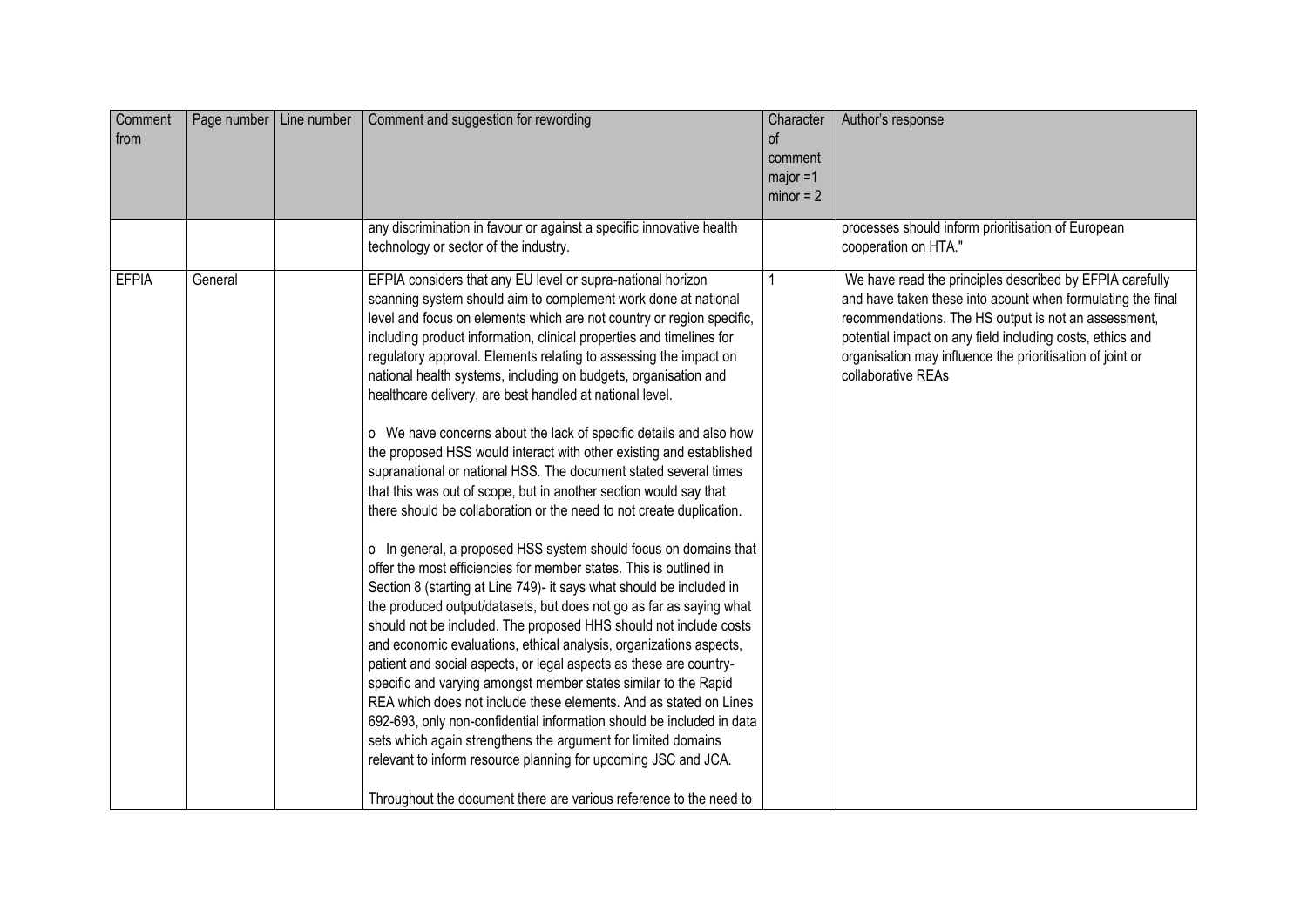| Comment<br>from | Page number     | Line number | Comment and suggestion for rewording                                                                                                                                                                                                                                                                                                                                                                                                                                                                                                      | Character<br>$\circ$ f<br>comment<br>$maior = 1$<br>$minor = 2$ | Author's response                                                                                                                                                                                                                                                                                                                                                                                                                                                         |
|-----------------|-----------------|-------------|-------------------------------------------------------------------------------------------------------------------------------------------------------------------------------------------------------------------------------------------------------------------------------------------------------------------------------------------------------------------------------------------------------------------------------------------------------------------------------------------------------------------------------------------|-----------------------------------------------------------------|---------------------------------------------------------------------------------------------------------------------------------------------------------------------------------------------------------------------------------------------------------------------------------------------------------------------------------------------------------------------------------------------------------------------------------------------------------------------------|
|                 |                 |             | collect pricing information for the HSS. This is highly concerning to<br>EFPIA as it is clearly a national competence which remains out of<br>scope of European HTA cooperation.<br>EFPIA has developed principles on horizon scanning which are<br>attached for information.                                                                                                                                                                                                                                                             |                                                                 |                                                                                                                                                                                                                                                                                                                                                                                                                                                                           |
| <b>EFPIA</b>    | 16              | 488-491     | In half of the countries, it says the HTA does not have a role in topic<br>selection/prioritization since they carry out work either by request of<br>a decision maker or through industry submission. This raises the<br>question about if HS will create more reviews which may then stretch<br>or be beyond the capacity of MS agencies. As previously suggested,<br>it seems like there are less complex and burdensome ways to select<br>and limit the number of products as was demonstrated by the EMA<br>when it was established. | General<br>comment                                              | The aim of the HS/TISP process is not to restrict the number<br>of HTAs, but to assure that the most relevant topics for<br>cooperation on HTA in Europe are identified in a timely<br>manner.                                                                                                                                                                                                                                                                            |
| <b>EFPIA</b>    | $\overline{13}$ | 354         | we are concerned about the reference to support procurement<br>processes which is not an objective of the EC HTA proposal and<br>therefore should not be a valid objective here.                                                                                                                                                                                                                                                                                                                                                          |                                                                 | Our mandate was not restricted by the EU proposal. Notably,<br>this is stated as factual information on how HS and HTA is<br>used in the background chapter.                                                                                                                                                                                                                                                                                                              |
| <b>EFPIA</b>    | $\overline{21}$ | 665         | no later than when a pharmaceutical enters the lists of medicines<br>under evaluation in EMA: A medicine appears in the EMA list only<br>after the validation phase which is approx. 1 month after MAA<br>submission. "This list only includes information for medicines whose<br>applications have been validated at the time the report was<br>compiled."                                                                                                                                                                               |                                                                 | See: Rec 3.2 "To assure timeliness of the REAs,<br>pharmaceuticals should be identified early enough to allow<br>selection approximately three to six months before the<br>technology/products enter the lists of medicines under<br>evaluation in EMA. MDs and IVDs should be identified early<br>enough to be selected around the time when a CE mark is<br>provided. The time frames need to be adjusted based on<br>experience gained once the system is established. |
| <b>EFPIA</b>    | 21              | 667         | no later than six months before the time when pivotal trial data are<br>anticipated to become available: Not clear what timepoint is<br>considered - study completion date or CSR availability date? At this                                                                                                                                                                                                                                                                                                                              |                                                                 | See: Rec 3.2                                                                                                                                                                                                                                                                                                                                                                                                                                                              |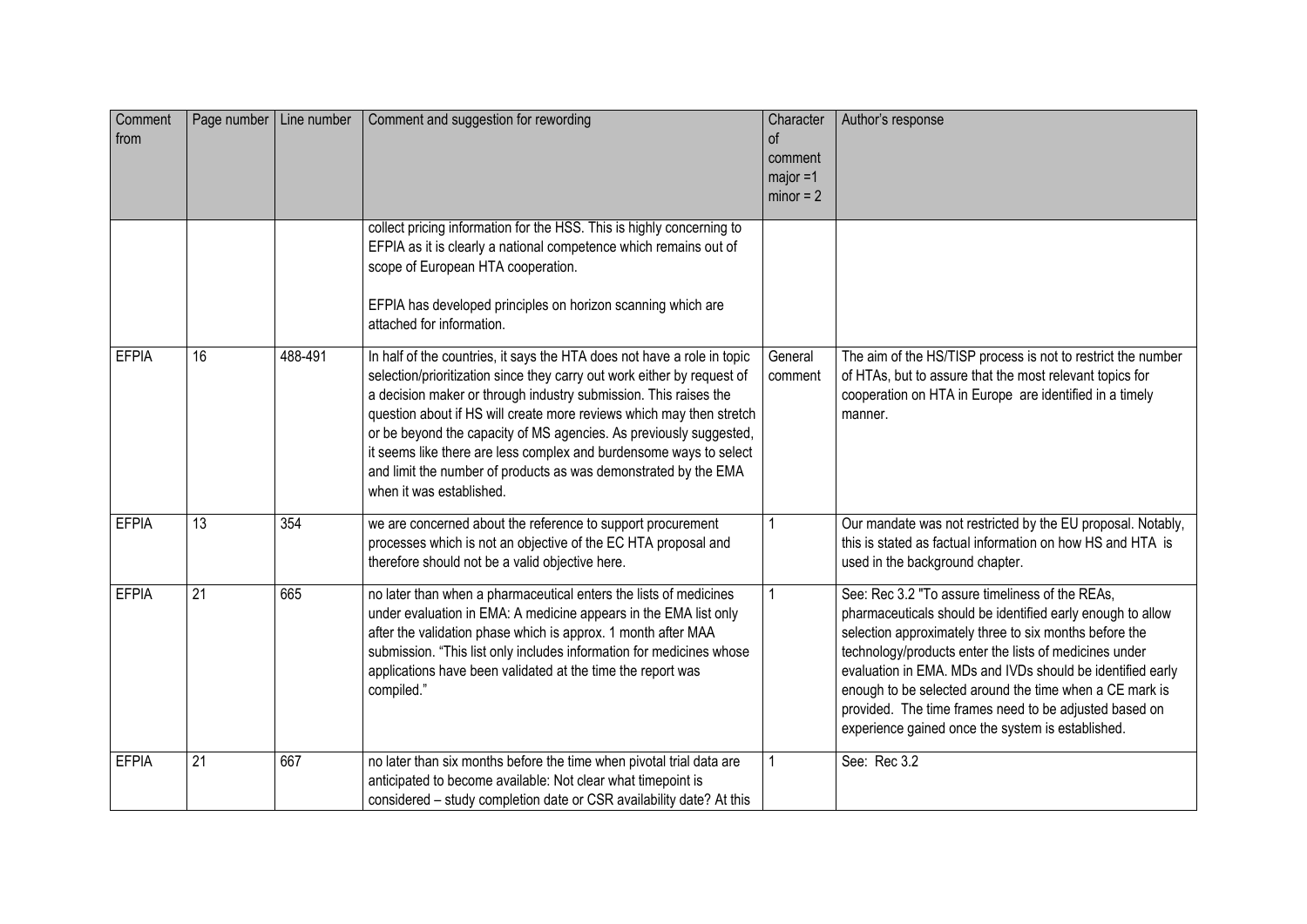| Comment<br>from | Page number   Line number |     | Comment and suggestion for rewording                                                                                                                                                                                                                                                                                                                                                                                                                 | Character<br>$\circ$<br>comment<br>$major = 1$<br>$minor = 2$ | Author's response                                                                                                                                                                                                                                                                                                                                                                                                                                                                 |
|-----------------|---------------------------|-----|------------------------------------------------------------------------------------------------------------------------------------------------------------------------------------------------------------------------------------------------------------------------------------------------------------------------------------------------------------------------------------------------------------------------------------------------------|---------------------------------------------------------------|-----------------------------------------------------------------------------------------------------------------------------------------------------------------------------------------------------------------------------------------------------------------------------------------------------------------------------------------------------------------------------------------------------------------------------------------------------------------------------------|
|                 |                           |     | timepoint it is not clear whether the trial will be successful or not. Is<br>this not too early? What will be the source for this information<br>ClinicalTrial.gov?                                                                                                                                                                                                                                                                                  |                                                               |                                                                                                                                                                                                                                                                                                                                                                                                                                                                                   |
| <b>EFPIA</b>    | 22                        | 694 | Information related to pricing: The initial assessment (REA) on a<br>European level is about the clinical efficacy. Cost-effectiveness for<br>which prices are required is national competency and should be<br>handled on a national level. Pricing should be deleted.<br>it is highly concerning that pricing information would be considered in<br>scope of HSS. This is a national matter that remains out of scope of<br>any European exercise. | 1                                                             | If prioritisation criteria are implemented, potential budget<br>impact (high unit price/large volume) may be an important<br>criteria for prioritisation. We consider that an anticipated level<br>of budget impact may be identified and shared without<br>sharing commersially senistive data.                                                                                                                                                                                  |
| <b>EFPIA</b>    | 23                        | 720 | budget impact should not be a criterion for European HSS as it is a<br>context-specific issue                                                                                                                                                                                                                                                                                                                                                        |                                                               | We consider that budget impact can be within the criteria, but<br>special arrangements are needed. The need for this is<br>reflected in Rec 1.3."                                                                                                                                                                                                                                                                                                                                 |
| <b>EFPIA</b>    | 23                        | 729 | For cooperation on PLEG, prioritisation could in addition to the<br>general criteria, contain additional criteria such as those described<br>by EUnetHTA JA2 WP7(23): For any cooperation on PLEG a third<br>filter is suggested.<br>How many medicines would have a chance to pass all three<br>hurdles?                                                                                                                                            |                                                               | Recommendations on PLEG removed, However, see Rec<br>3.3. "Additional HTA activities are anticipated to benefit from<br>horizon scanning, this should be integrated into plans of<br>European cooperation on HTA. Focus should be on<br>transformative technologies and patient needs. For<br>extension of horizon scanning to support additional activities,<br>pilots on relevant TISP processes should be conducted to<br>define the scope and criteria exemplified by cases." |
| <b>EFPIA</b>    | $\overline{23}$           | 758 | or the scope is reassessment a more comprehensive data-set may<br>be needed. The aim of a more comprehensive data-set is to provide<br>sufficient information to allow for prioritization and ensure<br>transparency of the prioritisation process. : Why should a medicine<br>considered relevant for a reassessment be sorted out via a<br>prioritization process?                                                                                 |                                                               | If not all medicines are to be re-assessed on a regular basis,<br>prioritisation will be needed                                                                                                                                                                                                                                                                                                                                                                                   |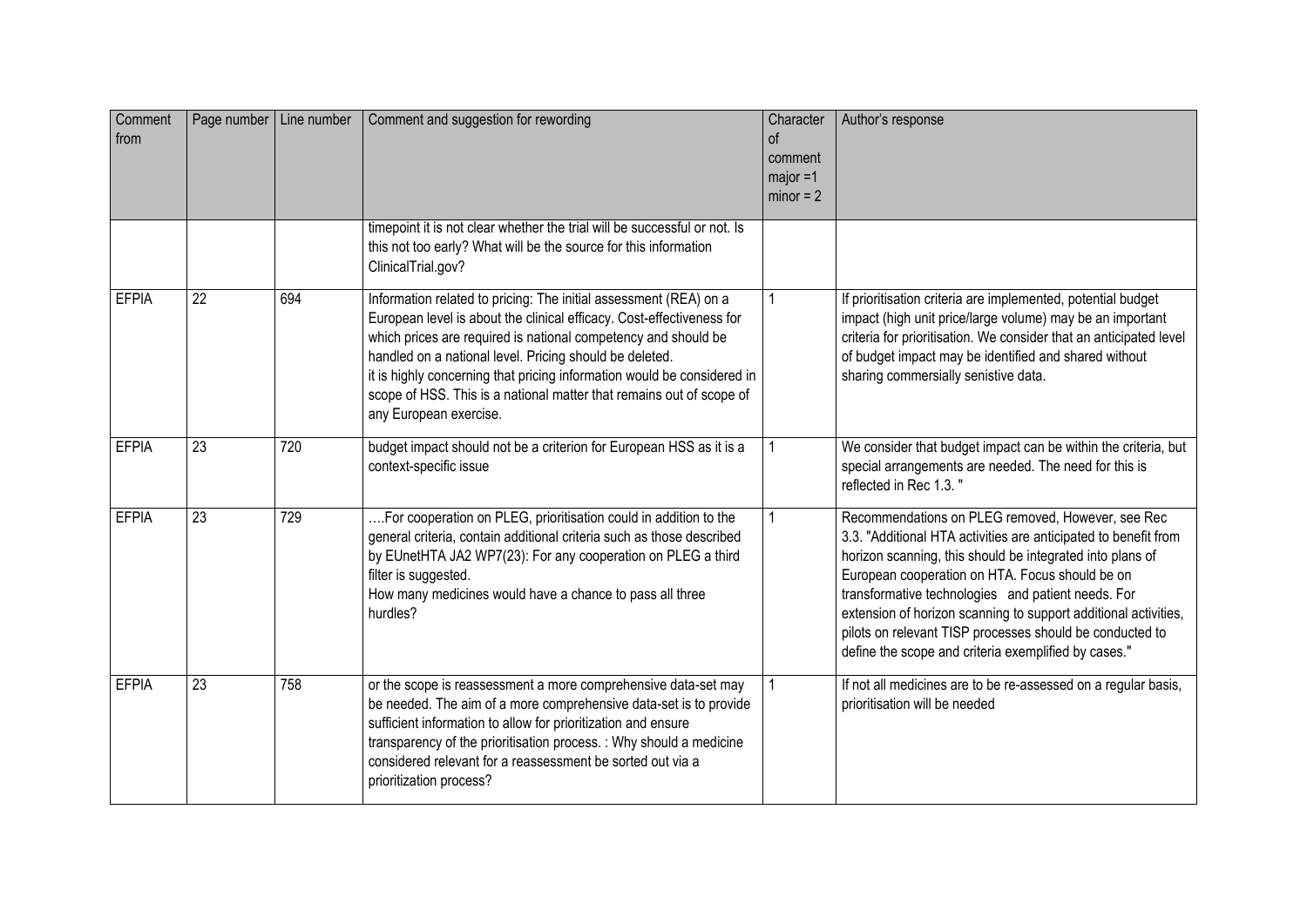| Comment<br>from | Page number | Line number | Comment and suggestion for rewording                                                                                                                                                                                                                                                                                                                                                 | Character<br>0f<br>comment<br>major =1<br>$minor = 2$ | Author's response                                                                                                                                                                                                                                                                                                                                                                                                                                                                                                                                                                                                             |
|-----------------|-------------|-------------|--------------------------------------------------------------------------------------------------------------------------------------------------------------------------------------------------------------------------------------------------------------------------------------------------------------------------------------------------------------------------------------|-------------------------------------------------------|-------------------------------------------------------------------------------------------------------------------------------------------------------------------------------------------------------------------------------------------------------------------------------------------------------------------------------------------------------------------------------------------------------------------------------------------------------------------------------------------------------------------------------------------------------------------------------------------------------------------------------|
| <b>EFPIA</b>    | 24          | 786         | healthcare professionals, payers and patients should be involved in<br>the prioritisation process: Why should payers be involved and which<br>payers - national - regional- individual payers?                                                                                                                                                                                       |                                                       | Stakeholder definition changed to be in line with EUnetHTA<br>JA3 WP2 Deliverable 2.1 Stakeholder Analysis. Involvement<br>in all stages described. See Rec 5.                                                                                                                                                                                                                                                                                                                                                                                                                                                                |
| <b>EFPIA</b>    | 24          | 787         | developers should not participate in the prioritisation process: If<br>developers nevertheless wish to propose their product for joint<br>assessment and have not been prioritized, would they be excluded?                                                                                                                                                                          |                                                       | Yes, if not prioritised for joint/cooperative REA there will be no<br>joint/cooperative REA. However, it will be transparent that<br>they have been proposed, and national HTA may be planned.                                                                                                                                                                                                                                                                                                                                                                                                                                |
| <b>EFPIA</b>    | 24          | 799         | For pharmaceuticals, regulator involvement should include<br>agreements with EMA to provide structured information.: EMA<br>receive the information by developers (industry). Therefore industry<br>should be the primary source for information on HS.                                                                                                                              |                                                       | See "1.3 The horizon scanning service should be a legal<br>entity with an appropriate confidentiality framework to allow<br>developers of technology (including manufacturers and<br>prospective marked authorisation holders) to share<br>information at an early stage." AND " 2.1 The horizon<br>scanning service should use both proactive and reactive<br>approaches for topic identification. This implies that a range<br>of predefined sources should be systematically searched for<br>information, stakeholders should be proactively consulted and<br>the identification step should be open to public proposals." |
| <b>EFPIA</b>    | 25          | 811         | In cases were prioritisation is needed: There is no rationale<br>provided why a prioritization is needed. According to the<br>Commission proposal beyond 2020 (at the latest after the transition<br>period) no prioritization is necessary. Every medicines with a<br>centralized MA should be within the scope of the joint assessments.                                           |                                                       | Prioritisartion will be needed also for pharmaceuticals until<br>full amendment of the regulation, including during a transition<br>phase also for pharmaceuticals                                                                                                                                                                                                                                                                                                                                                                                                                                                            |
| <b>EFPIA</b>    | 28          | 892         | Timeframe TISP relative to EMA process and Joint Assessment<br>process: Defining a time to start with the TISP process is missing<br>Based on company experience with EUnetHTA pilots, it is critical<br>that the scoping meeting with the pMAH should take place prior to<br>the authoring team developing PICO. A subsequent submission<br>review meeting could also be envisaged. |                                                       | Comments to recommendations on the pilot, further<br>improvement of details are needed                                                                                                                                                                                                                                                                                                                                                                                                                                                                                                                                        |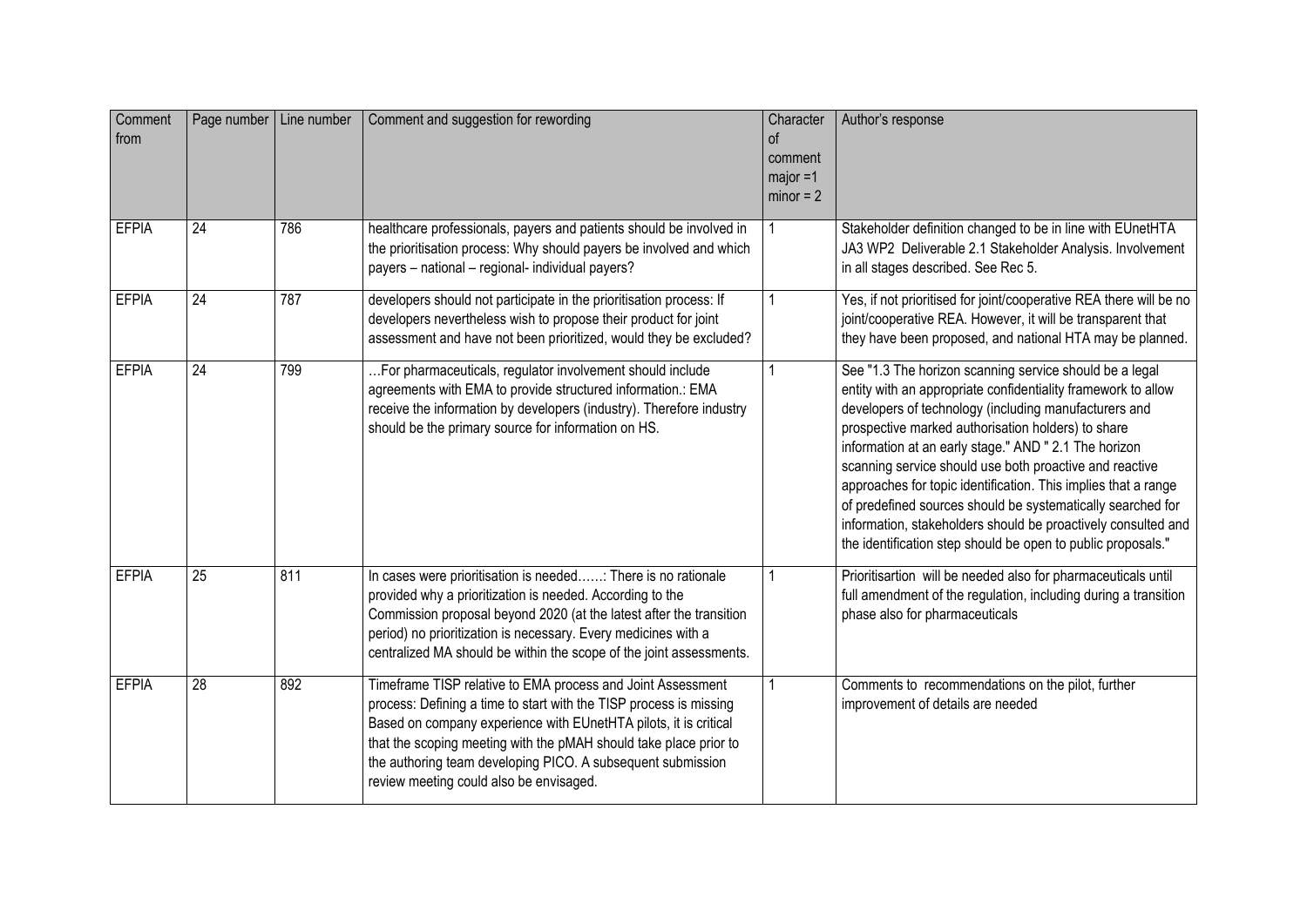| Comment<br>from | Page number   Line number |                  | Comment and suggestion for rewording                                                                                                                                                                                                                                                                                                 | Character<br>οf<br>comment<br>$major = 1$<br>$minor = 2$ | Author's response                                                                                                                                                                                                                                                                                                                                                                                                                                                                                                                                                                                                                                                                                                                                                                                              |
|-----------------|---------------------------|------------------|--------------------------------------------------------------------------------------------------------------------------------------------------------------------------------------------------------------------------------------------------------------------------------------------------------------------------------------|----------------------------------------------------------|----------------------------------------------------------------------------------------------------------------------------------------------------------------------------------------------------------------------------------------------------------------------------------------------------------------------------------------------------------------------------------------------------------------------------------------------------------------------------------------------------------------------------------------------------------------------------------------------------------------------------------------------------------------------------------------------------------------------------------------------------------------------------------------------------------------|
| <b>EFPIA</b>    | 28                        | 904              | There are currently no resources available for establishing an<br>extensive HSS within EUnetHTA JA3: What is considered by<br>EUnetHTA as an extensive HSS? Is Figure 4 an outline of an<br>extensive HSS or simplified HSS?<br>States no resources available to establish a HSS in JA3 - this<br>proposal therefore seems redundant | 1                                                        | "The recommendations are from the perspective of HTA<br>assessors involved in EUnetHTA relative effectiveness<br>assessments (REAs). The recommendations are generic in<br>the sense that they are valid for different models of European<br>cooperation on HTA. The main conclusion is that transparent,<br>unbiased and efficient horizon scanning services should<br>inform prioritisation of European cooperation on HTA. Due to<br>uncertainties regarding future models for cooperation and<br>legislative regulation, we (the TISP group) were not able to<br>provide recommendations on the ownership and financial<br>responsibilities for horizon scanning and the TISP process,<br>nor detailed criteria for selection and prioritisation. These are<br>important areas that remain to be defined." |
| <b>EFPIA</b>    | $\overline{29}$           | 921              | this does not take into account the proposed Commission Regulation                                                                                                                                                                                                                                                                   |                                                          | Comments to recommendations on the pilot, further<br>improvement of details are needed                                                                                                                                                                                                                                                                                                                                                                                                                                                                                                                                                                                                                                                                                                                         |
| <b>EFPIA</b>    | 29                        | 931              | Feedback from developers can be used as an early indication on the<br>ability/interest of the developer to submit a documentation file.:<br>Voluntary participation by industry?                                                                                                                                                     |                                                          | Comments to recommendations on the pilot, further<br>improvement of details are needed                                                                                                                                                                                                                                                                                                                                                                                                                                                                                                                                                                                                                                                                                                                         |
| <b>EFPIA</b>    | $\overline{29}$           | 936              | prioritisation committees (PCs, one for pharmaceuticals: Who<br>are members of the proposed PCs, HTAB only?                                                                                                                                                                                                                          | 1                                                        | Comments to recommendations on the pilot, No PCs were<br>used in the pilots. Further improvement of details are needed.                                                                                                                                                                                                                                                                                                                                                                                                                                                                                                                                                                                                                                                                                        |
| <b>EFPIA</b>    | $\overline{30}$           | $\overline{976}$ | Per comments above, cost or economic information should not be in<br>scope as it varies from country to country.                                                                                                                                                                                                                     |                                                          | Comments to recommendations on the pilot, information on<br>costs not included in the minimal data-set used in the pilot                                                                                                                                                                                                                                                                                                                                                                                                                                                                                                                                                                                                                                                                                       |
| <b>EFPIA</b>    | 33                        | 1105             | as mentioned above information on pricing should be out of scope                                                                                                                                                                                                                                                                     |                                                          | Comments to recommendations on the pilot, information on<br>costs not included in the minimal data-set used in the pilot                                                                                                                                                                                                                                                                                                                                                                                                                                                                                                                                                                                                                                                                                       |
| <b>EFPIA</b>    | $\overline{35}$           | 1157             | there is no need for a separate coordinating secretariat if the<br>objective is to support the core joint work of JSC and JCA                                                                                                                                                                                                        | 1                                                        | Comments to recommendations on the pilot, See pilot<br>evaluation report                                                                                                                                                                                                                                                                                                                                                                                                                                                                                                                                                                                                                                                                                                                                       |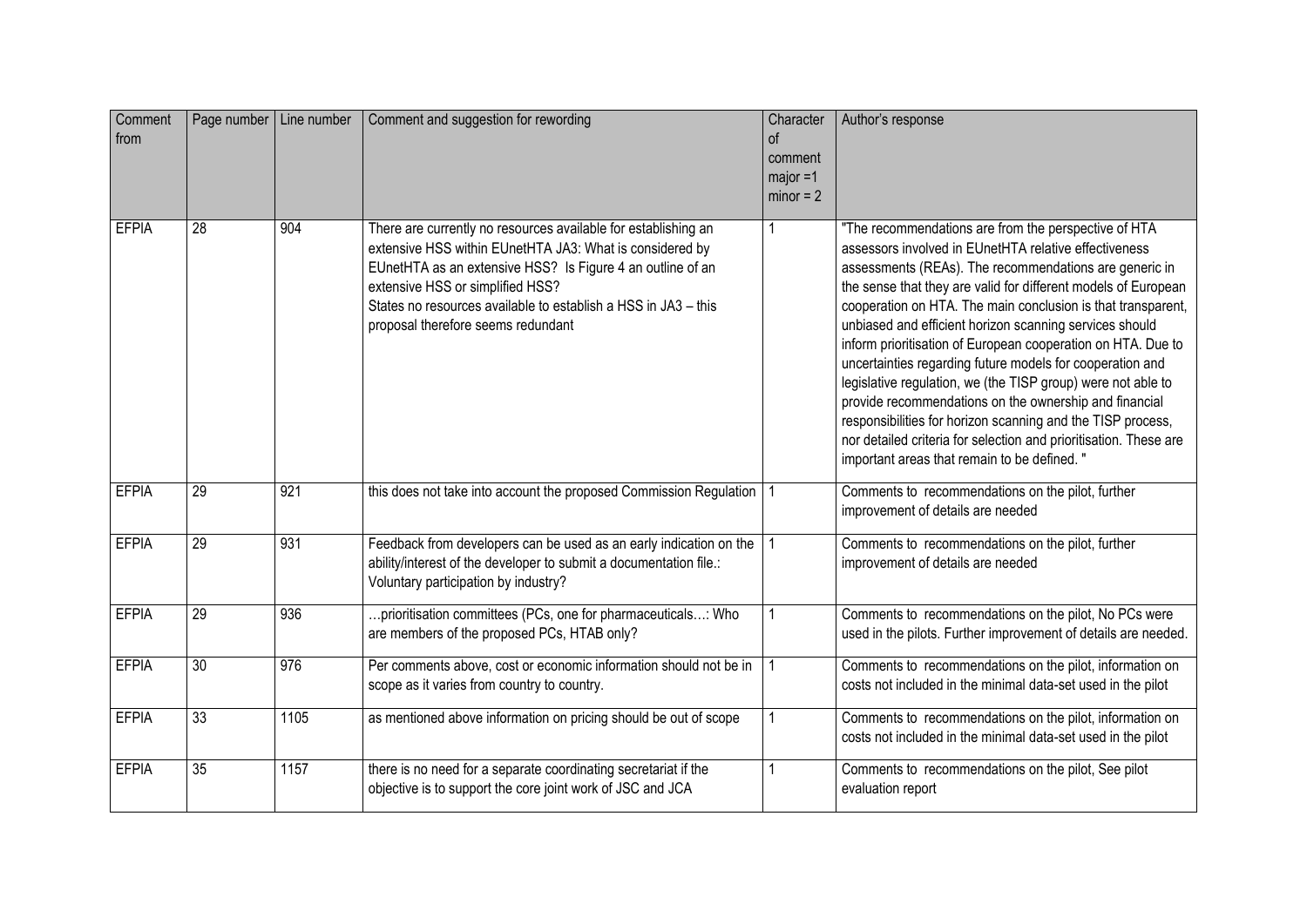| Comment<br>from | Page number     | Line number | Comment and suggestion for rewording                                                                                                                                                                                                                                                                                                                               | Character<br>$\sigma$ f<br>comment<br>$major = 1$<br>$minor = 2$ | Author's response                                                                                                                                                                                                                                                                                                                                                                                                                                                                                                                                                                                                                                                                                 |
|-----------------|-----------------|-------------|--------------------------------------------------------------------------------------------------------------------------------------------------------------------------------------------------------------------------------------------------------------------------------------------------------------------------------------------------------------------|------------------------------------------------------------------|---------------------------------------------------------------------------------------------------------------------------------------------------------------------------------------------------------------------------------------------------------------------------------------------------------------------------------------------------------------------------------------------------------------------------------------------------------------------------------------------------------------------------------------------------------------------------------------------------------------------------------------------------------------------------------------------------|
| <b>EFPIA</b>    | 33              | 1079-1081   | the proposals are indeed ambitious and we would argue they go far<br>beyond what is necessary for the purpose of European collaboration<br>on HTA. We would propose to recenter on priorities to be able to<br>deliver something meaningful and in line with expectations as<br>established in the draft Regulation.                                               |                                                                  | The EU proposal suggests an annual study to be performed<br>on emerging technologies. This would in our minds be HS.<br>We do beliew that HS is needed to be initiated more often<br>than annualy to timely initiate HTAs. See "3.2. To assure<br>timeliness of the REAs, pharmaceuticals should be identified<br>early enough to allow selection approximately three to six<br>months before the technology/products enter the lists of<br>medicines under evaluation in EMA. MDs and IVDs should be<br>identified early enough to be selected around the time when a<br>CE mark is provided. The time frames need to be adjusted<br>based on experience gained once the system is established." |
| <b>EFPIA</b>    | 34              | 1114-1116   | In EUnetHTA JA3 WP4 prioritisation is the responsibility of the<br>individual agencies. In the recommendations for stakeholder<br>involvement (Recommendation 10) we have stated that developers<br>should not be involved in prioritisation.: In order to raise interest why<br>are developers in the three month pilot excluded from the<br>prioritization step. |                                                                  | Comments to recommendations on the pilot, - changed to<br>prioritisation by interest of EUnetHTA partners only.<br>Developers were asked to submit topics.                                                                                                                                                                                                                                                                                                                                                                                                                                                                                                                                        |
| <b>EFPIA</b>    | 33              | 1128-1131   | see comments above on stakeholder involvement                                                                                                                                                                                                                                                                                                                      |                                                                  | Comments to recommendations on the pilot, Stakeholder<br>contribution/involvement in the pilot was limited -see pilot<br>evaluation report                                                                                                                                                                                                                                                                                                                                                                                                                                                                                                                                                        |
| <b>EFPIA</b>    | $\overline{34}$ | 1136-1137   | Timely and structured information from EMA on this items and<br>sharing this 1136 information with EUnetHTA partners is valuable for<br>planning of HTA activities within EUnetHTA.: Primary source of<br>information should be the developer (e.g. industry).                                                                                                     |                                                                  | Comments to recommendations on the pilot, See pilot<br>evaluation report                                                                                                                                                                                                                                                                                                                                                                                                                                                                                                                                                                                                                          |
| <b>EFPIA</b>    | 34              | 1150-1151   | Likewise, identification of obsolete technologies does depend on<br>monitoring.: obsolete technologies is a value judgement that cannot                                                                                                                                                                                                                            | $\mathbf{1}$                                                     | Commented on in the discussion                                                                                                                                                                                                                                                                                                                                                                                                                                                                                                                                                                                                                                                                    |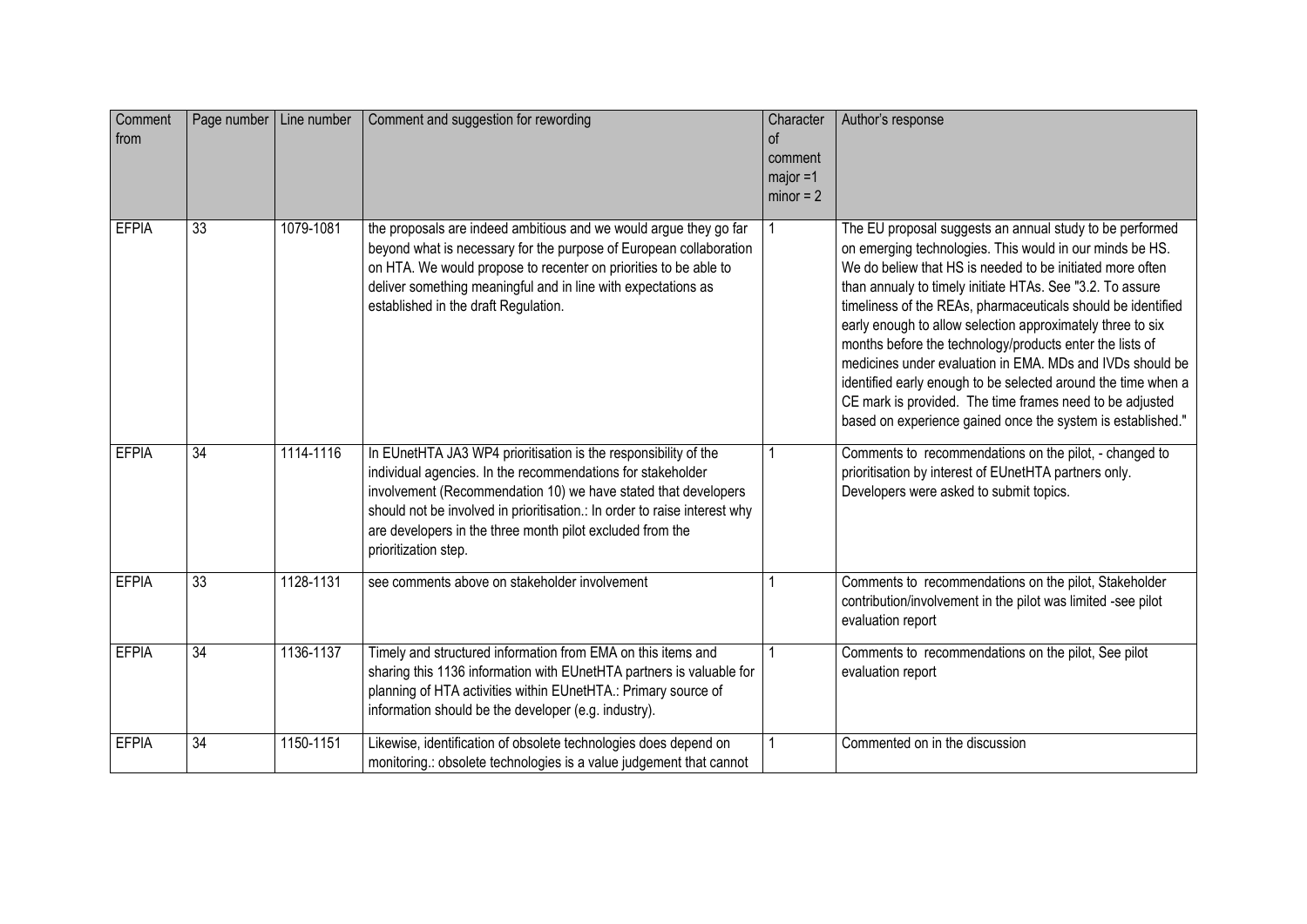| Comment<br>from | Page number   Line number |                      | Comment and suggestion for rewording                                                                                                                                                                                                                                                                                                                                                                                                                                                                   | Character<br>0f<br>comment<br>$major = 1$<br>$minor = 2$ | Author's response                                                                                                                                                                                                                        |
|-----------------|---------------------------|----------------------|--------------------------------------------------------------------------------------------------------------------------------------------------------------------------------------------------------------------------------------------------------------------------------------------------------------------------------------------------------------------------------------------------------------------------------------------------------------------------------------------------------|----------------------------------------------------------|------------------------------------------------------------------------------------------------------------------------------------------------------------------------------------------------------------------------------------------|
|                 |                           |                      | be done at the HSS stage, it needs to be based on a proper<br>assessment                                                                                                                                                                                                                                                                                                                                                                                                                               |                                                          |                                                                                                                                                                                                                                          |
| <b>EFPIA</b>    | 10                        | 253-260              | it is very concerning to see Wikipedia used as a source, especially<br>when EUnetHTA has established its own stakeholder SOP as part of<br>the EUnetHTA JA2.                                                                                                                                                                                                                                                                                                                                           |                                                          | Stakeholder definition changed to be in line with EUnetHTA<br>JA3 WP2 Deliverable 2.1 Stakeholder Analysis. Involvement<br>in all stages described                                                                                       |
| <b>EFPIA</b>    | $\overline{11}$           | 294-295              | It is unclear what the process would be for further expansion to high<br>impact (innovative), transformative, or disruptive technologies. There<br>is little discussion about this in the document, including who would<br>determine/recommend the need for expansion and what criteria<br>would be used, although it should be commended that the focus<br>would be beyond medicines, devices, and diagnostics (as outlined in<br>Lines 649-652).                                                     |                                                          | This has been clarified                                                                                                                                                                                                                  |
| <b>EFPIA</b>    | 12                        | 387/616              | Prioritisation of pharmaceuticals would not be needed if the scope as<br>envisaged in the EC proposal is carried forward.                                                                                                                                                                                                                                                                                                                                                                              |                                                          | The follwoing is stated under 3. Topic selection and scope: If<br>all identified or selected topics are to be assessed, there is no<br>need for prioritisation. In such case, the output of selection<br>should be used to initiate HTA. |
| <b>EFPIA</b>    | 16                        | 482-485              | It is mentioned that currently some countries using HS limit the<br>scope of topic selection (e.g. inpatient products). However, the<br>methods section (starting at Line 636) for the proposed HSS under<br>this document does not adequately outline the scope for topics<br>beyond pharmaceuticals, medical devices, and IVDs. Does this<br>mean all medicines would be included? Or will the scope be further<br>limited to only a subset of medicines? That aspect is important to<br>understand. |                                                          | This is stated as factual information in the background<br>chapter.                                                                                                                                                                      |
| <b>EFPIA</b>    | 17                        | 506-508 &<br>568-570 | How national HS information will be utilized for activities of a<br>permanent HTA is critical to know. It is necessary to understand the<br>organisation of the proposed HSS - will it be truly centralized as the                                                                                                                                                                                                                                                                                     |                                                          | This section is changed with a reference to the Pilot endpoint<br>evaluation report.                                                                                                                                                     |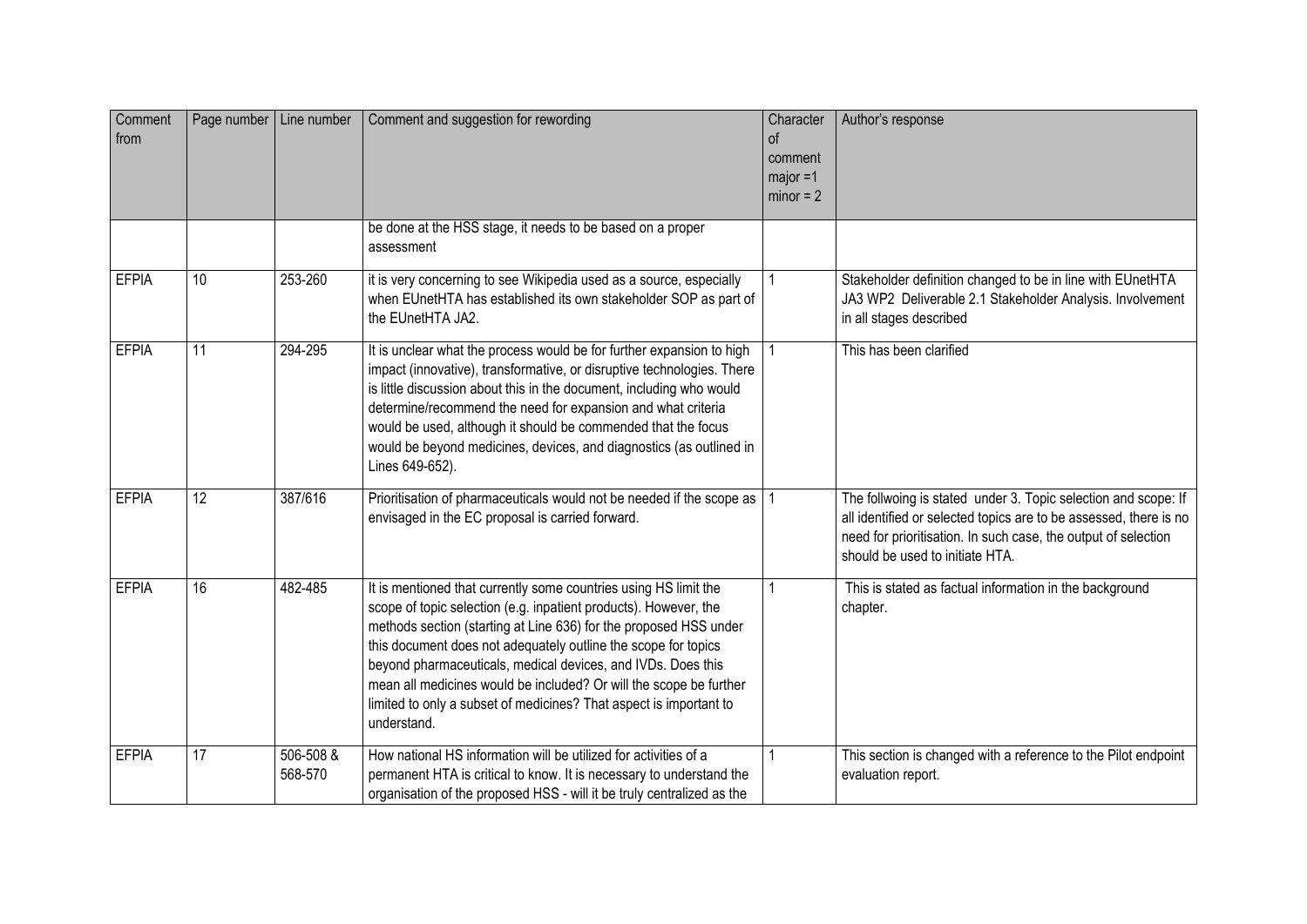| Comment<br>from |                 | Page number   Line number | Comment and suggestion for rewording                                                                                                                                                                                                                                                                                                                                                                                                                                                                                                                                                                                                       | Character<br><sub>of</sub><br>comment<br>$maior = 1$<br>$minor = 2$ | Author's response                                                                                                                                                                                                                                                                                                                                                                                                                                                                      |
|-----------------|-----------------|---------------------------|--------------------------------------------------------------------------------------------------------------------------------------------------------------------------------------------------------------------------------------------------------------------------------------------------------------------------------------------------------------------------------------------------------------------------------------------------------------------------------------------------------------------------------------------------------------------------------------------------------------------------------------------|---------------------------------------------------------------------|----------------------------------------------------------------------------------------------------------------------------------------------------------------------------------------------------------------------------------------------------------------------------------------------------------------------------------------------------------------------------------------------------------------------------------------------------------------------------------------|
|                 |                 |                           | document seems to imply or more decentralized in nature, working<br>more like a patchwork of networks which include existing HSS? It is<br>concerning that there is no clarity here.                                                                                                                                                                                                                                                                                                                                                                                                                                                       |                                                                     |                                                                                                                                                                                                                                                                                                                                                                                                                                                                                        |
| <b>EFPIA</b>    | 20              | 629-635                   | This section was lacking sufficient details for clarity of what the<br>organisation of the HSS would be when established. Furthermore, it<br>again outlines collaboration with existing HHS, which was earlier<br>said to be out of scope. The process envisaged seems overly<br>complex for a European cooperation that focuses on clear<br>deliverables with a prioritization of products which should be<br>relatively straightforward.                                                                                                                                                                                                 |                                                                     | The following is stated: "Due to uncertainties regarding future<br>models for cooperation and legislative regulation, we (the<br>TISP group) were not able to provide recommendations on<br>the ownership and financial responsibilities for horizon<br>scanning and the TISP process, nor detailed criteria for<br>selection and prioritisation. These are important areas that<br>remain to be defined."                                                                             |
| <b>EFPIA</b>    | $\overline{22}$ | 695-696                   | industry is the primary source of information on candidate products<br>in development (before marketing authorisation) and is the only party<br>that can provide valid data. Any system aiming the anticipate the<br>impact of pharmaceutical pipelines on the operations of the HTA<br>network needs to build on data provided by the manufacturers.<br>Regulatory authorities may not pass on information they received to<br>HTA authorities without the consent of manufacturers.                                                                                                                                                      |                                                                     | Not all development of new technology is industry sponsored,<br>but we agree that for medicinal products: industry is the most<br>important source of valid information. All information that is<br>public available and not provided to the regulator as<br>commersially sensitive may be shared in more structured<br>ways than to day. This kind of information may also be found<br>in for instance clinical trial registries etc. See general<br>comment on sensitive information |
| <b>EFPIA</b>    | $\overline{22}$ | $698 + 710$               | 6. Selection + 7. Prioritisation.<br>Prioritisation describes the process in which specific criteria are<br>applied to the selected/filtered technologies with the purpose of<br>retaining for assessment (or any other HTA activity) the<br>technologies with greater impact depending on the<br>system's/network's capacity for assessment:<br>According to the Commission proposal after a transition period all<br>centrally approved drugs should undergo a joint clinical assessment.<br>The EUnetHTA draft goes against this approach as it recommends<br>two filters to be applied: 1. Selection followed by 2. Prioritisation and |                                                                     | The follwoing is stated under 3. Topic selection and scope: "<br>If all identified or selected topics are to be assessed, there is<br>no need for prioritisation. In such case, the output of selection<br>should be used to initiate HTA. "                                                                                                                                                                                                                                           |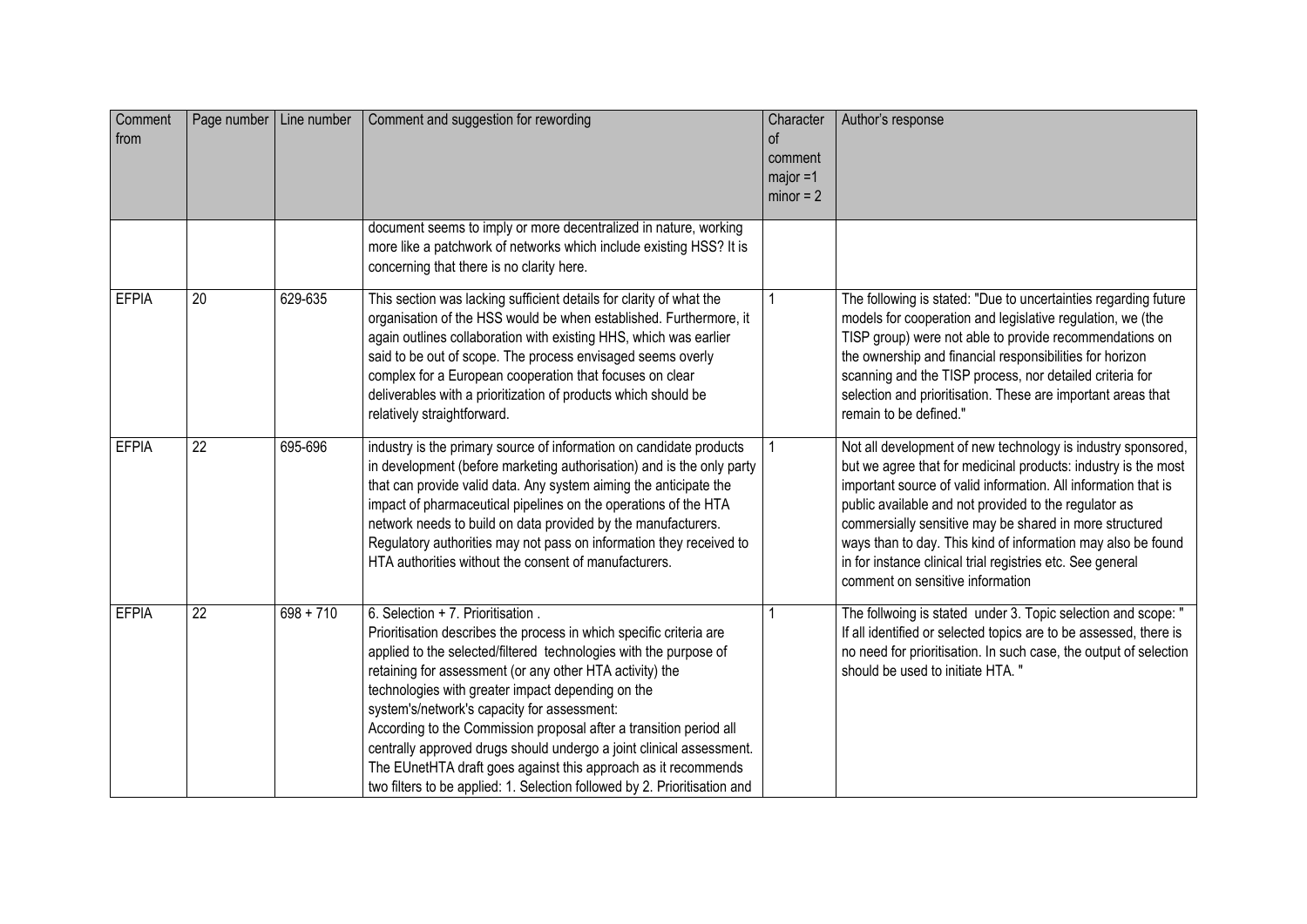| Comment<br>from | Page number   Line number |                        | Comment and suggestion for rewording                                                                                                                                                                                                                                                                                                                                                                                                                                                                                                                                                                                                                                                                                                                                                                                                                                                                                                                                                                                                                                                                                    | Character<br><sub>of</sub><br>comment<br>$major = 1$<br>$minor = 2$ | Author's response                                                                                                                                                                                                                                                             |
|-----------------|---------------------------|------------------------|-------------------------------------------------------------------------------------------------------------------------------------------------------------------------------------------------------------------------------------------------------------------------------------------------------------------------------------------------------------------------------------------------------------------------------------------------------------------------------------------------------------------------------------------------------------------------------------------------------------------------------------------------------------------------------------------------------------------------------------------------------------------------------------------------------------------------------------------------------------------------------------------------------------------------------------------------------------------------------------------------------------------------------------------------------------------------------------------------------------------------|---------------------------------------------------------------------|-------------------------------------------------------------------------------------------------------------------------------------------------------------------------------------------------------------------------------------------------------------------------------|
|                 |                           |                        | it is not clear what does this mean for all medicines which are not<br>selected & not prioritized?                                                                                                                                                                                                                                                                                                                                                                                                                                                                                                                                                                                                                                                                                                                                                                                                                                                                                                                                                                                                                      |                                                                     |                                                                                                                                                                                                                                                                               |
| <b>EFPIA</b>    | 22                        | 699-700 &<br>711 & 738 | These sections are highly complex and unclear. The proposed<br>Regulation establishes that all centralized products are in scope,<br>with prioritization based on set criteria during the transition phase.<br>This should be the guiding principle for any HSS established by<br>EUnetHTA. If EUnetHTA is to pilot the criteria established by the<br>Regulation, a public comment period should be available to allow all<br>stakeholders to weigh-in on the criteria/ranking utilized in order to<br>ensure the system is predictable for companies, and that there is no<br>discrimination in favour or against specific technologies or a specific<br>sector of the industry.                                                                                                                                                                                                                                                                                                                                                                                                                                      |                                                                     | EUnetHTA has no funding for piloting the criteria of the EU-<br>proposal. The pilots were for a simpler model based on<br>voluntary collaboration. The need to pilot the criteria is<br>included in the final recommendation.                                                 |
| <b>EFPIA</b>    | $\overline{24}$           | 776-803                | This section outlines stakeholder involvement without keeping in<br>mind the objective of the European collaboration, which is to ensure<br>high quality, timely clinical assessments are available to feed into<br>national HTA that support national P&R decisions. Stakeholder<br>involvement is not an objective per se, but should be there to support<br>the overall objective of the European collaboration. As the<br>assessments are there to support national activities, those that<br>conduct those activities should be the primary responsible for<br>prioritization where this is necessary. Concretely, this takes place<br>during the transition period in the foreseen Regulation and the<br>Coordination Group can take up this role. There is no need to<br>include further stakeholders for prioritization. However stakeholders<br>will have a key role to play to provide data (industry is the primary<br>source of information on candidate products in development (before<br>marketing authorisation) and a key role to play in the assessments<br>(patient experts, clinical experts, etc). |                                                                     | For prioritisation according to criteria involving subjective<br>judgements, we argue that there is a need for patients, expert<br>and payers involvement. For voluntary collaboration, based<br>on the sole prioritisation criteria being interest in the topic we<br>agree. |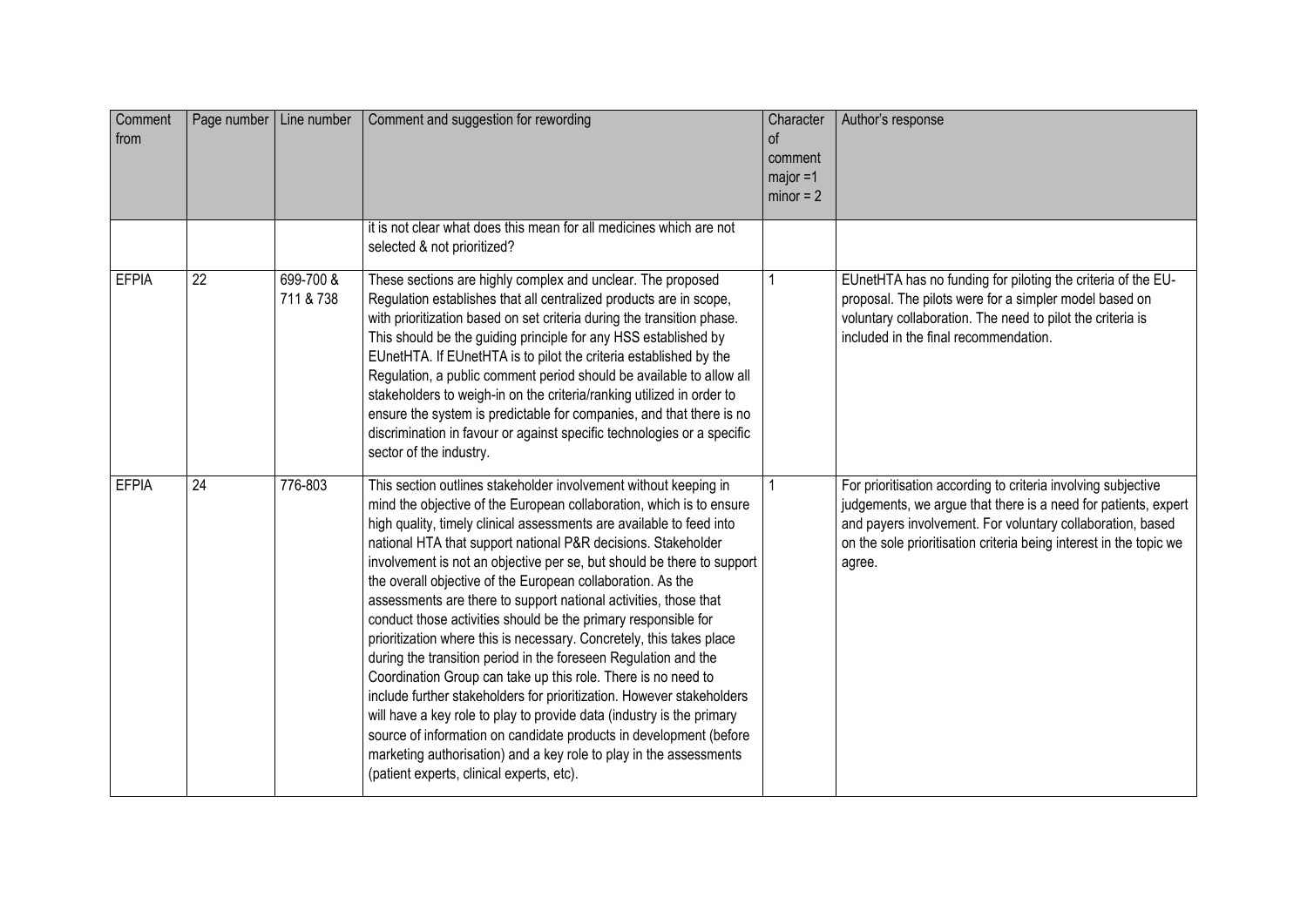| Comment<br>from | Page number   Line number |         | Comment and suggestion for rewording                                                                                                                                                                                                                                                                                                                                                                                                                                                                                                                                         | Character<br>οf<br>comment<br>major =1<br>$minor = 2$ | Author's response                                                                                                                                                                                                                                                                                                                                                                                                                                                                                                                                                                                                                                                                                                                                                                                                  |
|-----------------|---------------------------|---------|------------------------------------------------------------------------------------------------------------------------------------------------------------------------------------------------------------------------------------------------------------------------------------------------------------------------------------------------------------------------------------------------------------------------------------------------------------------------------------------------------------------------------------------------------------------------------|-------------------------------------------------------|--------------------------------------------------------------------------------------------------------------------------------------------------------------------------------------------------------------------------------------------------------------------------------------------------------------------------------------------------------------------------------------------------------------------------------------------------------------------------------------------------------------------------------------------------------------------------------------------------------------------------------------------------------------------------------------------------------------------------------------------------------------------------------------------------------------------|
| <b>EFPIA</b>    | $\overline{25}$           | 806-807 | Updating the minimal data-sets with emerging technologies<br>(identified before initiation of pivotal trials) should at least be<br>performed once a year, preferentially more often in particular for<br>pharmaceuticals: The definition of emerging technologies provided<br>line 229 - 231 is too vague because it refers only on the<br>development status.                                                                                                                                                                                                              |                                                       | NIPHNO-ammended to definition derived from glossary                                                                                                                                                                                                                                                                                                                                                                                                                                                                                                                                                                                                                                                                                                                                                                |
| <b>EFPIA</b>    | $\overline{24}$           | 821-829 | this section seems to completely ignore that the proposed<br>Regulation is establishing a Coordination Group composed of<br>Member State representatives that will conduct all joint work.                                                                                                                                                                                                                                                                                                                                                                                   |                                                       | "The recommendations are from the perspective of HTA<br>assessors involved in EUnetHTA relative effectiveness<br>assessments (REAs). The recommendations are generic in<br>the sense that they are valid for different models of European<br>cooperation on HTA. The main conclusion is that transparent,<br>unbiased and efficient horizon scanning services should<br>inform prioritisation of European cooperation on HTA. Due to<br>uncertainties regarding future models for cooperation and<br>legislative regulation, we (the TISP group) were not able to do<br>provide recommendations on the ownership and financial<br>responsibilities for horizon scanning and the TISP process,<br>nor detailed criteria for selection and prioritisation. These are<br>important areas that remain to be defined. " |
| <b>EFPIA</b>    | $\overline{29}$           | 916-918 | the scope of the pilot will be restricted to initial joint assessment of<br>new medicines as outlined by the EU proposal.<br>Selection of identified topics in accordance with the scope will be<br>performed by the WP4 authors based on the identification list.: In the<br>proposal, joint clinical assessments are limited to: medicinal products<br>undergoing the central marketing authorisation procedure, new<br>active substances and existing products for which the marketing<br>authorisation is extended to a new therapeutic indication (line<br>extensions). |                                                       | Comments to recommendations on the pilot, -We do not<br>know if the EU regulation will be amended                                                                                                                                                                                                                                                                                                                                                                                                                                                                                                                                                                                                                                                                                                                  |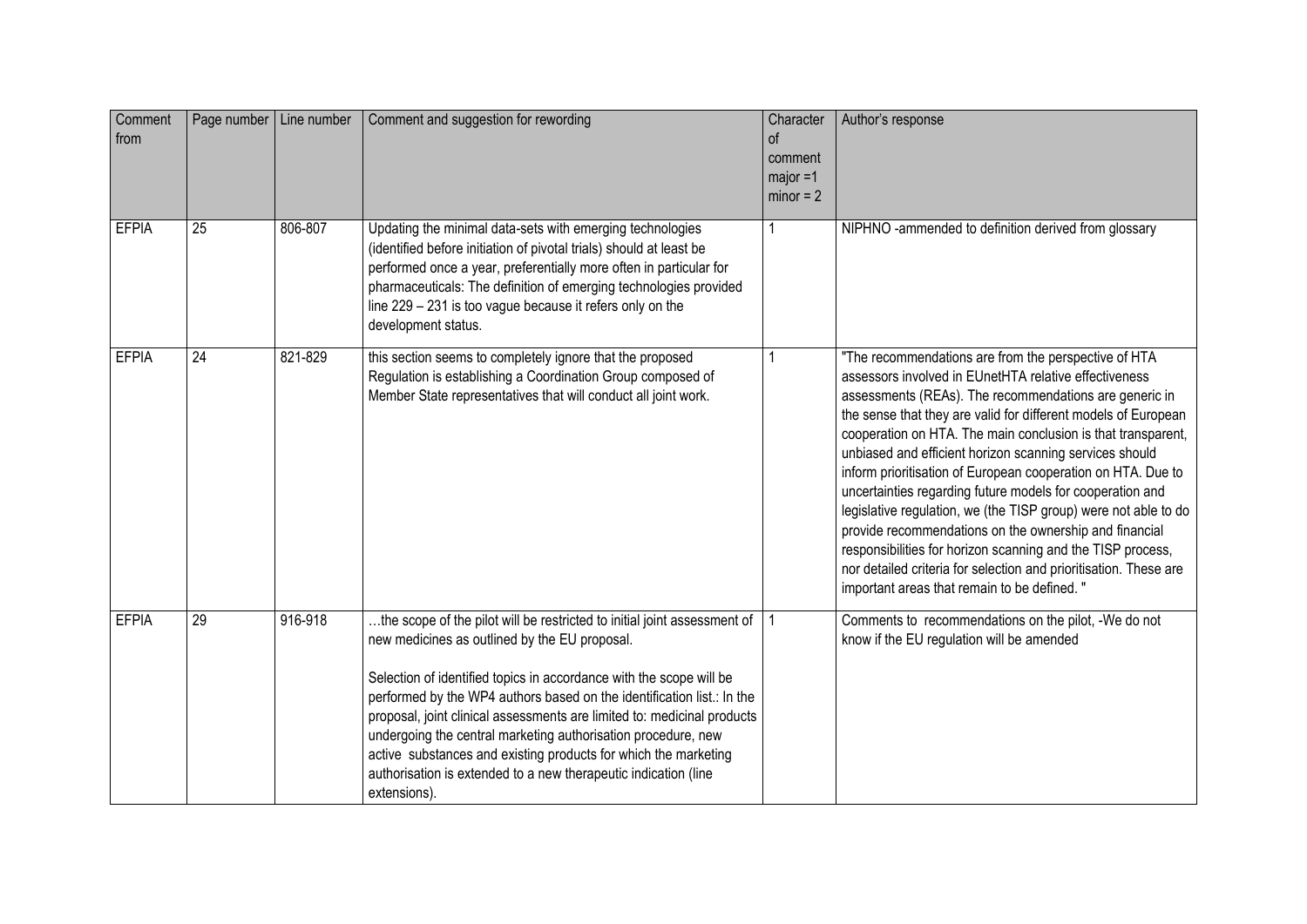| Comment<br>from |                 | Page number   Line number | Comment and suggestion for rewording                                                                                                                                                                                                                                                                                                                                                                                                                                                                                                                                                                                                                                                                                                                                               | Character<br>$\circ$<br>comment<br>$major = 1$<br>$minor = 2$ | Author's response                                                                                                                                                                                                                                                                                                                                                                                                                                                                                                                                                                                     |
|-----------------|-----------------|---------------------------|------------------------------------------------------------------------------------------------------------------------------------------------------------------------------------------------------------------------------------------------------------------------------------------------------------------------------------------------------------------------------------------------------------------------------------------------------------------------------------------------------------------------------------------------------------------------------------------------------------------------------------------------------------------------------------------------------------------------------------------------------------------------------------|---------------------------------------------------------------|-------------------------------------------------------------------------------------------------------------------------------------------------------------------------------------------------------------------------------------------------------------------------------------------------------------------------------------------------------------------------------------------------------------------------------------------------------------------------------------------------------------------------------------------------------------------------------------------------------|
|                 |                 |                           | Given that the EC proposal foresees a JCA for all centralized<br>approved drugs (at the latest after the transition period) why is<br>selection and a priorization filter considered?                                                                                                                                                                                                                                                                                                                                                                                                                                                                                                                                                                                              |                                                               |                                                                                                                                                                                                                                                                                                                                                                                                                                                                                                                                                                                                       |
| <b>EFPIA</b>    | $\overline{26}$ |                           | Under Identification within the figure, National TSIP lists is included<br>twice. It is unclear is this was simply an error or if another source<br>should have been listed instead for one of those buckets where it is<br>duplicated. The process seems overly complicated in an<br>environment which aims to identify those products which are in<br>development and which are likely to be soon authorized by the EMA.<br>This information is readily available from manufacturers and a<br>process of interaction should be envisaged rather than a complex set<br>of review of various sources. It is in the interest of manufacturers to<br>provide the relevant information to ensure timely assessment of their<br>product, in order to ensure their timely availability. |                                                               | We agree, but due to resource restrictions and time-lines<br>agreements were not included in the pilot plans. For<br>pharmaceuticals, a list was sent to EFPIA. Based on<br>expersience from the pilot we recommend involvement of<br>developers at an early stage.                                                                                                                                                                                                                                                                                                                                   |
| <b>EFPIA</b>    | General         |                           | Given that the aim of the document is "to serve the European HTA<br>network beyond 2020", EFPIA considers that any recommendations<br>should be established against the framework established by the<br>Commission Proposal for a Regulation on HTA. In EFPIA's view, for<br>pharmaceuticals, the Commission Proposal focuses on the delivery<br>of joint scientific consultation (JSC) and joint clinical assessments<br>$(JCA)$ .                                                                                                                                                                                                                                                                                                                                                |                                                               | The EU proposal has listed 4 areas of focus: " 1. joint clinical<br>assessments (JCA); 2. joint scientific consultations (JCS)<br>whereby developers can seek advice from HTA authorities;<br>3.early identification of promising emerging health<br>technologies (Emerging technologies); 4.continuing voluntary<br>cooperation (VC) in areas not covered by joint clinical<br>assessments ." To emphasize this further, we have added<br>JCA and JCS to the acronyms, and JCA, JCS, VC have been<br>added to the list of defined terms (emerging technologies was<br>already defined in the draft). |
| <b>EFPIA</b>    | 9               | 236                       | .or becoming obsolete: Obsolete Health Technologies are a new<br>topic which is not covered by the Commission proposal towards<br>Horizon scanning. It is not defined in the EUnetHTA draft document<br>who will make the decision by when a medicine is considered as                                                                                                                                                                                                                                                                                                                                                                                                                                                                                                             | $\overline{2}$                                                | Obsolete technology is wording used in the cited definition of<br>HS. Obsolete technology was defined as: "A health<br>technology that is no longer at the standard of care or clinical<br>benefit, safety or cost-effectiveness that has been                                                                                                                                                                                                                                                                                                                                                        |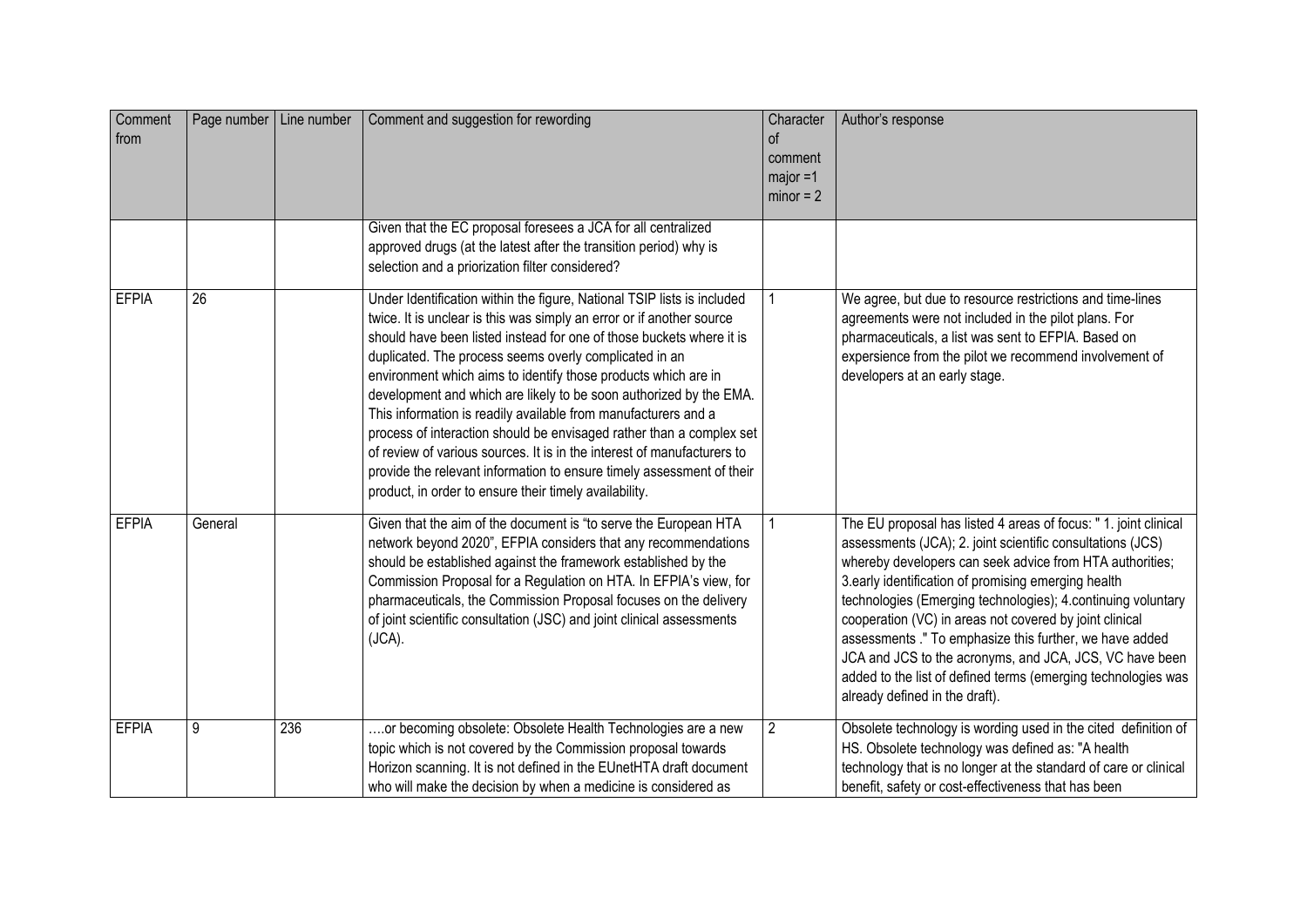| Comment<br>from | Page number   Line number |     | Comment and suggestion for rewording                                                                                                                                                                                                                                                                                                                                                                                | Character<br>0f<br>comment<br>$major = 1$<br>$minor = 2$ | Author's response                                                                                                                                                                                                                                                                                                                                                                                                |
|-----------------|---------------------------|-----|---------------------------------------------------------------------------------------------------------------------------------------------------------------------------------------------------------------------------------------------------------------------------------------------------------------------------------------------------------------------------------------------------------------------|----------------------------------------------------------|------------------------------------------------------------------------------------------------------------------------------------------------------------------------------------------------------------------------------------------------------------------------------------------------------------------------------------------------------------------------------------------------------------------|
|                 |                           |     | "obsolete" throughout Europe. A decision whether a medicine is<br>obsolete (throughout Europe?) could only be made after an<br>evaluation and not at the time point of HS.                                                                                                                                                                                                                                          |                                                          | superseded by available alternative technologies [34]." We<br>were not restricted in our mandate to the EU proposal.<br>Introduction of new and effective technologies will potentially<br>make existing technologies obsolete. There are several<br>sources of information for obsolete technologies:<br>assessments of new technologies; variations in use;<br>inapropriate use (not in line with guidelines). |
| <b>EFPIA</b>    | 9                         | 244 | Obsolete technology: Lacking explanation who will decide by when 2<br>a health technology is obsolete                                                                                                                                                                                                                                                                                                               |                                                          | This is wording used in the cited definition of Horizon<br>scannig, see comment above.                                                                                                                                                                                                                                                                                                                           |
| <b>EFPIA</b>    | 9                         | 295 | the reference to obsolete technologies is confusing as it will not be<br>possible upfront to determine what is and what is not an obsolete<br>technology (prior to assessment)                                                                                                                                                                                                                                      | $\overline{2}$                                           | See comments above.                                                                                                                                                                                                                                                                                                                                                                                              |
| <b>EFPIA</b>    | 21                        | 655 | HTA activities should not delay the introduction of innovative<br>technologies and should contribute to timely withdrawal of obsolete<br>technologies.: Withdrawal of the marketing authorization? Not clear<br>what is meant by timely withdrawal.                                                                                                                                                                 | $\overline{c}$                                           | No, replacement by new technology through change of<br>practice or withdrawal of reimbursement (not regulation)-<br>sentence has been rephrased to avoid confusion                                                                                                                                                                                                                                               |
| <b>EFPIA</b>    | 21                        | 672 | (goal: inform a possible need to increase uptake of innovative<br>technology/possible need to disinvest obsolete technologies): The<br>statement underlined requires more explanation                                                                                                                                                                                                                               | $\overline{2}$                                           | Rephrased, hopefully more clear                                                                                                                                                                                                                                                                                                                                                                                  |
| <b>EFPIA</b>    | 21                        | 680 | Table 1industry is the primary source of information on candidate<br>products in development (before marketing authorisation) and is the<br>only party that can provide valid data on timelines, so that any<br>system aiming to anticipate the impact of pharmaceutical pipelines<br>on the operations of the HTA network needs to build on data<br>provided by the manufacturers. Any other information should be | $\overline{2}$                                           | Table 1 moved to background. Industry should be a primary<br>source of information, but not the only source of candidates<br>for HTA.                                                                                                                                                                                                                                                                            |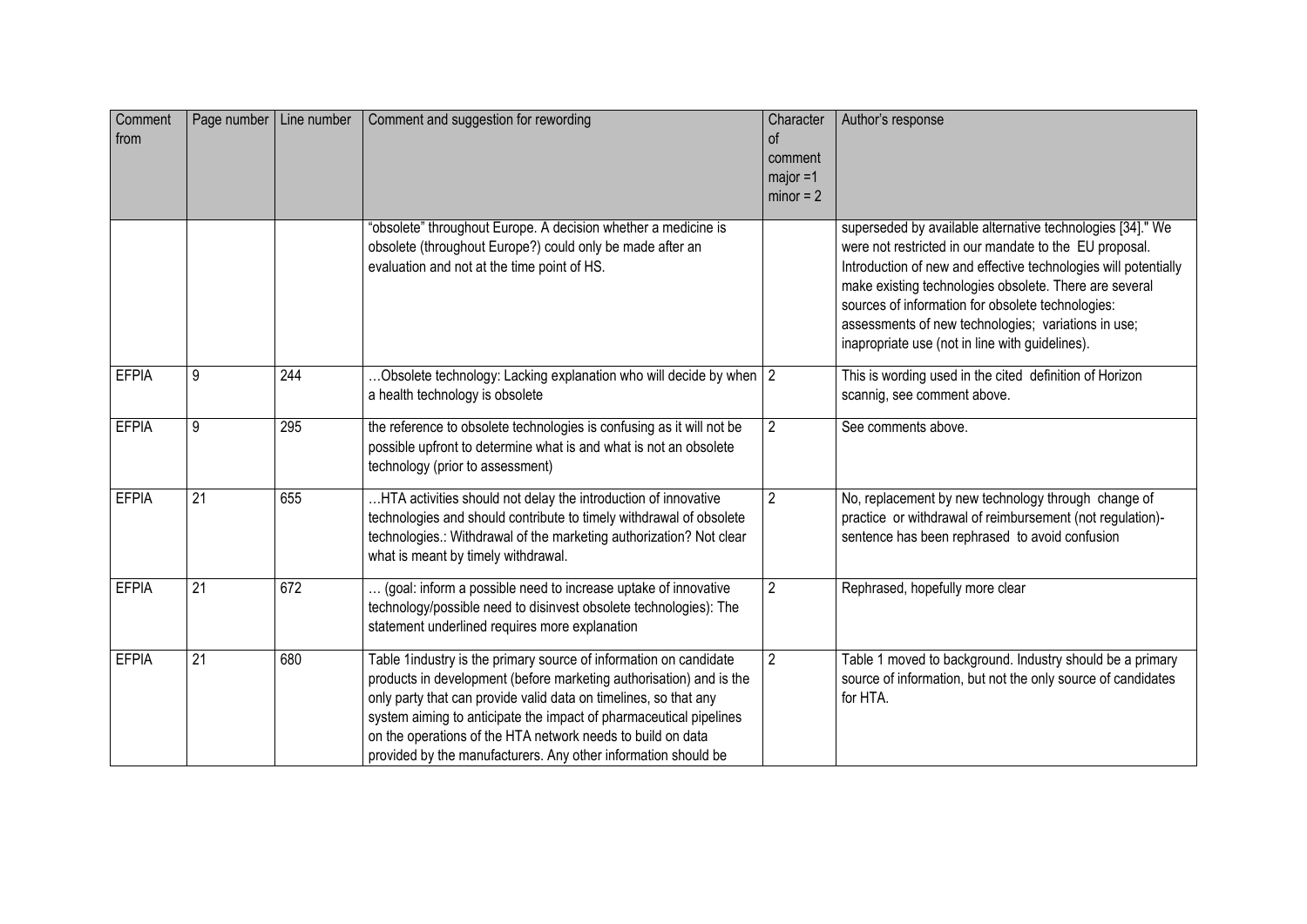| Comment<br>from |                 | Page number   Line number | Comment and suggestion for rewording                                                                                                                                                                                                                                                    | Character<br><sub>of</sub><br>comment<br>major =1<br>$minor = 2$ | Author's response                                                                                                                                                                                                                 |
|-----------------|-----------------|---------------------------|-----------------------------------------------------------------------------------------------------------------------------------------------------------------------------------------------------------------------------------------------------------------------------------------|------------------------------------------------------------------|-----------------------------------------------------------------------------------------------------------------------------------------------------------------------------------------------------------------------------------|
|                 |                 |                           | based on publicly available information, including information from<br>regulatory bodies.                                                                                                                                                                                               |                                                                  |                                                                                                                                                                                                                                   |
| <b>EFPIA</b>    | 23              | 756                       | In cases were no prioritisation is needed, e.g. if all new<br>pharmaceuticals are to be assessed,: No information provided by<br>when this will be the case - no priorization?                                                                                                          | $\overline{2}$                                                   | Changed to explain: In cases were no prioritisation is needed,<br>e.g. if as according to the proposed EC regulation on HTA all<br>new pharmaceuticals are to be assessed                                                         |
| <b>EFPIA</b>    | 24              | 777                       | Stakeholders to a European cooperative HSS include  payers:<br>Who are these "payers" - for example in Germany the GKV-SV or<br>the individual statutory health insurance like AOK. In Germany there<br>are 110 individual statutory health insurance organisations.                    | $\overline{2}$                                                   | Stakeholder definition changed: see Recommendation 5.1-<br>5.5. Proactive contact on umbrella organisational level for<br>identification. Individuals with the payers perspective could be<br>recruited for committees if needed. |
| <b>EFPIA</b>    | $\overline{24}$ | 778                       | developers (industry, researchers and any other commercial or non-<br>commercial developers of health technology), those holding or<br>applying for marketing authorisation: What is the difference between<br>developers and those holding or applying for marketing<br>authorization? | $\overline{2}$                                                   | Those applying for MAH may have purchased personal rights,<br>company rights, or companies etc and are not necessarily<br>developers. - see glossary                                                                              |
| <b>EFPIA</b>    | $\overline{24}$ | 785                       | any stakeholder could be contacted upon need to populate and<br>verify the data-sets: upon need to populate and verify - information<br>about the potential interval is missing                                                                                                         | $\overline{2}$                                                   | Rephrased (see rec 2.3) iterative is said, but due to<br>uncertainty with regard to funding no recommendation could<br>be made, but see rec 3.2 with regard to timeliness of<br>identification.                                   |
| <b>EFPIA</b>    | $\overline{26}$ | 843                       | Workflow for TISP EUnetHTA JA3 WP4 (draft): EUnetHTA<br>suggested applying two filters to identify products for a joint<br>assessment.                                                                                                                                                  | $\overline{2}$                                                   | Pilot recommendations, see pilot plans and pilot evaluation<br>(available at https://eunethta.eu/services/horizon-scanning/)                                                                                                      |
| <b>EFPIA</b>    | $\overline{31}$ | 1020                      | The pilot will be conducted in the period October to December 2018<br>with preparation starting in August.: The proposed timeframe for the<br>pilot of three months appears to be very short.                                                                                           | $\overline{2}$                                                   | Comments to recommendations to the pilot. The pilots were<br>delayed, short time-frame and delay was due to ressource<br>restrictions.                                                                                            |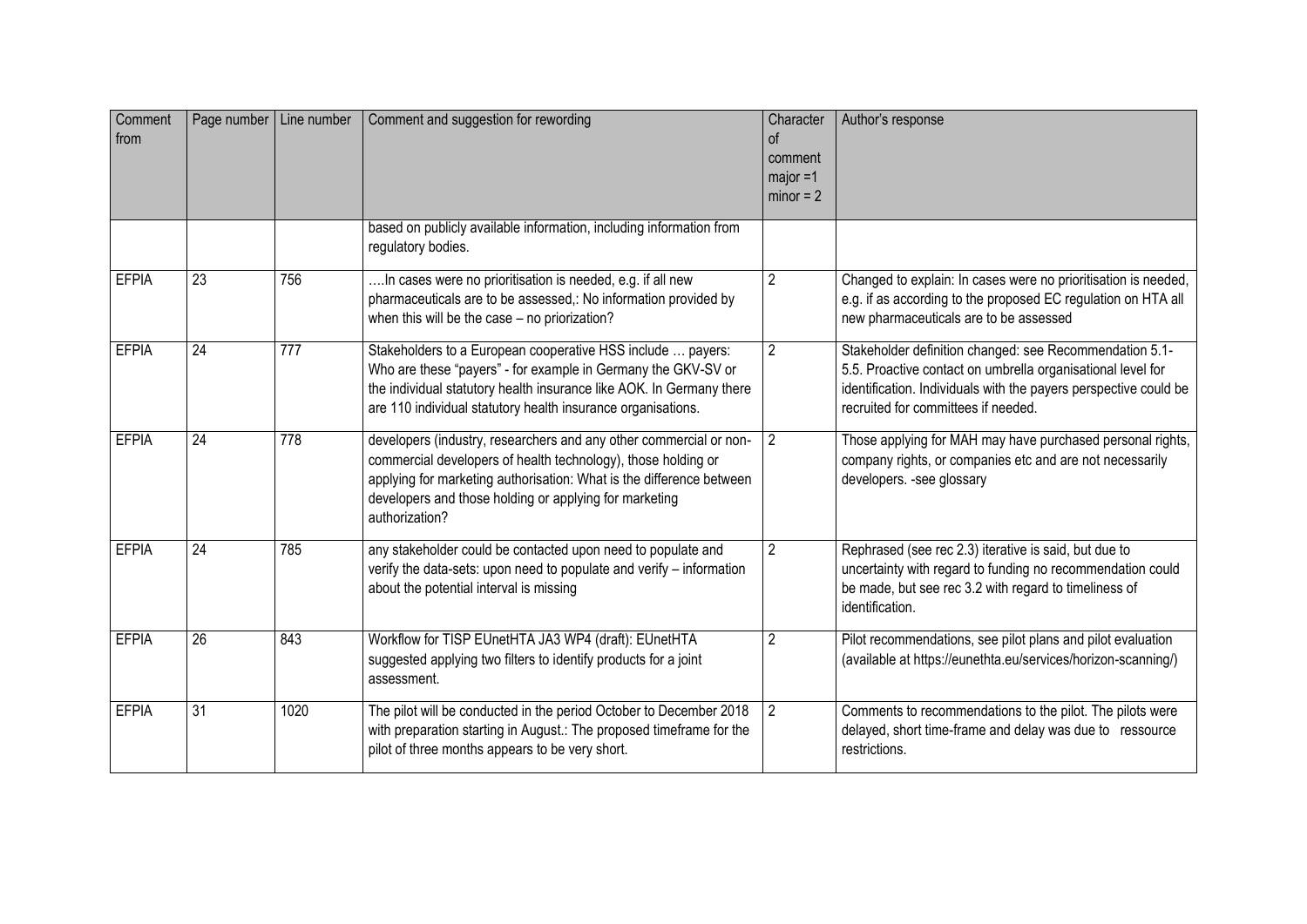| Comment<br>from | Page number     | Line number | Comment and suggestion for rewording                                                                                                                                                                                                                                                                                                                                                                            | Character<br>of<br>comment<br>$major = 1$<br>$minor = 2$ | Author's response                                                                                                                                                                                                     |
|-----------------|-----------------|-------------|-----------------------------------------------------------------------------------------------------------------------------------------------------------------------------------------------------------------------------------------------------------------------------------------------------------------------------------------------------------------------------------------------------------------|----------------------------------------------------------|-----------------------------------------------------------------------------------------------------------------------------------------------------------------------------------------------------------------------|
| <b>EFPIA</b>    | 9               | 226-228     | it is unclear whether this definition is widely accepted and it would be $\vert$ 2<br>interesting to have a more thorough discussion on this concept.                                                                                                                                                                                                                                                           |                                                          | The term disruptive interventions is not used in the final<br>recommendation, the definition is removed.                                                                                                              |
| <b>EFPIA</b>    | 13              | 385-389     | The document outlines that HS activities will "facilitate the<br>prioritization of technologies that are to be retained for joint<br>activities." However, will developers (i.e. manufacturers) still be<br>eligible for joint activities if desired even if HS does not dictate such?<br>If not, it seems like manufacturers could miss out on benefiting from<br>the efficiencies gained via joint processes. | $\overline{2}$                                           | We recommend both pro-active and reactive identification-<br>the HS should not exclude topics within the scope -<br>developers should be able to propose topics, but should not<br>be able to dictate prioritisation. |
| <b>EFPIA</b>    | $\overline{25}$ | $817 - 818$ | If prioritisation for initial assessment is to be performed after the<br>technology has entered the regulatory process                                                                                                                                                                                                                                                                                          | $\overline{2}$                                           | Comments to recommendations to the pilot.                                                                                                                                                                             |
| <b>EIWH</b>     | 30              | 955         | Recommedations for the pilot: Indication(s) (anticipated) by age and<br>sex                                                                                                                                                                                                                                                                                                                                     |                                                          | Comment to recommendations for the pilot, Indication<br>(including age and sex) was used. See pilot plans and pilot<br>evaluation (available at https://eunethta.eu/services/horizon-<br>scanning/)                   |
| <b>EIWH</b>     | 30              | 986         | 8. Type of output: impact on patients by age and sex (burden of<br>disease, transformative technology potential impact                                                                                                                                                                                                                                                                                          |                                                          | Comment to recommendations for the pilot, Indication<br>(including age and sex) was used. See pilot plans and pilot<br>evaluation (available at https://eunethta.eu/services/horizon-<br>scanning/)                   |
| <b>EIWH</b>     | $\overline{32}$ | 1043        | 12. Implementation: Joint clinical assessment includes a focus on<br>unmet need, it is important to consider an age and sex perspective<br>to improve date, outcomes and equity                                                                                                                                                                                                                                 |                                                          | Comment to recommendations for the pilot, Indication<br>(including age and sex)- in the final recommendation this is<br>covered by: Indication and target population.                                                 |
| <b>EIWH</b>     | 32              | 1047        | 13. How can the pilot be evaluated: Availability of data from<br>different sources by age and sex                                                                                                                                                                                                                                                                                                               |                                                          | Needs to be further explored, there was no funding for<br>detailed evaluation of the pilot                                                                                                                            |
| <b>EIWH</b>     | $\overline{32}$ | 1050        | 13. How can the pilot be evaluated: relevance of critera by age and<br>sexi                                                                                                                                                                                                                                                                                                                                     |                                                          | Needs to be further explored, there was no funding for<br>detailed evaluation of the pilot                                                                                                                            |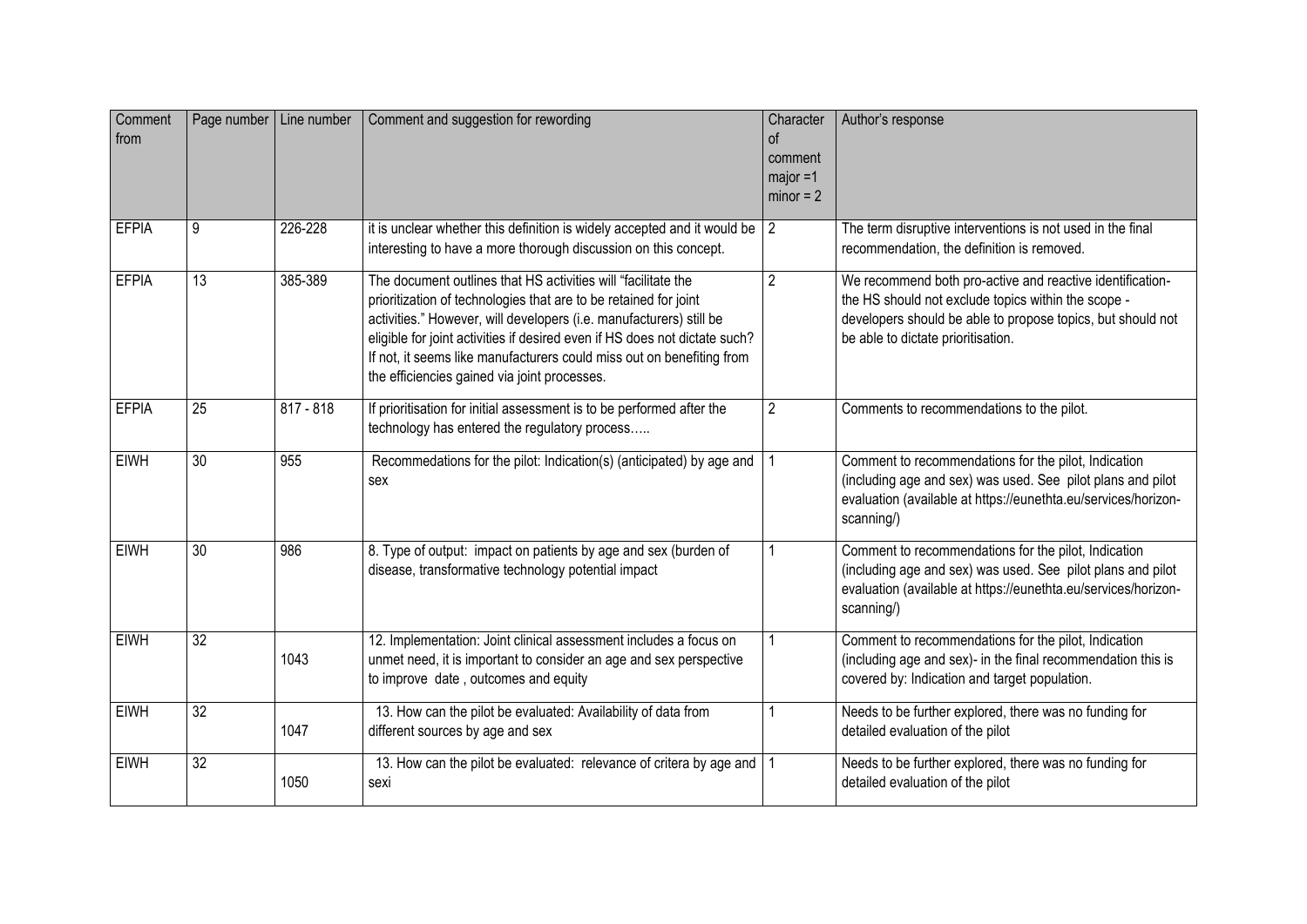| Comment<br>from |                 | Page number   Line number | Comment and suggestion for rewording                                                                                                                                                                                                                                                                               | Character<br><sub>of</sub><br>comment<br>$maior = 1$<br>$minor = 2$ | Author's response                                                                                                                                                                                                 |
|-----------------|-----------------|---------------------------|--------------------------------------------------------------------------------------------------------------------------------------------------------------------------------------------------------------------------------------------------------------------------------------------------------------------|---------------------------------------------------------------------|-------------------------------------------------------------------------------------------------------------------------------------------------------------------------------------------------------------------|
| <b>EIWH</b>     | $\overline{32}$ | 1051                      | 13. How can the pilot be evaluated: interrater reliability/variation of<br>priority scoring by age and sex                                                                                                                                                                                                         |                                                                     | Needs to be further explored, there was no funding for<br>detailed evaluation of the pilot                                                                                                                        |
| <b>EIWH</b>     | $\overline{24}$ | 775                       | 9. Review of output: sources and any other predefined criteria for<br>quality assurance by age and sex                                                                                                                                                                                                             |                                                                     | Covered by indication and target population                                                                                                                                                                       |
| <b>EIWH</b>     | $\overline{30}$ | 977                       | 8. Type of output: More extensive information about the disease,<br>indication (population) including age and sex                                                                                                                                                                                                  |                                                                     | Comment to recommendations for the pilot, Indication<br>(including age and sex) was used. See pilot plans and pilot<br>evaluation (available at https://eunethta.eu/services/horizon-<br>scanning/)               |
| <b>EIWH</b>     | $\overline{15}$ |                           | Early dialogue (ED) within EUnetHTA JA3 WP5<br>452 : unmet need, high disease burden (life-threatening/chronic<br>disabling disease, including an age and sex / gender perspective                                                                                                                                 |                                                                     | Part of the background chapter. This is a description of the<br>current criteria for ED not a recommendation. The<br>Background chapter has been moved to after the<br>recommendations to not confuse the reader. |
| <b>EIWH</b>     | $\overline{24}$ | 763                       | 8. Type of output to be produce: treatment strategies<br>(comparator(s)), potential areas of impact on male and female<br>patients.<br>European Commission. 2015. Advancing the case for gender-based<br>medicine.<br>https://ec.europa.eu/programmes/horizon2020/en/news/advancing-<br>case-gender-based-medicine | $\overline{2}$                                                      | This is not instructions for trial design: but in HTA this should<br>of course be considered                                                                                                                      |
| <b>EIWH</b>     | $\overline{32}$ | 1048                      | 13. How can the pilot be evaluated: regulatory status of data when<br>entering the minimal data-set by age and sex                                                                                                                                                                                                 | $\overline{2}$                                                      | No resources for this in the pilot, needs to be further<br>evaluated after initiation                                                                                                                             |
| <b>EIWH</b>     | 33              | 1093                      | Discussion: WP5 post launch evidence generation including sex<br>and age (PLEG)/additional evidence generation (AEG)                                                                                                                                                                                               | $\overline{2}$                                                      | Comments to recommendation on the pilots, not further<br>commented on                                                                                                                                             |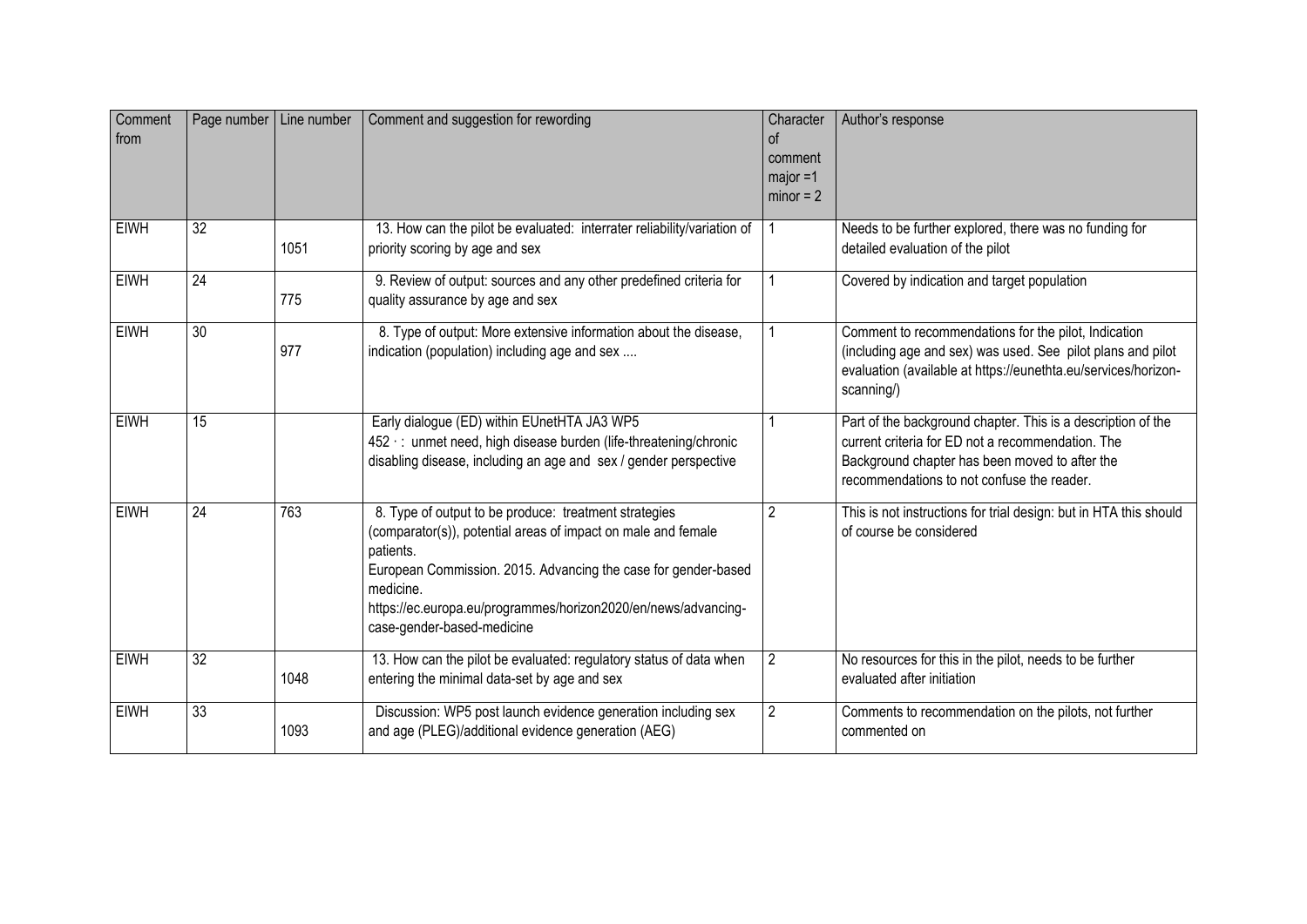| Comment<br>from   | Page number   Line number |     | Comment and suggestion for rewording                                                                                                                                                                                                                                                                                                                                                                                                                                                              | Character<br>0f<br>comment<br>major =1<br>$minor = 2$ | Author's response                                                                                                                                                                                                                                                                                                                                                                                                                                                                                                                                                                                                                                                                                                                                                                                               |
|-------------------|---------------------------|-----|---------------------------------------------------------------------------------------------------------------------------------------------------------------------------------------------------------------------------------------------------------------------------------------------------------------------------------------------------------------------------------------------------------------------------------------------------------------------------------------------------|-------------------------------------------------------|-----------------------------------------------------------------------------------------------------------------------------------------------------------------------------------------------------------------------------------------------------------------------------------------------------------------------------------------------------------------------------------------------------------------------------------------------------------------------------------------------------------------------------------------------------------------------------------------------------------------------------------------------------------------------------------------------------------------------------------------------------------------------------------------------------------------|
| <b>EIWH</b>       | $\overline{23}$           | 753 | 8 Type of output to be produced: authorisation holder (MAH) or<br>applicant (pMAH), the intended indication for use, male or female<br>specific                                                                                                                                                                                                                                                                                                                                                   | $\overline{2}$                                        | Generally covered by indication and target population. In HTA<br>this should of course be considered                                                                                                                                                                                                                                                                                                                                                                                                                                                                                                                                                                                                                                                                                                            |
| <b>EIWH</b>       | 24                        | 768 | 8. Type of output to be produced: publicly available. The database<br>should give a clear, but easy overview of data by age and sex                                                                                                                                                                                                                                                                                                                                                               | $\overline{2}$                                        | Generally covered by indication and target population. In HTA<br>this should of course be considered.                                                                                                                                                                                                                                                                                                                                                                                                                                                                                                                                                                                                                                                                                                           |
| <b>EIWH</b>       | 24                        | 770 | 8. Type of output to be produced: Additional outputs like reports on 2<br>selected therapeutic areas describing in more detail unmet need by<br>age and sex.                                                                                                                                                                                                                                                                                                                                      |                                                       | Additional output deleted from recommendations                                                                                                                                                                                                                                                                                                                                                                                                                                                                                                                                                                                                                                                                                                                                                                  |
| <b>EIWH</b>       | $\overline{23}$           | 718 | 7. Prioritisation: unmet medical need by age, sex and gender<br>ENGENDER Project. 2011. Gendered Exposures and<br>Vulnerabilities. https://eurohealth.ie/gender-exposures-and-<br>vulnerabilities/                                                                                                                                                                                                                                                                                                |                                                       | "The recommendations are from the perspective of HTA<br>assessors involved in EUnetHTA relative effectiveness<br>assessments (REAs). The recommendations are generic in<br>the sense that they are valid for different models of European<br>cooperation on HTA. The main conclusion is that transparent,<br>unbiased and efficient horizon scanning services should<br>inform prioritisation of European cooperation on HTA. Due to<br>uncertainties regarding future models for cooperation and<br>legislative regulation, we (the TISP group) were not able to<br>provide recommendations on the ownership and financial<br>responsibilities for horizon scanning and the TISP process,<br>nor detailed criteria for selection and prioritisation. These are<br>important areas that remain to be defined. " |
| MedTech<br>Europe | General                   |     | MedTech Europe calls for a separate Horizon Scanning System for<br>medical technologies and pharmaceuticals. Major differences should<br>be made as regards 1. the selection and 2. the point-in-time. 1. HSS<br>for medtech should not be limited to the identification of emerging<br>technologies but should rather focus on transformative technologies,<br>i.e. a subset of disruptive technologies, namely those that can<br>address high unmet needs, would lead to significant changes in |                                                       | Should be covered by the recommendations : "1.2 One or<br>more horizon scanning services with transparent, unbiased<br>and efficient processes should inform prioritisation of<br>European cooperation on HTA." With regard to the<br>mentioned recommendations on NICE MedScan initiatives,<br>they are currently not public available and we can not provide<br>recommendations for any specific collaboration. A common                                                                                                                                                                                                                                                                                                                                                                                      |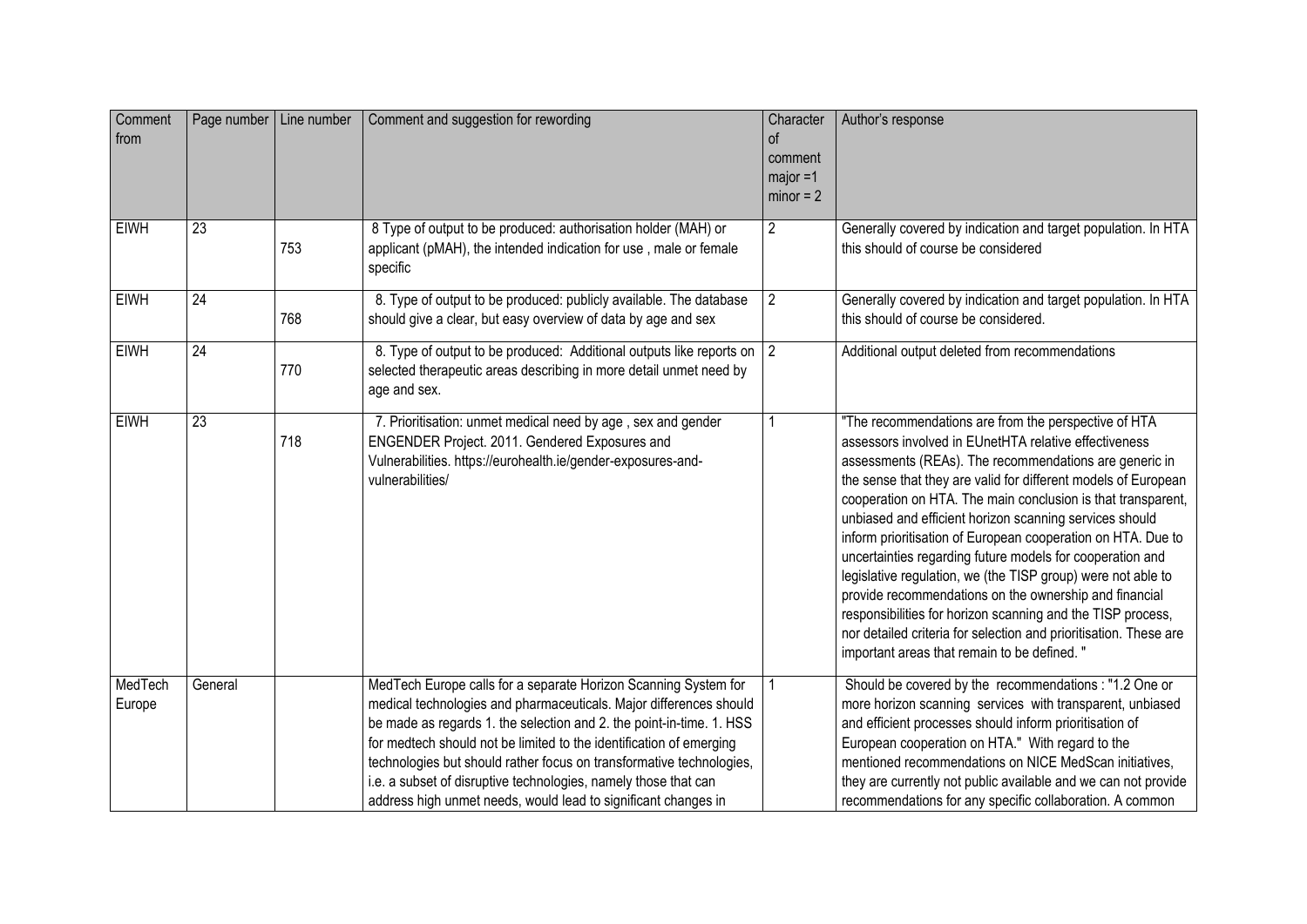| Comment<br>from   | Page number   Line number |     | Comment and suggestion for rewording                                                                                                                                                                                                                                                                                                                                                                                                                                                                                                                                                                                                                                           | Character<br>of<br>comment<br>$major = 1$<br>$minor = 2$ | Author's response                                                                                                                                                                                                                                                                                                                                                                                                                                                                                                                                                                                                                                                                                                                                                                                                                                                                                                                      |
|-------------------|---------------------------|-----|--------------------------------------------------------------------------------------------------------------------------------------------------------------------------------------------------------------------------------------------------------------------------------------------------------------------------------------------------------------------------------------------------------------------------------------------------------------------------------------------------------------------------------------------------------------------------------------------------------------------------------------------------------------------------------|----------------------------------------------------------|----------------------------------------------------------------------------------------------------------------------------------------------------------------------------------------------------------------------------------------------------------------------------------------------------------------------------------------------------------------------------------------------------------------------------------------------------------------------------------------------------------------------------------------------------------------------------------------------------------------------------------------------------------------------------------------------------------------------------------------------------------------------------------------------------------------------------------------------------------------------------------------------------------------------------------------|
|                   |                           |     | healthcare delivery and need significant investment. 2. As regards<br>the point-in-time, HSS should not necessarily take place very early in<br>the development process to be ready before marketing authorization;<br>instead a timely HSS for medtech would give sufficient time to allow<br>for an initial use of the technology into practice. These two conditions<br>would make a major difference in making sure horizon scanning<br>serves a purpose and would eventually be of value for a future<br>potential HTA cooperation on the selected technology.<br>The Accelerated Access Review of NICE and Medscan should be<br>used for an EU medtech Horizon Scanning. |                                                          | overall workflow for TISP has been recommended. Details for<br>different scopes need to be outlined. See Disclaimer: "The<br>recommendations are from the perspective of HTA assessors<br>involved in EUnetHTA relative effectiveness assessments<br>(REAs). The recommendations are generic in the sense that<br>they are valid for different models of European cooperation on<br>HTA. The main conclusion is that transparent, unbiased and<br>efficient horizon scanning services should inform prioritisation<br>of European cooperation on HTA. Due to uncertainties<br>regarding future models for cooperation and legislative<br>regulation, we (the TISP group) were not able to provide<br>recommendations on the ownership and financial<br>responsibilities for horizon scanning and the TISP process,<br>nor detailed criteria for selection and prioritisation. These are<br>important areas that remain to be defined." |
| MedTech<br>Europe | General                   |     | Confidentiality is crucial. At the moment a technology,<br>pharmaceutical or device is "detected" by HSS this is an information<br>for the competition what is coming up in the pipeline. If the<br>manufacturer reveals the pipeline for HSS there should be an<br>incentive, e.g. a link to reimbursement after EU HTA in the case of a<br>positive assessment.<br>Predictability is also key. What are the criteria of selection? Which<br>evidence is needed? What is the link to a possible EU HTA after<br>2020?                                                                                                                                                         |                                                          | confidentiality discussed an aknowledged through : "1.3 The<br>horizon scanning service should be a legal entity with an<br>appropriate confidentiality framework to allow developers of<br>technology (including manufacturers and prospective marked<br>authorisation holders) to share information at an early stage."<br>Reimbursement decisions are national, and also it is out of<br>scope for the recommendations on HS and TISP to provide<br>recommendations reimbursement.                                                                                                                                                                                                                                                                                                                                                                                                                                                  |
| MedTech<br>Europe | 13                        | 358 | On the question of mandatory and voluntary cooperation, we believe<br>that for HTA cooperation on medtech to be meaningful, cooperation<br>should be initiated and led with a collaborative approach around<br>groups of Member States' common needs. The mandatory<br>cooperation would lead to unintended consequences, such as delays                                                                                                                                                                                                                                                                                                                                       |                                                          | This is a statement from MedTech Europe concerning the EU<br>proposal and not the HS/TISP recommendations.                                                                                                                                                                                                                                                                                                                                                                                                                                                                                                                                                                                                                                                                                                                                                                                                                             |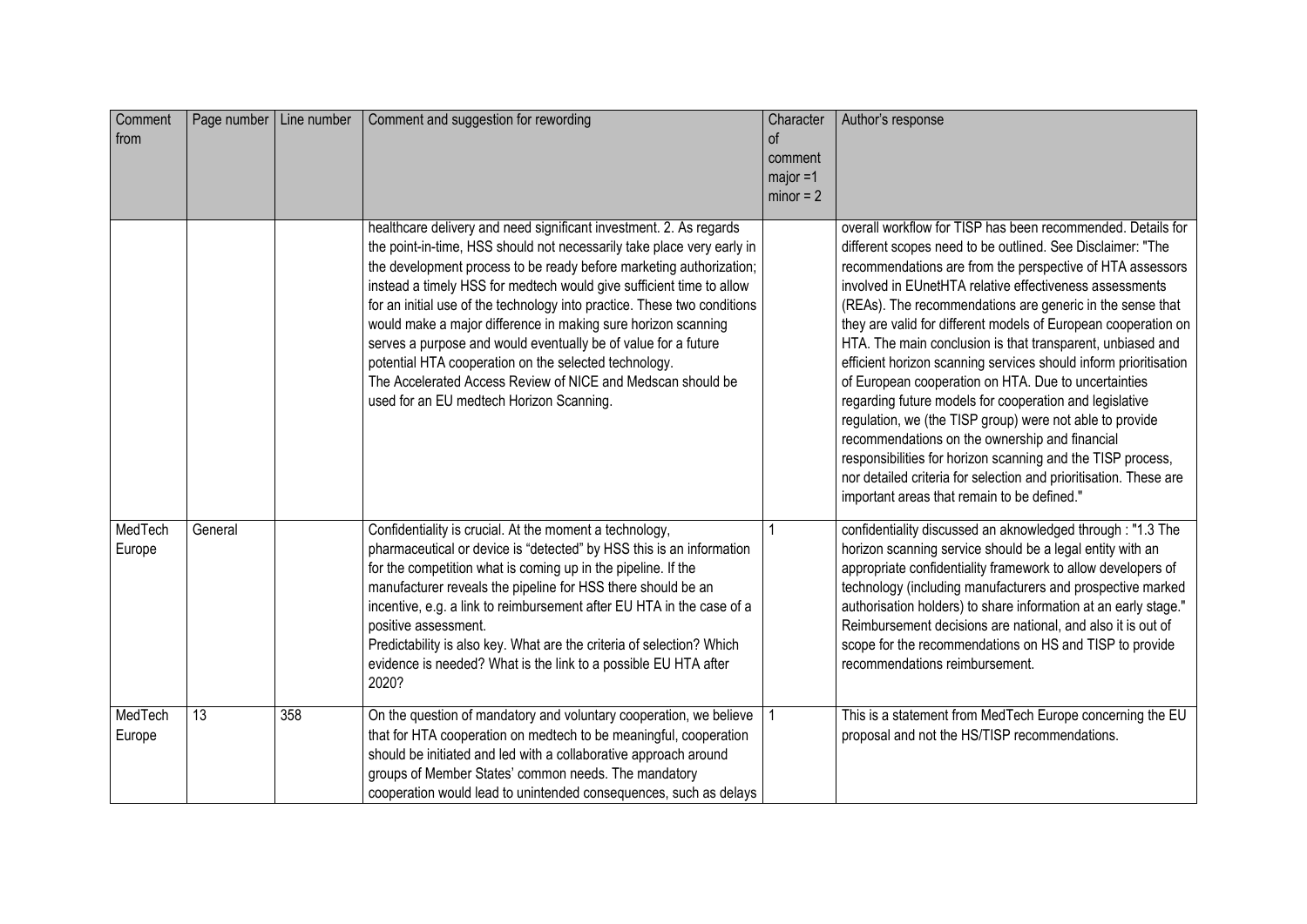| Comment<br>from   | Page number   Line number |     | Comment and suggestion for rewording                                                                                                                                                                                                                                                                         | Character<br><sub>of</sub><br>comment<br>$major = 1$<br>$minor = 2$ | Author's response                                                                                                                                                                                                                                                                                                                                                                                                                                                                                                                                                                                                                                                                                                                                                                                                                                                                                                                                                                 |
|-------------------|---------------------------|-----|--------------------------------------------------------------------------------------------------------------------------------------------------------------------------------------------------------------------------------------------------------------------------------------------------------------|---------------------------------------------------------------------|-----------------------------------------------------------------------------------------------------------------------------------------------------------------------------------------------------------------------------------------------------------------------------------------------------------------------------------------------------------------------------------------------------------------------------------------------------------------------------------------------------------------------------------------------------------------------------------------------------------------------------------------------------------------------------------------------------------------------------------------------------------------------------------------------------------------------------------------------------------------------------------------------------------------------------------------------------------------------------------|
|                   |                           |     | in access and limited options available for the benefits of patients<br>and healthcare systems.                                                                                                                                                                                                              |                                                                     |                                                                                                                                                                                                                                                                                                                                                                                                                                                                                                                                                                                                                                                                                                                                                                                                                                                                                                                                                                                   |
| MedTech<br>Europe | 20                        | 622 | Due to the stronger market exclusivity and patent protection for<br>pharmaceuticals and the lack of data exclusivity period, we suggest<br>the following rephrasing: "HTA activities to be supported should<br>reflect technology lifecycle, patent protection, data exclusivity period<br>and do include: " | 1                                                                   | No change based on this comment. We consider these<br>aspects to be within the term life-cycle perspective.                                                                                                                                                                                                                                                                                                                                                                                                                                                                                                                                                                                                                                                                                                                                                                                                                                                                       |
| MedTech<br>Europe | $\overline{20}$           | 629 | Considering synergies between HTA and HSS, are there discussions<br>on combining the planned HS secretariat with the one of the planned<br>HTA secretariat?                                                                                                                                                  |                                                                     | We agree that the role of the Coordination group of the EU<br>proposal has to be clarified. Changes have been made to<br>distinguish between different roles, but it is out of our<br>mandate to define the role of the Coordinating group<br>described in the EU proposal on regulation of HTA.                                                                                                                                                                                                                                                                                                                                                                                                                                                                                                                                                                                                                                                                                  |
| MedTech<br>Europe | $\overline{22}$           | 707 | Further clarification on the designation of the panels of experts would 1<br>be needed.                                                                                                                                                                                                                      |                                                                     | See: "5.3. If specialized selection or prioritisation committees<br>are established, individual stakeholders without general<br>conflict of interest in the technology/product should be<br>recruited. In particular healthcare professionals (experts),<br>payers and patients, should be members of the committees.<br>Declarations of interests should be provided as described in<br>the EUnetHTA Declaration of Interest and Confidentiality<br>agreement procedures [5]. AND "3.5. As far as possible,<br>criteria that can be objectively measured should be used. If<br>selection criteria involve judgements on impact, specialized<br>selection committees should be appointed by the horizon<br>scanning service in collaboration with a central acting<br>coordination group of the HTA network." AND "4.3. If<br>prioritisation criteria involve judgment on impact and evidence<br>level, carefully selected and trained committees should<br>perform the ranking." |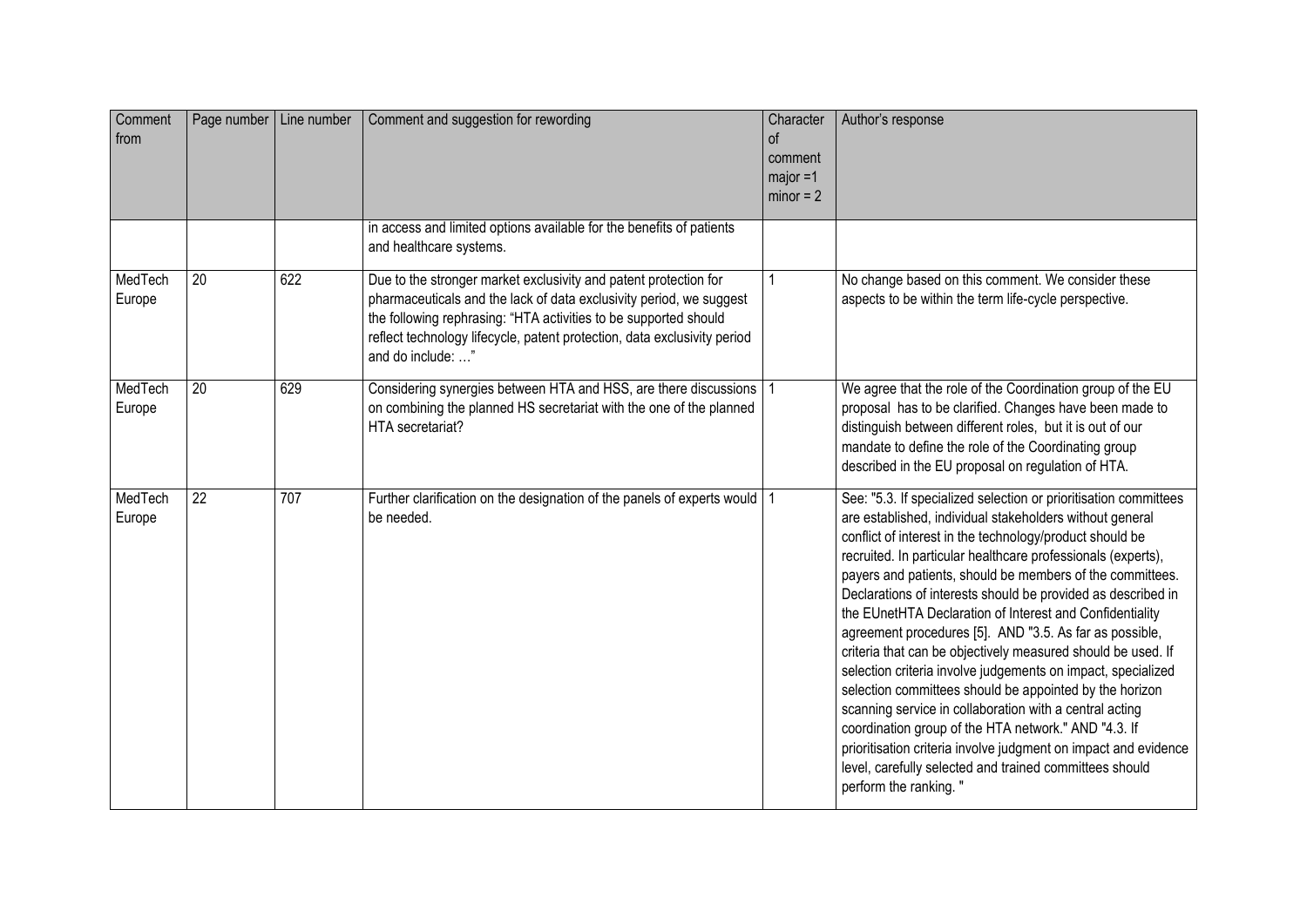| Comment<br>from   | Page number   Line number |                         | Comment and suggestion for rewording                                                                                                                                                                                                                                                                                                                                                                                                                                                                                                                                   | Character<br><sub>of</sub><br>comment<br>$major = 1$<br>$minor = 2$ | Author's response                                                                                                                                                                                                                                                                                                                                                                                                                                                                                                                                                  |
|-------------------|---------------------------|-------------------------|------------------------------------------------------------------------------------------------------------------------------------------------------------------------------------------------------------------------------------------------------------------------------------------------------------------------------------------------------------------------------------------------------------------------------------------------------------------------------------------------------------------------------------------------------------------------|---------------------------------------------------------------------|--------------------------------------------------------------------------------------------------------------------------------------------------------------------------------------------------------------------------------------------------------------------------------------------------------------------------------------------------------------------------------------------------------------------------------------------------------------------------------------------------------------------------------------------------------------------|
| MedTech<br>Europe | $\overline{23}$           | $\overline{717}$        | As a minimum and for consistency purposes, the listed prioritization<br>criteria should be updated when the final EU Proposal is adopted.                                                                                                                                                                                                                                                                                                                                                                                                                              |                                                                     | Due to uncertainties regarding future organisation of HTA<br>coooperation, no detailed prioritisation criteria are given. See<br>recommendation 4 Prioritisation                                                                                                                                                                                                                                                                                                                                                                                                   |
| MedTech<br>Europe | 23                        | 750                     | We would like the content of the minimal data set for MD and IVD to<br>be reconsidered with regards to the above comment.                                                                                                                                                                                                                                                                                                                                                                                                                                              | 1                                                                   |                                                                                                                                                                                                                                                                                                                                                                                                                                                                                                                                                                    |
| MedTech<br>Europe | $\overline{13}$           | 388-390                 | MedTech Europe suggests changing the sentence into:<br>"The recommendations for a HSS in this document are for an HSS<br>integrated with the EU proposal for joint assessments as well as<br>voluntary collaboration for technologies with significant impact".                                                                                                                                                                                                                                                                                                        | 1                                                                   | See Executive summary: "This report provides<br>recommendations for horizon scanning and topic<br>identification, selection and prioritisation (TISP) processes to<br>support European cooperation on Health technology<br>assessment (HTA). " AND Disclaimer provided there                                                                                                                                                                                                                                                                                       |
| MedTech<br>Europe | 20                        | 646-648                 | The Commission's proposal defines Horizon Scanning as the<br>'Identification of Emerging Technologies'. We believe Horizon<br>Scanning should not be limited to the identification of technologies<br>that are in the pipeline.<br>Instead MedTech Europe supports a HSS based on the identification<br>of transformative technologies or solutions which 1. address high<br>unmet patient/citizen or societal and health care systems' needs and<br>2. require significant structural or organization change to deliver their<br>benefits and investments for change. |                                                                     | We agree, this is also reflected by the definition of HS used<br>by us: "Horizon scanning: The systematic identification of<br>health technologies that are new, emerging or becoming<br>obsolete and that have the potential to effect health, health<br>services and/or society. Related terms include early<br>awareness and alert system [25, 34]". We consider this to be<br>a comment to the EU proposal not the recommendations.                                                                                                                            |
| MedTech<br>Europe | 21                        | 664-666,<br>$896 - 901$ | "To allow prioritization of initial assessments the timeframe for<br>identification should be: no later than when a device or IVD is<br>anticipated to enter the CE marking process."<br>"The timeframe for identification of MDs and IVDs will be one of the<br>following depending on technology and available information:<br>around the time of CE mark<br>when pivotal trial data are anticipated to become available<br>when a CE marked product is anticipated to be available for<br>use outside clinical trials"                                              |                                                                     | A general and in the same time precise statement of time<br>frame for identification can not be provided. Identification<br>should not delay HTA relative to regulation, in this case the<br>CE mark. Not all MDS and IVDs will be prioritised, however<br>there is a need to identify all selectable MDS/IVDs, this can<br>be done based on information from regulators or developers.<br>See Rec 3.2. "To assure timeliness of the REAs,<br>pharmaceuticals should be identified early enough to allow<br>selection approximately three to six months before the |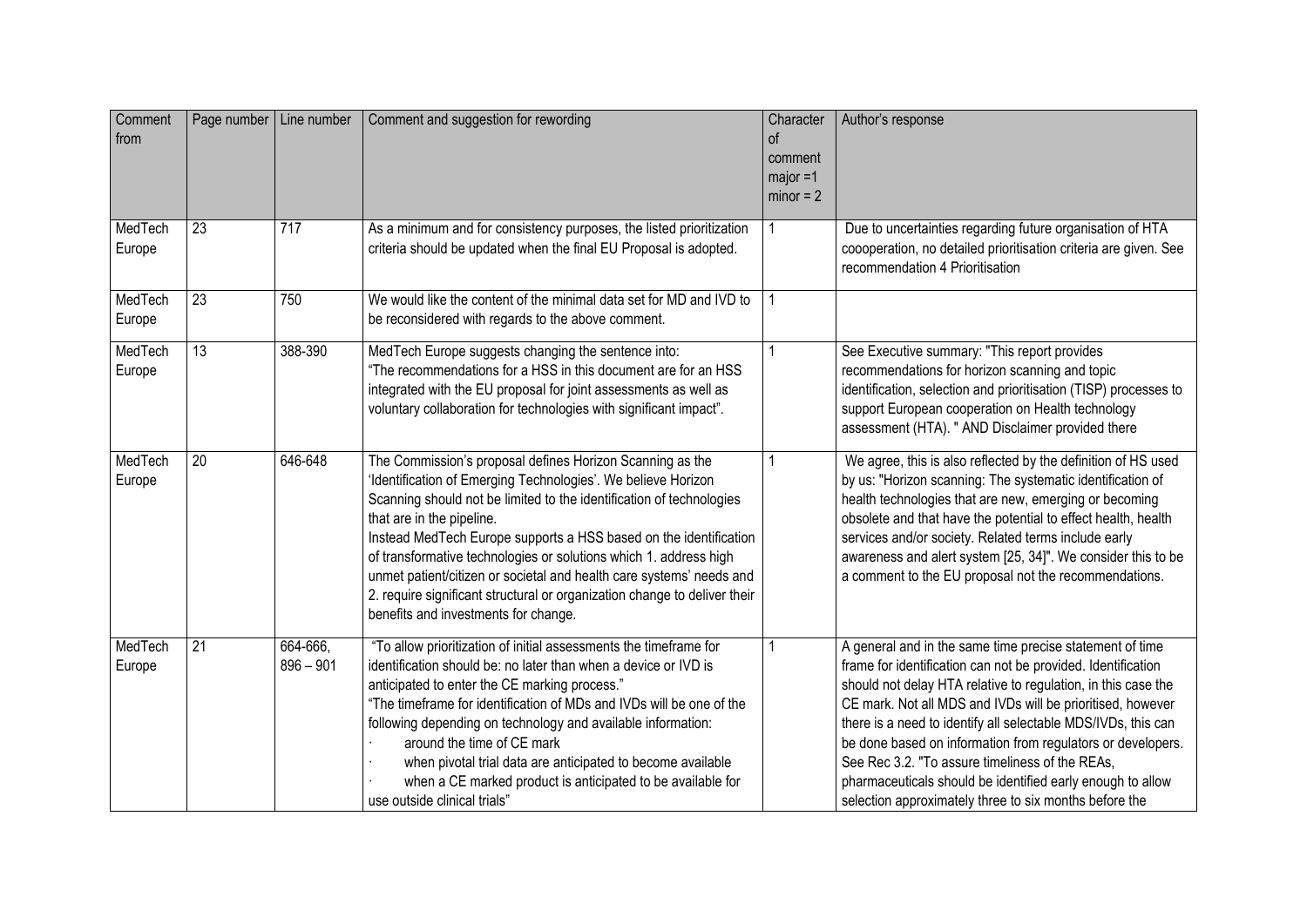| Comment<br>from   | Page number   Line number |             | Comment and suggestion for rewording                                                                                                                                                                                                                                                                                                                                                                                                                                                                                                                                                                                                                                                                  | Character<br>of<br>comment<br>$major = 1$<br>$minor = 2$ | Author's response                                                                                                                                                                                                                                                                                                                                                                                                                                                                                                                                                                                                                                                                                                                                                                                                                    |
|-------------------|---------------------------|-------------|-------------------------------------------------------------------------------------------------------------------------------------------------------------------------------------------------------------------------------------------------------------------------------------------------------------------------------------------------------------------------------------------------------------------------------------------------------------------------------------------------------------------------------------------------------------------------------------------------------------------------------------------------------------------------------------------------------|----------------------------------------------------------|--------------------------------------------------------------------------------------------------------------------------------------------------------------------------------------------------------------------------------------------------------------------------------------------------------------------------------------------------------------------------------------------------------------------------------------------------------------------------------------------------------------------------------------------------------------------------------------------------------------------------------------------------------------------------------------------------------------------------------------------------------------------------------------------------------------------------------------|
|                   |                           |             | These two different formulations may lead to misunderstandings. In<br>addition, the timeframes for the regulatory process of medical<br>devices vary considerably, as also pointed out in the text; and<br>depending on the risk classification and type of device, the "sufficient"<br>evidence for assessment or action (row 659)", i.e. the data required<br>for the prioritisation process may well be available during the actual<br>CE marking process.<br>Therefore, we propose to change the wording to reflect the medtech<br>model reality.                                                                                                                                                 |                                                          | technology/products enter the lists of medicines under<br>evaluation in EMA. MDs and IVDs should be identified early<br>enough to be selected around the time when a CE mark is<br>provided. The time frames need to be adjusted based on<br>experience gained once the system is established."                                                                                                                                                                                                                                                                                                                                                                                                                                                                                                                                      |
| MedTech<br>Europe | $\overline{22}$           | $690 - 691$ | "Collaboration between the HSS and regulatory bodies should be<br>explored to assure timely and regular access to structured<br>information". While the output of the regulatory process might be<br>used a source of information for the HSS, it would be advisable to<br>keep the two processes separate as they play different roles.<br>Through the regulatory approval, safety, performance and a clinical<br>benefit are demonstrated before market entry and monitored when<br>the technologies are on the market while the HTA aim to inform a<br>decision, for example on funding and coverage, after market entry at<br>an appropriate point in time when effectiveness data are available. |                                                          | The information needed from the regulatory process might<br>not be as detailed as indicated by this comment. The most<br>time consuming part of populating the minimal dataset of the<br>pilot was information to wether the product was CE marked<br>and, in case yes, what class. This information is currently not<br>available in a structured way. See Rec 2.2." Regulatory<br>authorities and developers should be consulted to keep all<br>records as up-dated as possible. In particular, information<br>from EMA should be used as explored by the TISP pilot on<br>pharmaceuticals [1]. Cooperation with regulatory authorities<br>on MDs and IVDs needs to be further explored, in particular<br>the planned EUDAMED database to be available in 2022 [2],<br>should provide means for structured data to be available. " |
| MedTech<br>Europe | $\overline{22}$           | $691 - 693$ | "Issues of confidentiality should be clarified. Preferentially, to ensure<br>that the HSS is as transparent as possible, only non-confidential<br>information should be used to populate the data-sets" Linked to this<br>is the statement on row 1096 that "EUnetHTA JA3 WP4 has<br>experienced a lack of commitment from developers of technologies<br>to suggest topics for HTA".<br>In our experience developers are hesitant to submit any information                                                                                                                                                                                                                                           |                                                          | This has been overcome by existing HS systems. The<br>section is changed, but we do recommend transparency. See<br>Rec 1.2 " One or more horizon scanning services with<br>transparent, unbiased and efficient processes should inform<br>prioritisation of European cooperation on HTA.<br>1.3 The horizon scanning service should be a legal entity with<br>an appropriate confidentiality framework to allow developers                                                                                                                                                                                                                                                                                                                                                                                                           |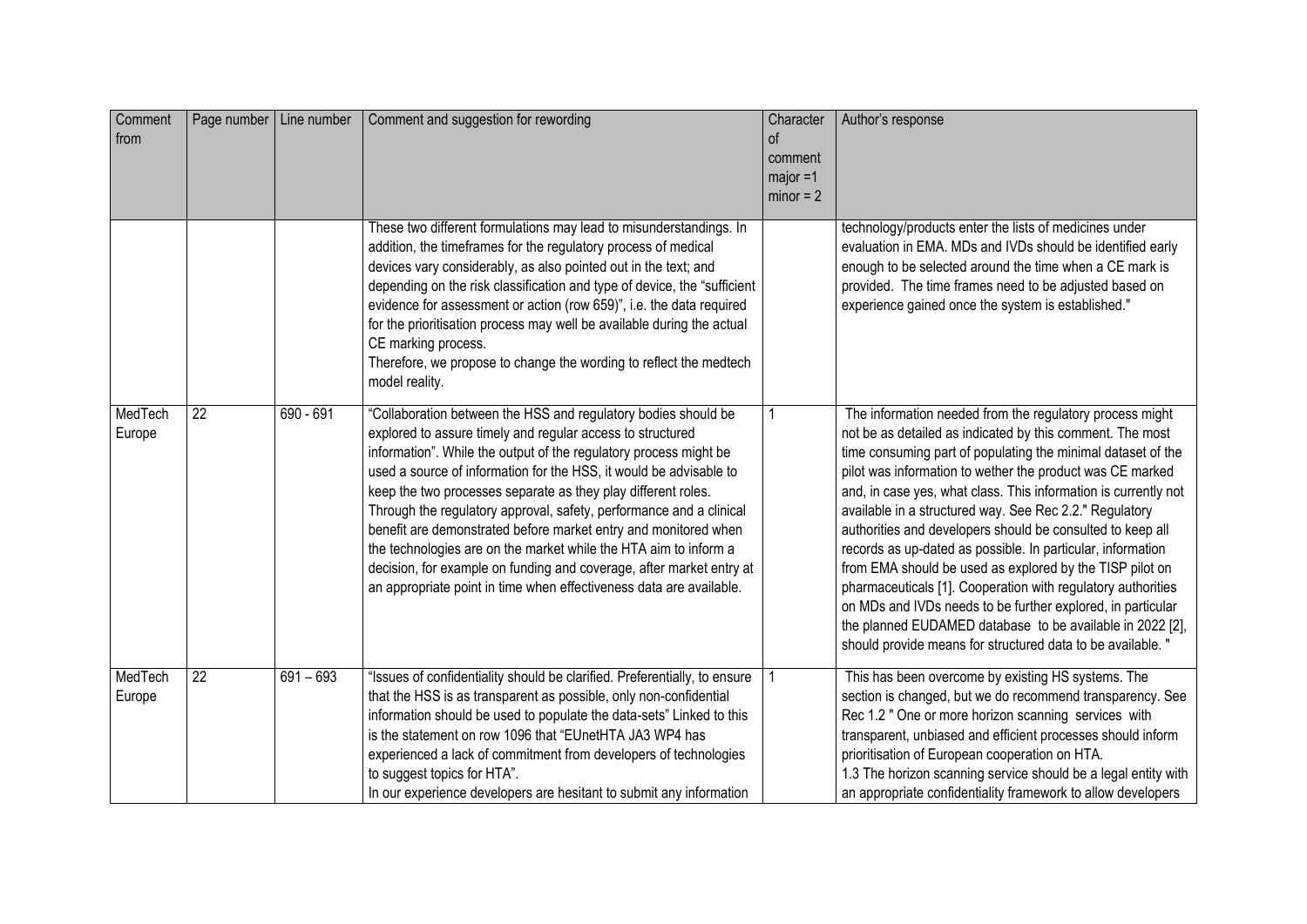| Comment<br>from   | Page number   Line number |                  | Comment and suggestion for rewording                                                                                                                                                                                                                                                                                                                                                                                                                                                                                                                                                                                                                                                                                                                                                             | Character<br>of<br>comment<br>$major = 1$<br>$minor = 2$ | Author's response                                                                                                                                                                                                    |
|-------------------|---------------------------|------------------|--------------------------------------------------------------------------------------------------------------------------------------------------------------------------------------------------------------------------------------------------------------------------------------------------------------------------------------------------------------------------------------------------------------------------------------------------------------------------------------------------------------------------------------------------------------------------------------------------------------------------------------------------------------------------------------------------------------------------------------------------------------------------------------------------|----------------------------------------------------------|----------------------------------------------------------------------------------------------------------------------------------------------------------------------------------------------------------------------|
|                   |                           |                  | (not only "information related to timelines and pricing" as stated in<br>line 1104) prior to market launch unless confidentiality can be<br>guaranteed. There may not be an existing patent protection and<br>patents are easier to work around for medical devices than for<br>pharmaceuticals. We have similar considerations with the<br>development of EUDAMED.                                                                                                                                                                                                                                                                                                                                                                                                                              |                                                          | of technology (including manufacturers and prospective<br>marked authorisation holders) to share information at an early<br>stage.                                                                                   |
| MedTech<br>Europe | 24                        | 783-784<br>&1006 | "regulators should be involved in the process of topic identification<br>and the populating and updating of data-sets" - "involving regulators"<br>in topic identification"<br>The two processes of the regulatory approval and the horizon<br>scanning in view of a potential HTA have separate and specific roles<br>and purposes. The regulatory process leading to the CE marking<br>aims to demonstrate safety, performance and a clinical benefit<br>whereas the HTA aims to assess the added-value of an innovation<br>compared to the current standard of care. While the output of the<br>regulatory process may be used for horizon scanning purposes,<br>multiple stakeholders other than regulators might be better suited to<br>be involved in the process of topic identification. |                                                          | This is covered. See Rec 5 Stakeholder involvement                                                                                                                                                                   |
| MedTech<br>Europe | $\overline{24}$           | 787 & 1013       | "developers should not participate in the prioritization process" -<br>"developers of technology should not be involved in the selection or<br>prioritization processes"<br>It would be more insightful to have all the relevant stakeholders<br>involved in the selection or prioritization process, including<br>technology developers.<br>EUnetHTA should aim for a "collaborative approach instead of<br>reiterating classical models.                                                                                                                                                                                                                                                                                                                                                       |                                                          | A collaborative approach is assured by inviting developers to<br>participate in other steps, but developers can not be part of<br>the prioritisation process as they will have commercial interest<br>in the topics. |
| MedTech<br>Europe | $\overline{29}$           | 928-932          | "Stakeholders may be approached with the lists of selected topics<br>and reveal their interest [] to provide input before a pre-specified                                                                                                                                                                                                                                                                                                                                                                                                                                                                                                                                                                                                                                                        |                                                          | See above and Rec 1.3                                                                                                                                                                                                |